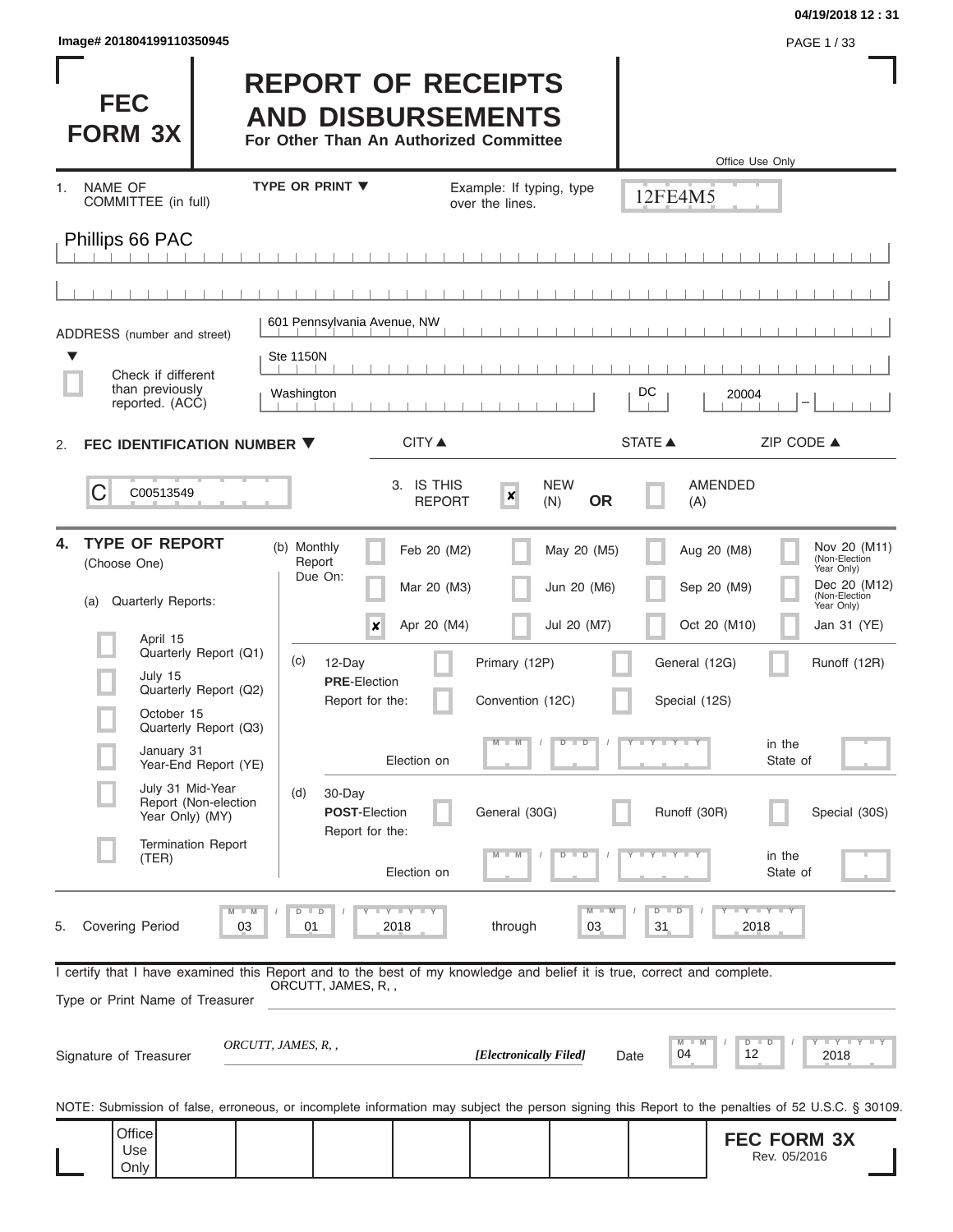$\vert x \vert$ 

|    | Image# 201804199110350946                                                                           |                                                      |                                                 |
|----|-----------------------------------------------------------------------------------------------------|------------------------------------------------------|-------------------------------------------------|
|    | FEC Form 3X (Rev. 05/2016)                                                                          | <b>SUMMARY PAGE</b><br>OF RECEIPTS AND DISBURSEMENTS | Page 2                                          |
|    | Write or Type Committee Name                                                                        |                                                      |                                                 |
|    | Phillips 66 PAC                                                                                     |                                                      |                                                 |
|    | M<br>Report Covering the Period:<br>From:                                                           | Y LY L<br>M<br>$D$ $\Box$<br>D<br>03<br>2018<br>01   | D<br>31<br>03<br>2018<br>To:                    |
|    |                                                                                                     | <b>COLUMN A</b><br><b>This Period</b>                | <b>COLUMN B</b><br><b>Calendar Year-to-Date</b> |
| 6. | Cash on Hand<br>(a)<br>$-Y - Y - IY$<br>January 1,<br>2018                                          |                                                      | 325157.79                                       |
|    | Cash on Hand at<br>(b)<br>Beginning of Reporting Period                                             | 268098.55                                            |                                                 |
|    | Total Receipts (from Line 19)<br>(c)                                                                | 39367.96                                             | 92654.92                                        |
|    | Subtotal (add Lines 6(b) and<br>(d)<br>6(c) for Column A and Lines<br>6(a) and 6(c) for Column B)   | 307466.51                                            | 417812.71                                       |
| 7. | Total Disbursements (from Line 31)                                                                  | 0.00                                                 | 110346.20                                       |
| 8. | Cash on Hand at Close of<br><b>Reporting Period</b><br>(subtract Line $7$ from Line $6(d)$ )        | 307466.51                                            | 307466.51                                       |
| 9. | Debts and Obligations Owed TO<br>the Committee (Itemize all on<br>Schedule C and/or Schedule D)     | 0.00                                                 |                                                 |
|    | 10. Debts and Obligations Owed BY<br>the Committee (Itemize all on<br>Schedule C and/or Schedule D) | <b>The Second</b><br>0.00                            |                                                 |

This committee has qualified as a multicandidate committee. (see FEC FORM 1M)

# **For further information contact:**

Federal Election Commission 999 E Street, NW Washington, DC 20463

Toll Free 800-424-9530 Local 202-694-1100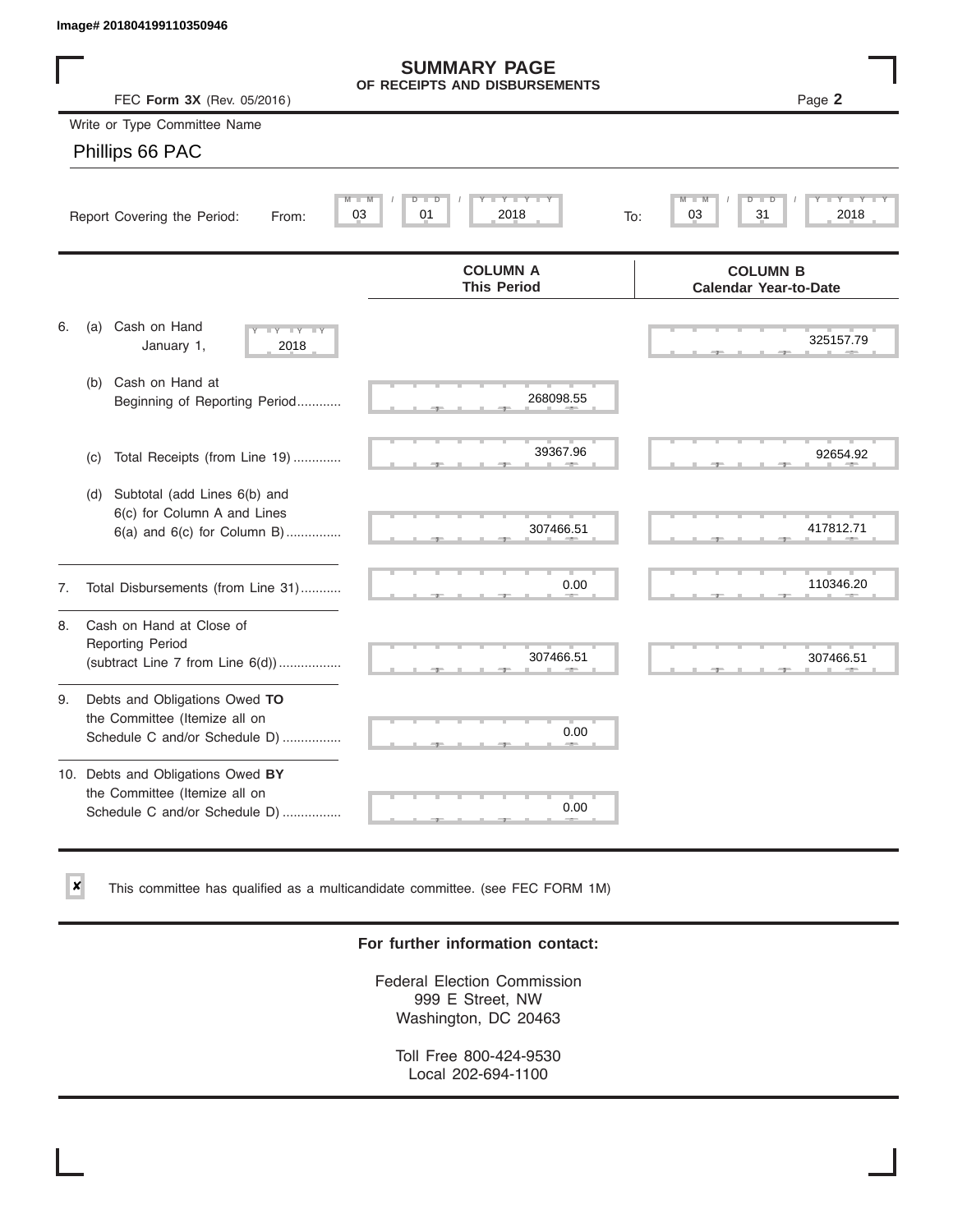# **DETAILED SUMMARY PAGE**

# Phillips 66 PAC

|                                                                              | <b>DETAILED SUMMARY PAGE</b>                          |                                                                     |  |  |  |  |  |
|------------------------------------------------------------------------------|-------------------------------------------------------|---------------------------------------------------------------------|--|--|--|--|--|
| of Receipts<br>Page 3<br>FEC Form 3X (Rev. 05/2016)                          |                                                       |                                                                     |  |  |  |  |  |
| Write or Type Committee Name                                                 |                                                       |                                                                     |  |  |  |  |  |
| Phillips 66 PAC                                                              |                                                       |                                                                     |  |  |  |  |  |
|                                                                              |                                                       |                                                                     |  |  |  |  |  |
| $M$ $M$<br>03<br>Report Covering the Period:<br>From:                        | <b>LYLYLY</b><br>$D$ $\Box$<br>D<br>01<br>2018<br>To: | <b>LYLYLY</b><br>$M$ $M$<br>D<br>$\overline{D}$<br>03<br>31<br>2018 |  |  |  |  |  |
| I. Receipts                                                                  | <b>COLUMN A</b><br><b>Total This Period</b>           | <b>COLUMN B</b><br><b>Calendar Year-to-Date</b>                     |  |  |  |  |  |
| 11. Contributions (other than loans) From:                                   |                                                       |                                                                     |  |  |  |  |  |
| Individuals/Persons Other<br>(a)                                             |                                                       |                                                                     |  |  |  |  |  |
| <b>Than Political Committees</b>                                             | 19087.44                                              | 34959.06                                                            |  |  |  |  |  |
| Itemized (use Schedule A)<br>(i)                                             |                                                       |                                                                     |  |  |  |  |  |
|                                                                              | 20280.52                                              | 57695.86                                                            |  |  |  |  |  |
| (iii) TOTAL (add                                                             |                                                       |                                                                     |  |  |  |  |  |
| Lines $11(a)(i)$ and $(ii)$                                                  | 39367.96                                              | 92654.92                                                            |  |  |  |  |  |
|                                                                              |                                                       |                                                                     |  |  |  |  |  |
| Political Party Committees<br>(b)                                            | 0.00                                                  | 0.00                                                                |  |  |  |  |  |
| <b>Other Political Committees</b><br>(C)                                     | 0.00                                                  | 0.00                                                                |  |  |  |  |  |
|                                                                              |                                                       |                                                                     |  |  |  |  |  |
| Total Contributions (add Lines<br>(d)<br>$11(a)(iii)$ , (b), and (c)) (Carry |                                                       |                                                                     |  |  |  |  |  |
|                                                                              | 39367.96                                              | 92654.92                                                            |  |  |  |  |  |
| 12. Transfers From Affiliated/Other                                          |                                                       |                                                                     |  |  |  |  |  |
|                                                                              | 0.00                                                  | 0.00                                                                |  |  |  |  |  |
|                                                                              |                                                       |                                                                     |  |  |  |  |  |
|                                                                              | 0.00                                                  | 0.00                                                                |  |  |  |  |  |
|                                                                              |                                                       |                                                                     |  |  |  |  |  |
| 14. Loan Repayments Received                                                 | 0.00                                                  | 0.00                                                                |  |  |  |  |  |
| 15. Offsets To Operating Expenditures                                        |                                                       |                                                                     |  |  |  |  |  |
| (Refunds, Rebates, etc.)<br>(Carry Totals to Line 37, page 5)                | 0.00                                                  | 0.00                                                                |  |  |  |  |  |
| 16. Refunds of Contributions Made                                            |                                                       |                                                                     |  |  |  |  |  |
| to Federal Candidates and Other                                              |                                                       |                                                                     |  |  |  |  |  |
| Political Committees                                                         | 0.00                                                  | 0.00                                                                |  |  |  |  |  |
| 17. Other Federal Receipts                                                   |                                                       |                                                                     |  |  |  |  |  |
|                                                                              | 0.00                                                  | 0.00                                                                |  |  |  |  |  |
| 18. Transfers from Non-Federal and Levin Funds                               |                                                       |                                                                     |  |  |  |  |  |
| (a) Non-Federal Account                                                      | 0.00                                                  | 0.00                                                                |  |  |  |  |  |
|                                                                              |                                                       |                                                                     |  |  |  |  |  |
| (b) Levin Funds (from Schedule H5)                                           | 0.00                                                  | 0.00                                                                |  |  |  |  |  |
|                                                                              |                                                       |                                                                     |  |  |  |  |  |
| (c) Total Transfers (add $18(a)$ and $18(b)$ )                               | 0.00                                                  | 0.00                                                                |  |  |  |  |  |
|                                                                              |                                                       |                                                                     |  |  |  |  |  |
| 19. Total Receipts (add Lines 11(d),                                         |                                                       |                                                                     |  |  |  |  |  |
| 12, 13, 14, 15, 16, 17, and 18(c)                                            | 39367.96                                              | 92654.92                                                            |  |  |  |  |  |
|                                                                              |                                                       |                                                                     |  |  |  |  |  |
| 20. Total Federal Receipts                                                   |                                                       |                                                                     |  |  |  |  |  |
| (subtract Line 18(c) from Line 19) ▶                                         | 39367.96                                              | 92654.92                                                            |  |  |  |  |  |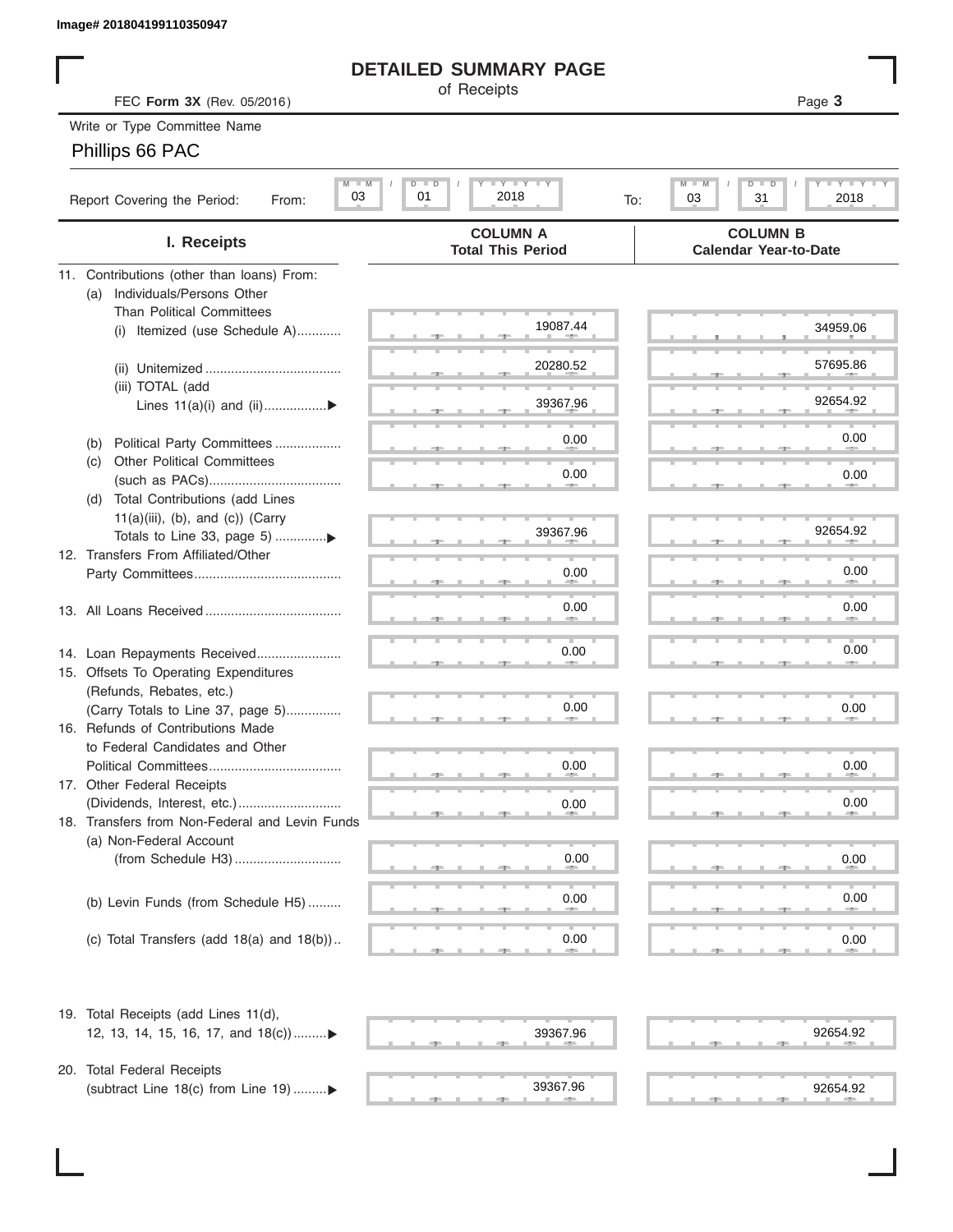ı

# **DETAILED SUMMARY PAGE**

of Disbursements

|     | <b>II. Disbursements</b>                                        | <b>COLUMN A</b>          | <b>COLUMN B</b>              |
|-----|-----------------------------------------------------------------|--------------------------|------------------------------|
|     | 21. Operating Expenditures:                                     | <b>Total This Period</b> | <b>Calendar Year-to-Date</b> |
|     | (a) Allocated Federal/Non-Federal                               |                          |                              |
|     | Activity (from Schedule H4)                                     |                          |                              |
|     | Federal Share<br>(i)                                            | 0.00                     | 0.00                         |
|     |                                                                 |                          |                              |
|     | Non-Federal Share<br>(ii)                                       | 0.00                     | 0.00                         |
| (b) | <b>Other Federal Operating</b>                                  |                          |                              |
|     |                                                                 | 0.00                     | 0.00                         |
|     | (c) Total Operating Expenditures                                |                          | 0.00                         |
|     | (add 21(a)(i), (a)(ii), and (b))                                | 0.00                     |                              |
|     | 22. Transfers to Affiliated/Other Party                         | 0.00                     | 0.00                         |
|     | 23. Contributions to                                            | <b>All 200</b>           | <b>AREA</b>                  |
|     | Federal Candidates/Committees<br>and Other Political Committees | 0.00                     | 45000.00                     |
|     |                                                                 |                          | <b>All Contracts</b>         |
|     | 24. Independent Expenditures                                    | 0.00                     | 0.00                         |
|     | 25. Coordinated Party Expenditures                              |                          |                              |
|     | $(52 \text{ U.S.C. }$ § 30116(d))                               | 0.00                     | 0.00                         |
|     |                                                                 |                          |                              |
|     | 26. Loan Repayments Made                                        | 0.00                     | 0.00                         |
|     |                                                                 |                          |                              |
|     |                                                                 | 0.00                     | 0.00                         |
|     | 28. Refunds of Contributions To:                                |                          |                              |
|     | (a) Individuals/Persons Other<br>Than Political Committees      | 0.00                     | 0.00                         |
|     |                                                                 |                          |                              |
| (b) | Political Party Committees                                      | 0.00                     | 0.00                         |
| (c) | <b>Other Political Committees</b>                               |                          |                              |
|     |                                                                 | 0.00                     | 0.00                         |
| (d) | <b>Total Contribution Refunds</b>                               |                          |                              |
|     | (add Lines 28(a), (b), and (c))                                 | 0.00                     | 0.00                         |
|     |                                                                 |                          |                              |
|     | 29. Other Disbursements (Including                              |                          |                              |
|     |                                                                 | 0.00                     | 65346.20                     |
|     |                                                                 |                          |                              |
|     | 30. Federal Election Activity (52 U.S.C. § 30101(20))           |                          |                              |
|     | (a) Allocated Federal Election Activity                         |                          |                              |
|     | (from Schedule H6)                                              |                          |                              |
|     | (i) Federal Share                                               | 0.00                     | 0.00                         |
|     |                                                                 |                          |                              |
|     |                                                                 | 0.00                     | 0.00                         |
| (b) | Federal Election Activity Paid                                  |                          |                              |
|     | Entirely With Federal Funds                                     | 0.00                     | 0.00                         |
| (C) | Total Federal Election Activity (add                            |                          |                              |
|     | Lines $30(a)(i)$ , $30(a)(ii)$ and $30(b))$                     | 0.00                     | 0.00                         |
|     |                                                                 |                          |                              |
|     | 31. Total Disbursements (add Lines 21(c), 22,                   |                          |                              |
|     | 23, 24, 25, 26, 27, 28(d), 29 and 30(c))                        | 0.00                     | 110346.20                    |
|     |                                                                 |                          |                              |
| 32. | <b>Total Federal Disbursements</b>                              |                          |                              |
|     | (subtract Line 21(a)(ii) and Line 30(a)(ii)                     |                          |                              |
|     |                                                                 | 0.00                     | 110346.20                    |
|     |                                                                 |                          |                              |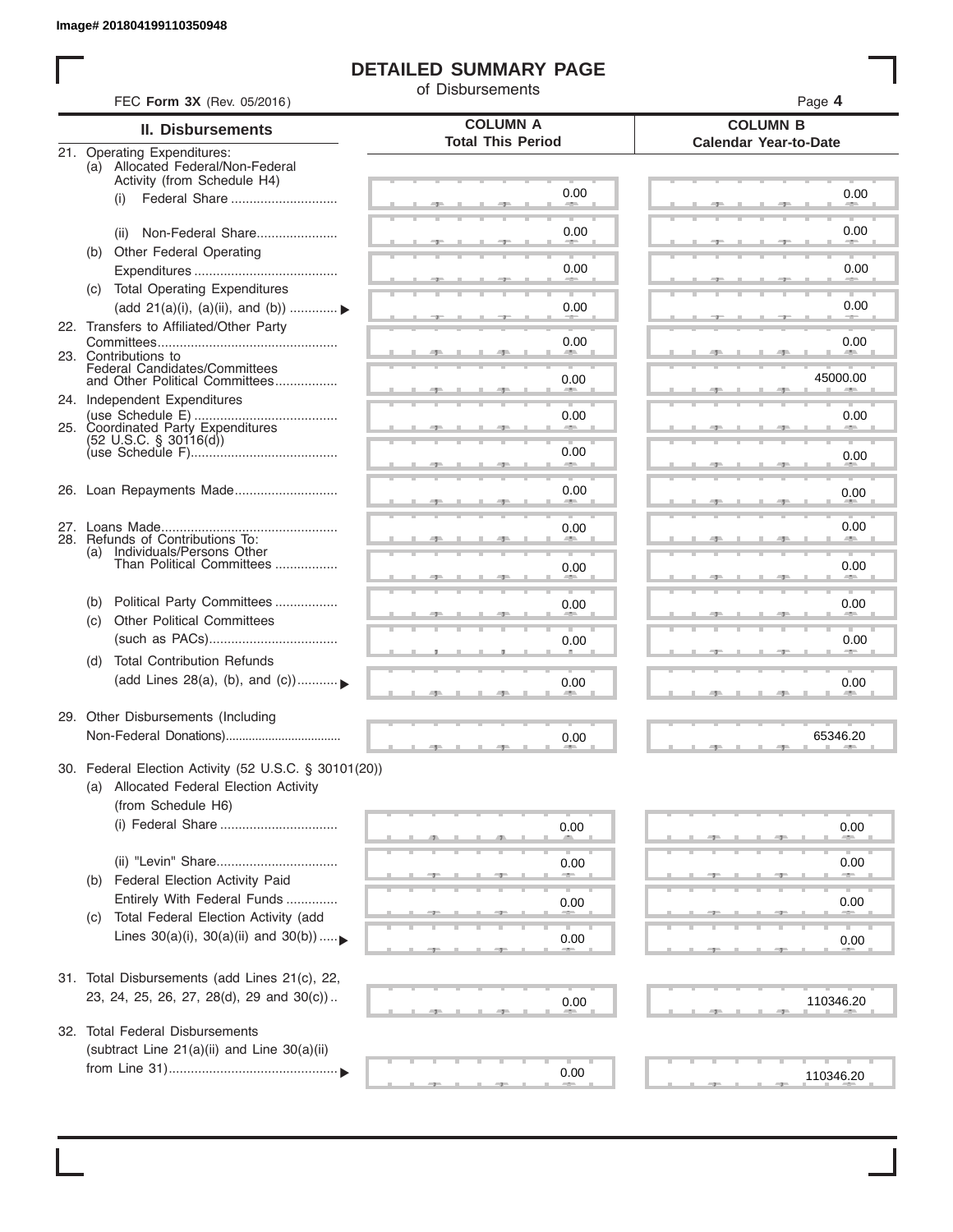# **DETAILED SUMMARY PAGE**

of Disbursements

FEC **Form 3X** (Rev. 05/2016) Page **5**

|  | III. Net Contributions/       |
|--|-------------------------------|
|  | <b>Operating Expenditures</b> |

## **COLUMN A Total This Period**

## **COLUMN B Calendar Year-to-Date**

| 33. Total Contributions (other than loans) |
|--------------------------------------------|
|                                            |
| 34. Total Contribution Refunds             |
|                                            |
| 35. Net Contributions (other than loans)   |
| (subtract Line 34 from Line 33)            |
| 36. Total Federal Operating Expenditures   |
| (add Line 21(a)(i) and Line 21(b))         |
| 37. Offsets to Operating Expenditures      |
|                                            |
| 38. Net Operating Expenditures             |
|                                            |

| 39367.96             | 92654.9                           |
|----------------------|-----------------------------------|
| 0.00<br>-            | 0.0                               |
| 39367.96<br><b>H</b> | 92654.9<br><b>ALC 1999</b><br>- 5 |
| 0.00<br>-            | 0.0                               |
| 0.00                 | 0. <sub>C</sub>                   |
| ш<br>٠<br>0.00<br>-- | ٠<br>ш<br>0.0<br>$-2-$            |
|                      |                                   |

|       |  | 39367.96<br>۰      | 92654.92<br>              |  |
|-------|--|--------------------|---------------------------|--|
|       |  | 0.00<br><b>ALL</b> | 0.00<br><b>AREA</b><br>49 |  |
|       |  | 39367.96           | 92654.92<br>÷             |  |
|       |  | 0.00<br>-          | 0.00<br>-                 |  |
|       |  | 0.00<br>- -        | 0.00                      |  |
| $-7-$ |  | 0.00<br>$\sim$     | 0.00<br>$-$               |  |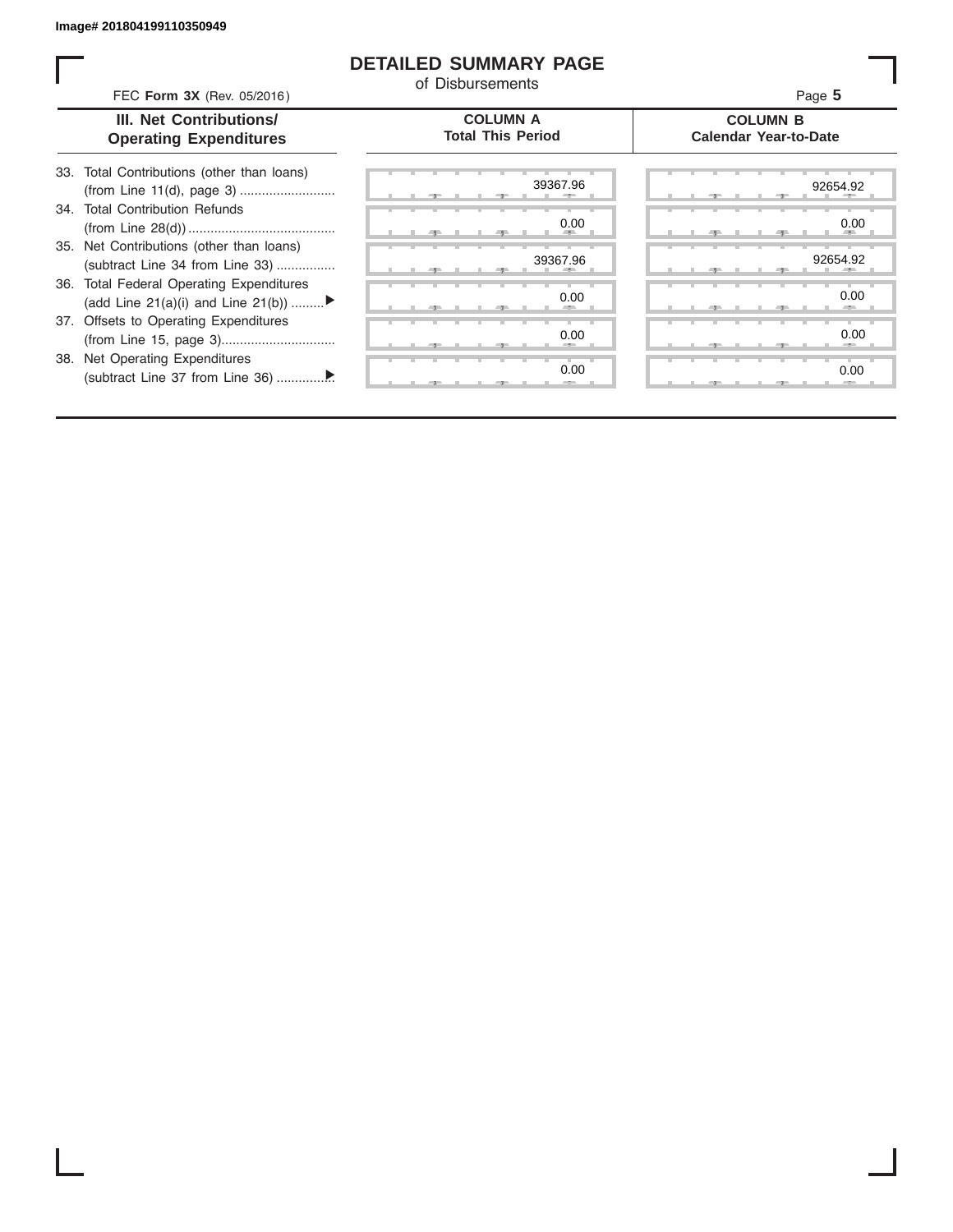ı

|                          | <b>SCHEDULE A (FEC Form 3X)</b> |
|--------------------------|---------------------------------|
| <b>ITEMIZED RECEIPTS</b> |                                 |

Use separate schedule(s)<br>for each category of the

FOR LINE NUMBER:<br>(check only one)

PAGE 6 OF 33

|                                                                                                                                                                                                                                                                                         |                                                                                                                                         | ivi vavii valvyviy vi liiv<br>Detailed Summary Page    |                                                       | $x \mid$ 11a    |           | 11 <sub>b</sub> |               | 11 <sub>c</sub> | 12                                          |    |
|-----------------------------------------------------------------------------------------------------------------------------------------------------------------------------------------------------------------------------------------------------------------------------------------|-----------------------------------------------------------------------------------------------------------------------------------------|--------------------------------------------------------|-------------------------------------------------------|-----------------|-----------|-----------------|---------------|-----------------|---------------------------------------------|----|
|                                                                                                                                                                                                                                                                                         |                                                                                                                                         |                                                        |                                                       | 13              |           | 14              |               | 15              | 16                                          | 17 |
| Any information copied from such Reports and Statements may not be sold or used by any person for the purpose of soliciting contributions<br>or for commercial purposes, other than using the name and address of any political committee to solicit contributions from such committee. |                                                                                                                                         |                                                        |                                                       |                 |           |                 |               |                 |                                             |    |
| NAME OF COMMITTEE (In Full)                                                                                                                                                                                                                                                             |                                                                                                                                         |                                                        |                                                       |                 |           |                 |               |                 |                                             |    |
| Phillips 66 PAC                                                                                                                                                                                                                                                                         |                                                                                                                                         |                                                        |                                                       |                 |           |                 |               |                 |                                             |    |
| Full Name of Individual (Last, First, Middle Initial) or Full Organization Name<br>MARTON, REED, J,,<br>А.                                                                                                                                                                              |                                                                                                                                         |                                                        |                                                       | Date of Receipt |           |                 |               |                 |                                             |    |
| Mailing Address 3410 Rue Orleans                                                                                                                                                                                                                                                        |                                                                                                                                         |                                                        |                                                       | $M - M$<br>03   |           |                 | $D$ $D$<br>29 |                 | $Y - Y - Y$<br>2018                         |    |
| City                                                                                                                                                                                                                                                                                    | State                                                                                                                                   | Zip Code                                               |                                                       |                 |           |                 |               |                 | <b>Transaction ID: AC1A68648881A4B1A827</b> |    |
| Missouri City                                                                                                                                                                                                                                                                           | <b>TX</b>                                                                                                                               | 77459-6842                                             |                                                       |                 |           |                 |               |                 | Amount of Each Receipt this Period          |    |
| FEC ID number of contributing<br>federal political committee.                                                                                                                                                                                                                           | C                                                                                                                                       |                                                        |                                                       |                 |           |                 |               | $-1$            | 84.00<br>$1 - 400$                          |    |
| Name of Employer (for Individual)                                                                                                                                                                                                                                                       |                                                                                                                                         | Occupation (for Individual)                            |                                                       |                 | Memo Item |                 |               |                 |                                             |    |
| Phillips 66 Company                                                                                                                                                                                                                                                                     |                                                                                                                                         | <b>HSE MANAGER</b>                                     |                                                       |                 |           |                 |               |                 | Payroll Deduction: \$42.00/Bi-Monthly       |    |
| Receipt For:<br>Primary<br>General                                                                                                                                                                                                                                                      |                                                                                                                                         | Aggregate Year-to-Date ▼                               |                                                       |                 |           |                 |               |                 |                                             |    |
| Other (specify) $\blacktriangledown$                                                                                                                                                                                                                                                    |                                                                                                                                         | 252.00<br>-91                                          |                                                       |                 |           |                 |               |                 |                                             |    |
| Full Name of Individual (Last, First, Middle Initial) or Full Organization Name<br><b>B.</b> BENTIVEGNA, KRISTINE, R,,                                                                                                                                                                  |                                                                                                                                         |                                                        |                                                       | Date of Receipt |           |                 |               |                 |                                             |    |
| Mailing Address 2216 Maple Cliff Ln                                                                                                                                                                                                                                                     |                                                                                                                                         |                                                        | $M - M$<br>$D$ $D$<br>$Y - Y - Y$<br>03<br>29<br>2018 |                 |           |                 |               |                 |                                             |    |
| City                                                                                                                                                                                                                                                                                    | State                                                                                                                                   | Zip Code                                               |                                                       |                 |           |                 |               |                 | Transaction ID: A498004B4B5684A21866        |    |
| Friendswood                                                                                                                                                                                                                                                                             | <b>TX</b>                                                                                                                               | 77546-3355                                             |                                                       |                 |           |                 |               |                 | Amount of Each Receipt this Period          |    |
| FEC ID number of contributing<br>federal political committee.                                                                                                                                                                                                                           | С                                                                                                                                       |                                                        |                                                       |                 |           |                 |               |                 | 100.00                                      |    |
| Name of Employer (for Individual)<br>Phillips 66 Company                                                                                                                                                                                                                                |                                                                                                                                         | Occupation (for Individual)<br><b>C&amp;PA MANAGER</b> |                                                       |                 | Memo Item |                 |               |                 | Payroll Deduction: \$50.00/Bi-Monthly       |    |
| Receipt For:                                                                                                                                                                                                                                                                            |                                                                                                                                         | Aggregate Year-to-Date ▼                               |                                                       |                 |           |                 |               |                 |                                             |    |
| Primary<br>General                                                                                                                                                                                                                                                                      |                                                                                                                                         |                                                        |                                                       |                 |           |                 |               |                 |                                             |    |
|                                                                                                                                                                                                                                                                                         | 300.00<br>Other (specify) $\blacktriangledown$                                                                                          |                                                        |                                                       |                 |           |                 |               |                 |                                             |    |
| Full Name of Individual (Last, First, Middle Initial) or Full Organization Name<br><b>C.</b> POTTS, STEPHEN, A,,                                                                                                                                                                        |                                                                                                                                         |                                                        |                                                       | Date of Receipt |           |                 |               |                 |                                             |    |
| Mailing Address 4814 Mesquite Meadow Ln                                                                                                                                                                                                                                                 |                                                                                                                                         |                                                        |                                                       | $M - M$<br>03   |           |                 | $D$ $D$<br>29 |                 | $+Y+Y+Y$<br>2018                            |    |
| City                                                                                                                                                                                                                                                                                    | State                                                                                                                                   | Zip Code                                               |                                                       |                 |           |                 |               |                 | Transaction ID: AC563BF5F672B470ABF9        |    |
| Katy                                                                                                                                                                                                                                                                                    | TX                                                                                                                                      | 77494-3238                                             |                                                       |                 |           |                 |               |                 | Amount of Each Receipt this Period          |    |
| FEC ID number of contributing<br>federal political committee.                                                                                                                                                                                                                           | C                                                                                                                                       |                                                        |                                                       |                 |           |                 |               |                 | 100.00                                      |    |
| Name of Employer (for Individual)                                                                                                                                                                                                                                                       | Occupation (for Individual)                                                                                                             |                                                        | Memo Item<br>Payroll Deduction: \$50.00/Bi-Monthly    |                 |           |                 |               |                 |                                             |    |
|                                                                                                                                                                                                                                                                                         | HR MANAGER<br>Phillips 66 Company<br>Receipt For:<br>Aggregate Year-to-Date ▼<br>General<br>Primary<br>300.00<br>Other (specify)<br>___ |                                                        |                                                       |                 |           |                 |               |                 |                                             |    |
|                                                                                                                                                                                                                                                                                         |                                                                                                                                         |                                                        |                                                       |                 |           |                 |               |                 |                                             |    |
|                                                                                                                                                                                                                                                                                         |                                                                                                                                         |                                                        |                                                       |                 |           |                 |               |                 |                                             |    |
|                                                                                                                                                                                                                                                                                         |                                                                                                                                         |                                                        |                                                       |                 |           |                 |               |                 |                                             |    |
|                                                                                                                                                                                                                                                                                         |                                                                                                                                         |                                                        |                                                       |                 |           |                 |               |                 | 284.00                                      |    |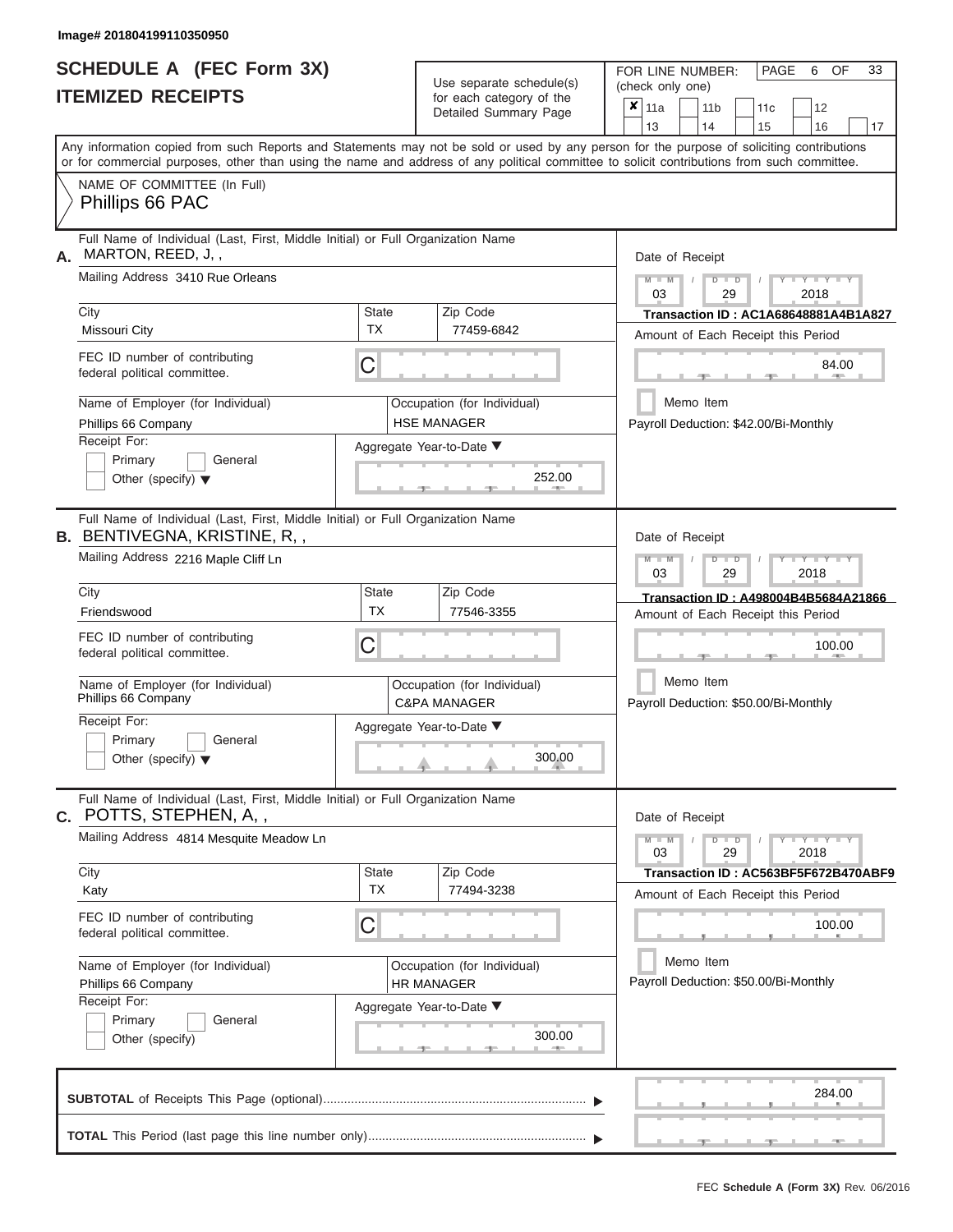|                          | <b>SCHEDULE A (FEC Form 3X)</b> |
|--------------------------|---------------------------------|
| <b>ITEMIZED RECEIPTS</b> |                                 |

Use separate schedule(s)<br>for each category of the

FOR LINE NUMBER:

PAGE 7 OF 33

|                                                          |                                                                                                                | Use separate schedule(s) | (check only one)                                             |                                                                                                                                                                                                                                                                                         |  |  |  |  |  |  |
|----------------------------------------------------------|----------------------------------------------------------------------------------------------------------------|--------------------------|--------------------------------------------------------------|-----------------------------------------------------------------------------------------------------------------------------------------------------------------------------------------------------------------------------------------------------------------------------------------|--|--|--|--|--|--|
|                                                          | <b>ITEMIZED RECEIPTS</b>                                                                                       |                          | for each category of the<br>Detailed Summary Page            | $\overline{\mathbf{x}}$   11a<br>12<br>11 <sub>b</sub><br>11c<br>13<br>14<br>15<br>16<br>17                                                                                                                                                                                             |  |  |  |  |  |  |
|                                                          |                                                                                                                |                          |                                                              | Any information copied from such Reports and Statements may not be sold or used by any person for the purpose of soliciting contributions<br>or for commercial purposes, other than using the name and address of any political committee to solicit contributions from such committee. |  |  |  |  |  |  |
|                                                          | NAME OF COMMITTEE (In Full)<br>Phillips 66 PAC                                                                 |                          |                                                              |                                                                                                                                                                                                                                                                                         |  |  |  |  |  |  |
| А.                                                       | Full Name of Individual (Last, First, Middle Initial) or Full Organization Name<br>TYLER, SCOT, A,,            |                          |                                                              | Date of Receipt                                                                                                                                                                                                                                                                         |  |  |  |  |  |  |
|                                                          | Mailing Address 4217 Maid Stone Dr                                                                             |                          |                                                              | $-Y - Y - Y - Y$<br>$M - M$<br>$D$ $\Box$ $D$<br>03<br>29<br>2018                                                                                                                                                                                                                       |  |  |  |  |  |  |
|                                                          | City<br>Lake Charles                                                                                           | <b>State</b><br>LA       | Zip Code<br>70605-4033                                       | Transaction ID: A46D61DF281DD4CBA8D9<br>Amount of Each Receipt this Period                                                                                                                                                                                                              |  |  |  |  |  |  |
|                                                          | FEC ID number of contributing<br>federal political committee.                                                  | C                        |                                                              | 100.00                                                                                                                                                                                                                                                                                  |  |  |  |  |  |  |
|                                                          | Name of Employer (for Individual)<br>Phillips 66 Company                                                       |                          | Occupation (for Individual)<br><b>ENGINEERING MANAGER</b>    | Memo Item<br>Payroll Deduction: \$50.00/Bi-Monthly                                                                                                                                                                                                                                      |  |  |  |  |  |  |
|                                                          | Receipt For:<br>Primary<br>General<br>Other (specify) $\blacktriangledown$                                     |                          | Aggregate Year-to-Date ▼<br>300.00                           |                                                                                                                                                                                                                                                                                         |  |  |  |  |  |  |
|                                                          | Full Name of Individual (Last, First, Middle Initial) or Full Organization Name<br><b>B.</b> AMON, ROBERT, J,, |                          |                                                              | Date of Receipt                                                                                                                                                                                                                                                                         |  |  |  |  |  |  |
|                                                          | Mailing Address 2519 West St                                                                                   |                          |                                                              | $M - M$<br>$T - Y = T - Y = T - Y$<br>$D$ $D$<br>03<br>29<br>2018                                                                                                                                                                                                                       |  |  |  |  |  |  |
|                                                          | City<br>Bellingham                                                                                             | State<br>WA              | Zip Code<br>98225-2154                                       | Transaction ID: AD1FEBAE97FBD46B2813<br>Amount of Each Receipt this Period                                                                                                                                                                                                              |  |  |  |  |  |  |
|                                                          | FEC ID number of contributing<br>federal political committee.                                                  | C                        |                                                              | 86.26                                                                                                                                                                                                                                                                                   |  |  |  |  |  |  |
| Name of Employer (for Individual)<br>Phillips 66 Company |                                                                                                                |                          | Occupation (for Individual)<br><b>STAFF ENGINEER</b>         | Memo Item<br>Payroll Deduction: \$43.13/Bi-Monthly                                                                                                                                                                                                                                      |  |  |  |  |  |  |
|                                                          | Receipt For:<br>Primary<br>General<br>Other (specify) $\blacktriangledown$                                     |                          | Aggregate Year-to-Date ▼<br>254.98                           |                                                                                                                                                                                                                                                                                         |  |  |  |  |  |  |
|                                                          | Full Name of Individual (Last, First, Middle Initial) or Full Organization Name<br>C. FIELDS, DARIN, LEE,,     |                          |                                                              | Date of Receipt                                                                                                                                                                                                                                                                         |  |  |  |  |  |  |
|                                                          | Mailing Address 17432 Seabury Ln                                                                               |                          |                                                              | $T$ $T$ $T$ $T$ $T$ $T$ $T$ $T$<br>$M - M$<br>$D$ $D$<br>Ÿ<br>29<br>03<br>2018                                                                                                                                                                                                          |  |  |  |  |  |  |
|                                                          | City<br>Huntington Beach                                                                                       | State<br>CA              | Zip Code<br>92649-6431                                       | Transaction ID: A746DED5CE76843A5BFD<br>Amount of Each Receipt this Period                                                                                                                                                                                                              |  |  |  |  |  |  |
|                                                          | FEC ID number of contributing<br>federal political committee.                                                  | C                        |                                                              | 200.00                                                                                                                                                                                                                                                                                  |  |  |  |  |  |  |
|                                                          | Name of Employer (for Individual)<br>Phillips 66 Company<br>Receipt For:                                       |                          | Occupation (for Individual)<br>ENGINEERING BU/FUNCTIONAL MAN | Memo Item<br>Payroll Deduction: \$100.00/Bi-Monthly                                                                                                                                                                                                                                     |  |  |  |  |  |  |
|                                                          | Primary<br>General<br>Other (specify)                                                                          |                          | Aggregate Year-to-Date ▼<br>600.00<br><b>CONTRACTOR</b>      |                                                                                                                                                                                                                                                                                         |  |  |  |  |  |  |
|                                                          |                                                                                                                |                          |                                                              | 386.26                                                                                                                                                                                                                                                                                  |  |  |  |  |  |  |
|                                                          |                                                                                                                |                          |                                                              |                                                                                                                                                                                                                                                                                         |  |  |  |  |  |  |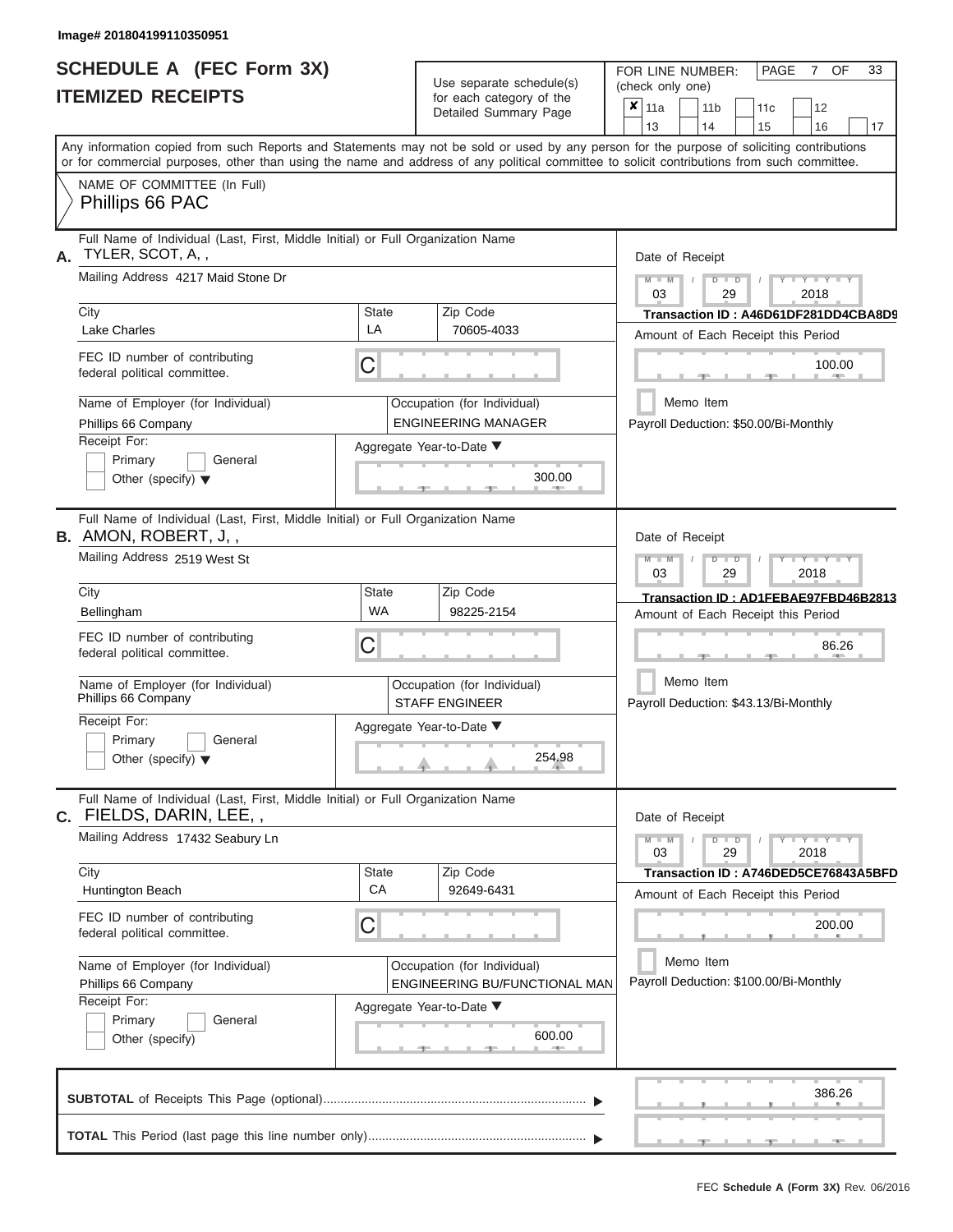|                          | SCHEDULE A (FEC Form 3X) |
|--------------------------|--------------------------|
| <b>ITEMIZED RECEIPTS</b> |                          |

| SCHEDULE A (FEC Form 3X)<br><b>ITEMIZED RECEIPTS</b>                                                                                                      |                                                                                                    | Use separate schedule(s)<br>for each category of the  | 33<br>FOR LINE NUMBER:<br>PAGE<br>8<br>OF<br>(check only one)                                                                                                                                                                                                                           |  |  |  |  |  |
|-----------------------------------------------------------------------------------------------------------------------------------------------------------|----------------------------------------------------------------------------------------------------|-------------------------------------------------------|-----------------------------------------------------------------------------------------------------------------------------------------------------------------------------------------------------------------------------------------------------------------------------------------|--|--|--|--|--|
|                                                                                                                                                           |                                                                                                    | Detailed Summary Page                                 | $\overline{\mathbf{x}}$   11a<br>11 <sub>b</sub><br>11 <sub>c</sub><br>12<br>14<br>15<br>13<br>16<br>17                                                                                                                                                                                 |  |  |  |  |  |
|                                                                                                                                                           |                                                                                                    |                                                       | Any information copied from such Reports and Statements may not be sold or used by any person for the purpose of soliciting contributions<br>or for commercial purposes, other than using the name and address of any political committee to solicit contributions from such committee. |  |  |  |  |  |
| NAME OF COMMITTEE (In Full)<br>Phillips 66 PAC                                                                                                            |                                                                                                    |                                                       |                                                                                                                                                                                                                                                                                         |  |  |  |  |  |
| Full Name of Individual (Last, First, Middle Initial) or Full Organization Name<br>JAMES, KARL, D, Mr.,                                                   |                                                                                                    |                                                       | Date of Receipt                                                                                                                                                                                                                                                                         |  |  |  |  |  |
| Mailing Address 4403 Whistling Duck Ln                                                                                                                    |                                                                                                    |                                                       | $M$ $M$ $N$<br>$T - Y = Y + Y$<br>$D$ $D$<br>03<br>29<br>2018                                                                                                                                                                                                                           |  |  |  |  |  |
| City<br>Fulshear                                                                                                                                          | <b>State</b><br><b>TX</b>                                                                          | Zip Code<br>77441-3804                                | Transaction ID: AE11A1F90AF224ED9817<br>Amount of Each Receipt this Period                                                                                                                                                                                                              |  |  |  |  |  |
| FEC ID number of contributing<br>federal political committee.                                                                                             | C                                                                                                  |                                                       | 147.06<br><b>AND A</b>                                                                                                                                                                                                                                                                  |  |  |  |  |  |
| Name of Employer (for Individual)<br>Phillips 66 Company                                                                                                  |                                                                                                    | Occupation (for Individual)<br><b>FINANCE MANAGER</b> | Memo Item<br>Payroll Deduction: \$73.53/Bi-Monthly                                                                                                                                                                                                                                      |  |  |  |  |  |
| Receipt For:<br>Primary<br>General<br>Other (specify) $\blacktriangledown$                                                                                |                                                                                                    | Aggregate Year-to-Date ▼<br>434.02                    |                                                                                                                                                                                                                                                                                         |  |  |  |  |  |
| Full Name of Individual (Last, First, Middle Initial) or Full Organization Name<br><b>B.</b> THOMAS, BOBBY, L, Mr.,<br>Mailing Address 13319 Barbstone Dr | Date of Receipt<br>$M - M$<br>$D$ $D$<br>$\Box$ $\Upsilon$ $\Box$ $\Upsilon$ $\Upsilon$ $\Upsilon$ |                                                       |                                                                                                                                                                                                                                                                                         |  |  |  |  |  |
| City                                                                                                                                                      | <b>State</b>                                                                                       | Zip Code                                              | 03<br>29<br>2018<br>Transaction ID: A8BE9B20CFB6A4625A92                                                                                                                                                                                                                                |  |  |  |  |  |
| Houston                                                                                                                                                   | TX                                                                                                 | 77044-4958                                            | Amount of Each Receipt this Period                                                                                                                                                                                                                                                      |  |  |  |  |  |
| FEC ID number of contributing<br>federal political committee.                                                                                             | C                                                                                                  |                                                       |                                                                                                                                                                                                                                                                                         |  |  |  |  |  |
| Name of Employer (for Individual)<br>Phillips 66 Company                                                                                                  | Occupation (for Individual)<br><b>ENGINEERING MANAGER</b>                                          |                                                       |                                                                                                                                                                                                                                                                                         |  |  |  |  |  |
| Receipt For:                                                                                                                                              |                                                                                                    | Aggregate Year-to-Date ▼                              |                                                                                                                                                                                                                                                                                         |  |  |  |  |  |
| Primary<br>General<br>Other (specify) $\blacktriangledown$                                                                                                |                                                                                                    | 262.00                                                |                                                                                                                                                                                                                                                                                         |  |  |  |  |  |
| Full Name of Individual (Last, First, Middle Initial) or Full Organization Name<br>C. SHORTEN, KAREN, L, Ms.,                                             |                                                                                                    |                                                       | Date of Receipt                                                                                                                                                                                                                                                                         |  |  |  |  |  |
| Mailing Address 18806 Luby Creek Dr                                                                                                                       |                                                                                                    |                                                       | $M - M$<br>$D$ $D$<br>$Y - Y - Y - Y - Y$<br>03<br>29<br>2018                                                                                                                                                                                                                           |  |  |  |  |  |
| City<br>Cypress                                                                                                                                           | <b>State</b><br><b>TX</b>                                                                          | Zip Code<br>77433-4837                                | Transaction ID: AD165D2B1CA44474DBA8<br>Amount of Each Receipt this Period                                                                                                                                                                                                              |  |  |  |  |  |
| FEC ID number of contributing<br>federal political committee.                                                                                             | С                                                                                                  |                                                       | 149.88                                                                                                                                                                                                                                                                                  |  |  |  |  |  |
| Name of Employer (for Individual)<br>Phillips 66 Company                                                                                                  |                                                                                                    | Occupation (for Individual)<br>COMMERCIAL CONSULTANT  | Memo Item<br>Payroll Deduction: \$74.94/Bi-Monthly                                                                                                                                                                                                                                      |  |  |  |  |  |
| Receipt For:<br>Primary<br>General<br>Other (specify)                                                                                                     |                                                                                                    | Aggregate Year-to-Date ▼<br>443.76                    |                                                                                                                                                                                                                                                                                         |  |  |  |  |  |
|                                                                                                                                                           |                                                                                                    |                                                       | 385.86                                                                                                                                                                                                                                                                                  |  |  |  |  |  |
|                                                                                                                                                           |                                                                                                    |                                                       | $-1$<br>$-1$<br>$-1$                                                                                                                                                                                                                                                                    |  |  |  |  |  |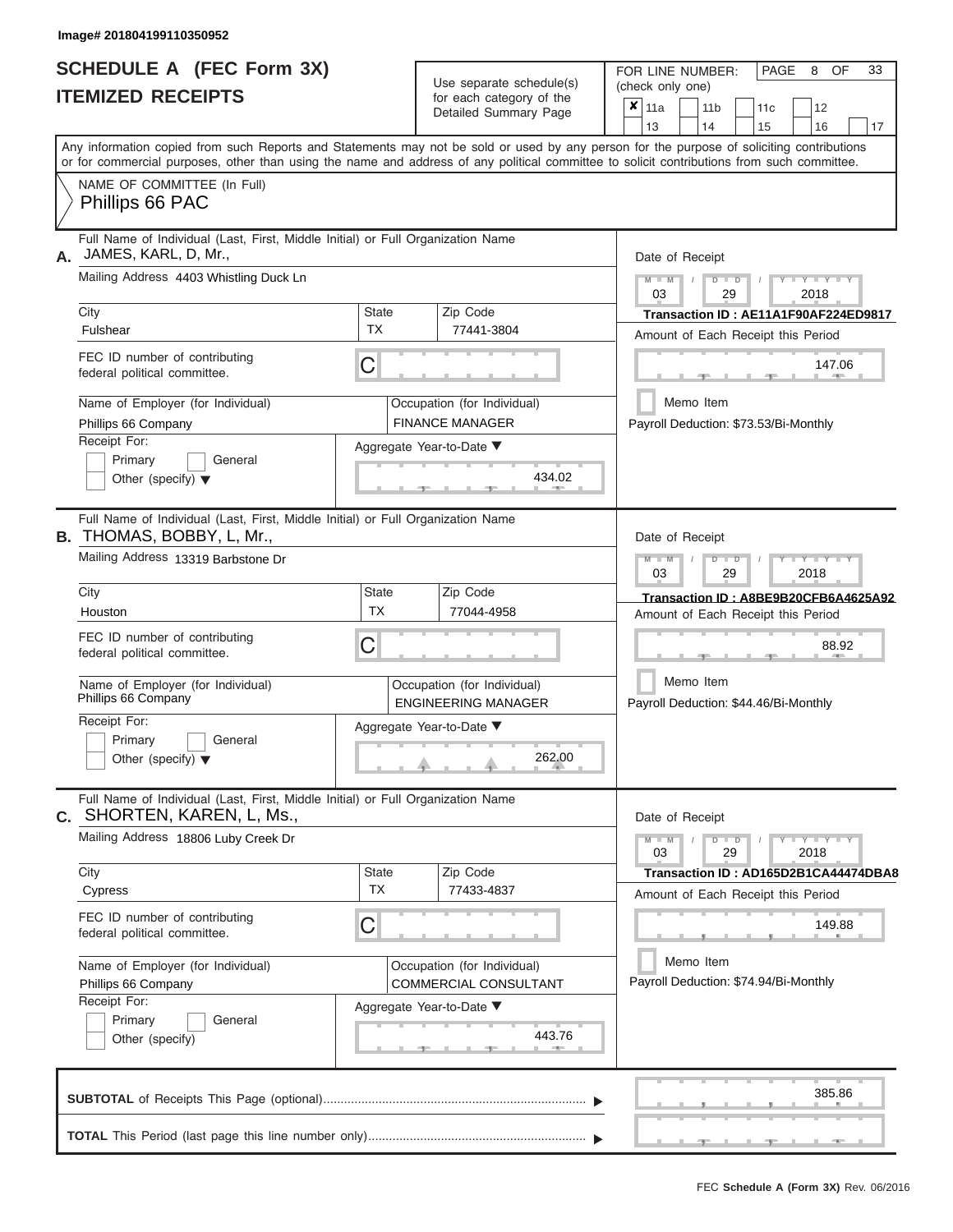|                          | SCHEDULE A (FEC Form 3X) |
|--------------------------|--------------------------|
| <b>ITEMIZED RECEIPTS</b> |                          |

Use separate schedule(s)<br>for each category of the

FOR LINE NUMBER:<br>(check only one)

PAGE 9 OF 33

|                                                                              |                                                                                                                                                                                                                                                                                         |                                                                             | $0.0011$ $0.000901$ $y$ $0.010$<br>Detailed Summary Page     | x                                                  | 11a                                             |  | 11 <sub>b</sub>                       |               | 11 <sub>c</sub> | 12                                   |    |  |  |  |
|------------------------------------------------------------------------------|-----------------------------------------------------------------------------------------------------------------------------------------------------------------------------------------------------------------------------------------------------------------------------------------|-----------------------------------------------------------------------------|--------------------------------------------------------------|----------------------------------------------------|-------------------------------------------------|--|---------------------------------------|---------------|-----------------|--------------------------------------|----|--|--|--|
|                                                                              |                                                                                                                                                                                                                                                                                         |                                                                             |                                                              |                                                    | 13                                              |  | 14                                    |               | 15              | 16                                   | 17 |  |  |  |
|                                                                              | Any information copied from such Reports and Statements may not be sold or used by any person for the purpose of soliciting contributions<br>or for commercial purposes, other than using the name and address of any political committee to solicit contributions from such committee. |                                                                             |                                                              |                                                    |                                                 |  |                                       |               |                 |                                      |    |  |  |  |
|                                                                              | NAME OF COMMITTEE (In Full)<br>Phillips 66 PAC                                                                                                                                                                                                                                          |                                                                             |                                                              |                                                    |                                                 |  |                                       |               |                 |                                      |    |  |  |  |
|                                                                              | Full Name of Individual (Last, First, Middle Initial) or Full Organization Name<br>BUKOWSKI, MICHAEL, A,,                                                                                                                                                                               |                                                                             |                                                              |                                                    | Date of Receipt                                 |  |                                       |               |                 |                                      |    |  |  |  |
|                                                                              | Mailing Address 105 Warrens Ct                                                                                                                                                                                                                                                          |                                                                             |                                                              |                                                    | $M - M$<br>03                                   |  |                                       | $D$ $D$<br>29 |                 | $Y - Y - Y$<br>2018                  |    |  |  |  |
| City                                                                         |                                                                                                                                                                                                                                                                                         | <b>State</b>                                                                | Zip Code                                                     |                                                    |                                                 |  |                                       |               |                 | Transaction ID: A95A747D1B2E84EB4888 |    |  |  |  |
| Warrington                                                                   |                                                                                                                                                                                                                                                                                         | <b>PA</b>                                                                   | 18976-1445                                                   | Amount of Each Receipt this Period                 |                                                 |  |                                       |               |                 |                                      |    |  |  |  |
|                                                                              | FEC ID number of contributing<br>federal political committee.                                                                                                                                                                                                                           | C                                                                           |                                                              |                                                    |                                                 |  |                                       |               |                 | 180.70<br>$-$                        |    |  |  |  |
|                                                                              | Name of Employer (for Individual)<br>Phillips 66 Company                                                                                                                                                                                                                                |                                                                             | Occupation (for Individual)<br>ENGINEERING BU/FUNCTIONAL MAN |                                                    |                                                 |  | Memo Item                             |               |                 |                                      |    |  |  |  |
| Receipt For:                                                                 | Primary<br>General<br>Other (specify) $\blacktriangledown$                                                                                                                                                                                                                              | Payroll Deduction: \$90.35/Bi-Monthly<br>Aggregate Year-to-Date ▼<br>528.22 |                                                              |                                                    |                                                 |  |                                       |               |                 |                                      |    |  |  |  |
|                                                                              | Full Name of Individual (Last, First, Middle Initial) or Full Organization Name<br><b>B.</b> NELSON, MATTHEW, C, Mr.,                                                                                                                                                                   |                                                                             |                                                              |                                                    | Date of Receipt                                 |  |                                       |               |                 |                                      |    |  |  |  |
|                                                                              | Mailing Address 2300 Nantucket Dr                                                                                                                                                                                                                                                       |                                                                             |                                                              |                                                    | $M - M$<br>Y TYT<br>$D$ $D$<br>2018<br>03<br>29 |  |                                       |               |                 |                                      |    |  |  |  |
| City                                                                         |                                                                                                                                                                                                                                                                                         | <b>State</b>                                                                | Zip Code                                                     |                                                    |                                                 |  |                                       |               |                 | Transaction ID: A6485DB6C745544AB8F5 |    |  |  |  |
| Houston                                                                      |                                                                                                                                                                                                                                                                                         | TX                                                                          | 77057-2957                                                   | Amount of Each Receipt this Period                 |                                                 |  |                                       |               |                 |                                      |    |  |  |  |
|                                                                              | FEC ID number of contributing<br>C<br>federal political committee.                                                                                                                                                                                                                      |                                                                             |                                                              |                                                    |                                                 |  | 139.52                                |               |                 |                                      |    |  |  |  |
|                                                                              | Name of Employer (for Individual)<br>Phillips 66 Company                                                                                                                                                                                                                                | Occupation (for Individual)<br><b>ENGINEERING MANAGER</b>                   |                                                              | Memo Item<br>Payroll Deduction: \$69.76/Bi-Monthly |                                                 |  |                                       |               |                 |                                      |    |  |  |  |
|                                                                              | Receipt For:<br>Aggregate Year-to-Date ▼<br>Primary<br>General                                                                                                                                                                                                                          |                                                                             |                                                              |                                                    |                                                 |  |                                       |               |                 |                                      |    |  |  |  |
| 387.92<br>Other (specify) $\blacktriangledown$                               |                                                                                                                                                                                                                                                                                         |                                                                             |                                                              |                                                    |                                                 |  |                                       |               |                 |                                      |    |  |  |  |
|                                                                              | Full Name of Individual (Last, First, Middle Initial) or Full Organization Name<br>C. SPRACKLEN, NEIL, M, Mr.,                                                                                                                                                                          |                                                                             |                                                              |                                                    | Date of Receipt                                 |  |                                       |               |                 |                                      |    |  |  |  |
|                                                                              | Mailing Address 3 Regal Ct                                                                                                                                                                                                                                                              |                                                                             |                                                              |                                                    | $M - M$<br>03                                   |  |                                       | $D$ $D$<br>29 |                 | $Y - Y - Y - Y - Y$<br>2018          |    |  |  |  |
| City                                                                         |                                                                                                                                                                                                                                                                                         | <b>State</b>                                                                | Zip Code                                                     |                                                    |                                                 |  |                                       |               |                 | Transaction ID: AFB572FCBB86D433B957 |    |  |  |  |
|                                                                              | Monroe Township                                                                                                                                                                                                                                                                         | NJ                                                                          | 08831-5963                                                   |                                                    |                                                 |  |                                       |               |                 | Amount of Each Receipt this Period   |    |  |  |  |
| FEC ID number of contributing<br>С<br>135.62<br>federal political committee. |                                                                                                                                                                                                                                                                                         |                                                                             |                                                              |                                                    |                                                 |  |                                       |               |                 |                                      |    |  |  |  |
|                                                                              | Name of Employer (for Individual)                                                                                                                                                                                                                                                       |                                                                             | Occupation (for Individual)                                  |                                                    |                                                 |  | Memo Item                             |               |                 |                                      |    |  |  |  |
|                                                                              | <b>ENGINEERING MANAGER</b><br>Phillips 66 Company                                                                                                                                                                                                                                       |                                                                             |                                                              |                                                    |                                                 |  | Payroll Deduction: \$67.81/Bi-Monthly |               |                 |                                      |    |  |  |  |
| Receipt For:                                                                 |                                                                                                                                                                                                                                                                                         |                                                                             | Aggregate Year-to-Date ▼                                     |                                                    |                                                 |  |                                       |               |                 |                                      |    |  |  |  |
|                                                                              | Primary<br>General<br>Other (specify)                                                                                                                                                                                                                                                   |                                                                             | 399.58                                                       |                                                    |                                                 |  |                                       |               |                 |                                      |    |  |  |  |
|                                                                              |                                                                                                                                                                                                                                                                                         |                                                                             |                                                              |                                                    |                                                 |  |                                       |               |                 | 455.84                               |    |  |  |  |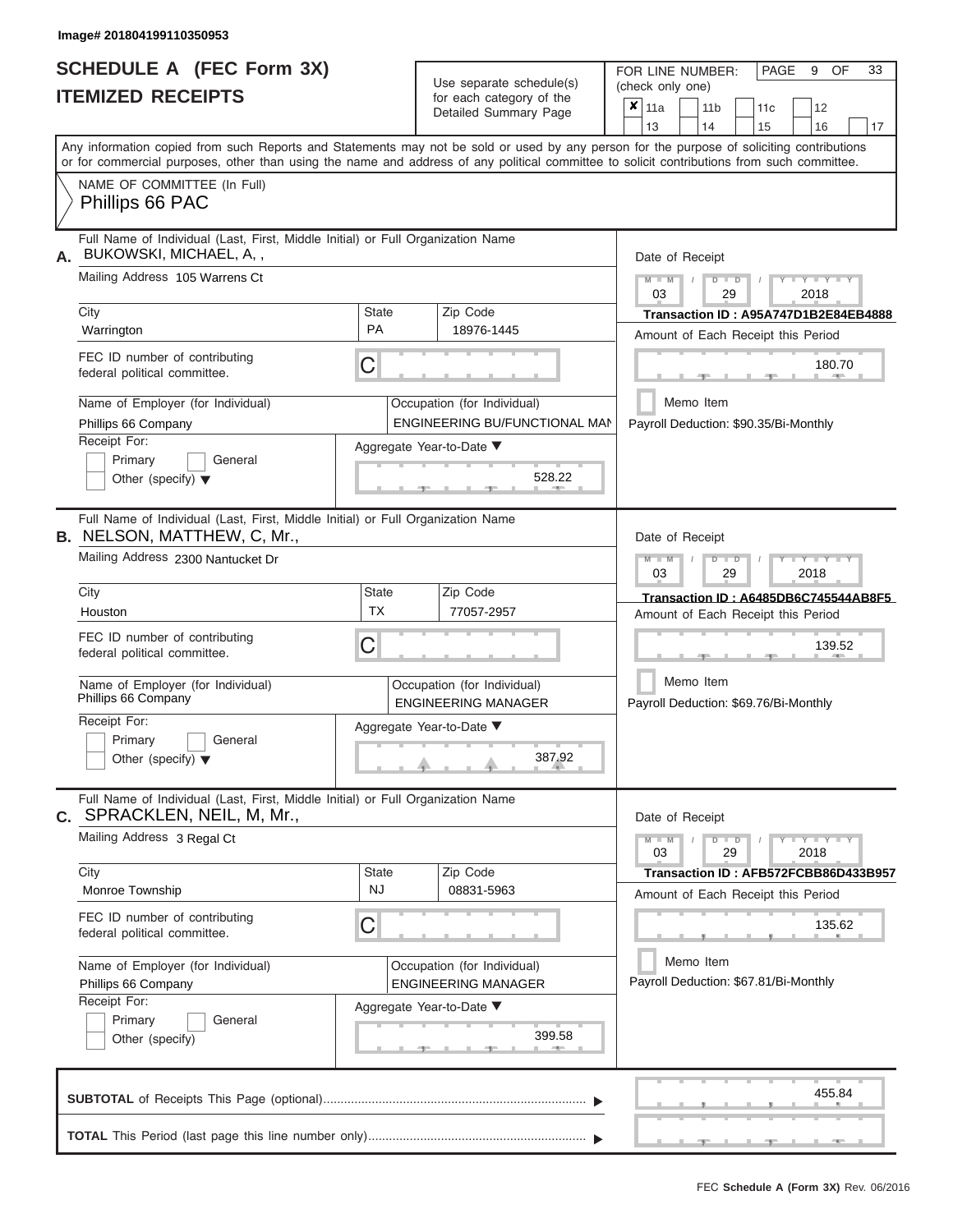ı

|                          | <b>SCHEDULE A (FEC Form 3X)</b> |
|--------------------------|---------------------------------|
| <b>ITEMIZED RECEIPTS</b> |                                 |

Use separate schedule(s) (check only one) (one)

FOR LINE NUMBER:

PAGE 10 OF 33

|                                      |                                                                                                                  |                         | babii batogory<br>Detailed Summary Page                                                                                                                                                                                                                                                 | x | 11a                                  |           | 11 b |               | 11c                                   | 12                                     |    |  |  |  |  |  |
|--------------------------------------|------------------------------------------------------------------------------------------------------------------|-------------------------|-----------------------------------------------------------------------------------------------------------------------------------------------------------------------------------------------------------------------------------------------------------------------------------------|---|--------------------------------------|-----------|------|---------------|---------------------------------------|----------------------------------------|----|--|--|--|--|--|
|                                      |                                                                                                                  |                         |                                                                                                                                                                                                                                                                                         |   | 13                                   |           | 14   |               | 15                                    | 16                                     | 17 |  |  |  |  |  |
|                                      |                                                                                                                  |                         | Any information copied from such Reports and Statements may not be sold or used by any person for the purpose of soliciting contributions<br>or for commercial purposes, other than using the name and address of any political committee to solicit contributions from such committee. |   |                                      |           |      |               |                                       |                                        |    |  |  |  |  |  |
| Phillips 66 PAC                      | NAME OF COMMITTEE (In Full)                                                                                      |                         |                                                                                                                                                                                                                                                                                         |   |                                      |           |      |               |                                       |                                        |    |  |  |  |  |  |
| HOOPER, MARIA, A,,<br>А.             | Full Name of Individual (Last, First, Middle Initial) or Full Organization Name                                  |                         |                                                                                                                                                                                                                                                                                         |   | Date of Receipt                      |           |      |               |                                       |                                        |    |  |  |  |  |  |
|                                      | Mailing Address 411 Hidden Harbor St                                                                             |                         |                                                                                                                                                                                                                                                                                         |   | $M - M$<br>03                        |           |      | $D$ $D$<br>29 |                                       | Y I Y I Y<br>2018                      |    |  |  |  |  |  |
| City                                 |                                                                                                                  | <b>State</b>            | Zip Code                                                                                                                                                                                                                                                                                |   | Transaction ID: A743AE26511354987B7C |           |      |               |                                       |                                        |    |  |  |  |  |  |
| Houston                              |                                                                                                                  | <b>TX</b>               | 77079-2448                                                                                                                                                                                                                                                                              |   | Amount of Each Receipt this Period   |           |      |               |                                       |                                        |    |  |  |  |  |  |
| federal political committee.         | FEC ID number of contributing                                                                                    | С                       |                                                                                                                                                                                                                                                                                         |   |                                      |           |      |               |                                       | 223.50                                 |    |  |  |  |  |  |
| Phillips 66 Company                  | Name of Employer (for Individual)                                                                                |                         | Occupation (for Individual)<br>COMMERCIAL BU/FUNCTIONAL MAN                                                                                                                                                                                                                             |   |                                      | Memo Item |      |               |                                       | Payroll Deduction: \$111.75/Bi-Monthly |    |  |  |  |  |  |
| Receipt For:                         |                                                                                                                  |                         |                                                                                                                                                                                                                                                                                         |   |                                      |           |      |               |                                       |                                        |    |  |  |  |  |  |
| Primary                              | Aggregate Year-to-Date ▼<br>General<br>658.50<br>Other (specify) $\blacktriangledown$                            |                         |                                                                                                                                                                                                                                                                                         |   |                                      |           |      |               |                                       |                                        |    |  |  |  |  |  |
|                                      | Full Name of Individual (Last, First, Middle Initial) or Full Organization Name<br>B. FRALIX, RANDAL, G, Mr.,    |                         |                                                                                                                                                                                                                                                                                         |   | Date of Receipt                      |           |      |               |                                       |                                        |    |  |  |  |  |  |
|                                      | Mailing Address 12808 Queensbury Ln<br>Apt 422                                                                   |                         |                                                                                                                                                                                                                                                                                         |   |                                      |           |      | $D$ $D$<br>29 |                                       | Y TYT<br>2018                          |    |  |  |  |  |  |
| City                                 |                                                                                                                  | <b>State</b>            | Zip Code                                                                                                                                                                                                                                                                                |   |                                      |           |      |               |                                       | Transaction ID: A295209C719A64DBA91D   |    |  |  |  |  |  |
| Houston                              |                                                                                                                  | <b>TX</b>               | 77024-4084                                                                                                                                                                                                                                                                              |   |                                      |           |      |               |                                       | Amount of Each Receipt this Period     |    |  |  |  |  |  |
| federal political committee.         | FEC ID number of contributing                                                                                    | С                       |                                                                                                                                                                                                                                                                                         |   |                                      |           |      |               |                                       | 150.00                                 |    |  |  |  |  |  |
| Phillips 66 Company                  | Name of Employer (for Individual)                                                                                |                         | Occupation (for Individual)<br>MKTG/SALES BU/FUNCTIONAL MAN                                                                                                                                                                                                                             |   |                                      |           |      | Memo Item     |                                       | Payroll Deduction: \$75.00/Bi-Monthly  |    |  |  |  |  |  |
| Receipt For:                         |                                                                                                                  |                         | Aggregate Year-to-Date ▼                                                                                                                                                                                                                                                                |   |                                      |           |      |               |                                       |                                        |    |  |  |  |  |  |
| Primary                              | General                                                                                                          |                         |                                                                                                                                                                                                                                                                                         |   |                                      |           |      |               |                                       |                                        |    |  |  |  |  |  |
| Other (specify) $\blacktriangledown$ |                                                                                                                  |                         | 450.00                                                                                                                                                                                                                                                                                  |   |                                      |           |      |               |                                       |                                        |    |  |  |  |  |  |
|                                      | Full Name of Individual (Last, First, Middle Initial) or Full Organization Name<br>C. CRAWFORD, PAMELA, ALAINE,, |                         |                                                                                                                                                                                                                                                                                         |   | Date of Receipt                      |           |      |               |                                       |                                        |    |  |  |  |  |  |
| Mailing Address 425 Lee Dr           |                                                                                                                  |                         |                                                                                                                                                                                                                                                                                         |   | $M - M$<br>03                        |           |      | $D$ $D$<br>29 |                                       | $Y = Y + Y + Y + Y$<br>2018            |    |  |  |  |  |  |
| City                                 |                                                                                                                  | <b>State</b>            | Zip Code                                                                                                                                                                                                                                                                                |   |                                      |           |      |               |                                       | Transaction ID: A33BED3D4B903408AB91   |    |  |  |  |  |  |
| Bartlesville                         |                                                                                                                  | OK                      | 74006-8053                                                                                                                                                                                                                                                                              |   |                                      |           |      |               |                                       | Amount of Each Receipt this Period     |    |  |  |  |  |  |
| federal political committee.         | FEC ID number of contributing                                                                                    | С                       |                                                                                                                                                                                                                                                                                         |   |                                      |           |      |               |                                       | 108.26                                 |    |  |  |  |  |  |
|                                      | Name of Employer (for Individual)                                                                                |                         | Occupation (for Individual)                                                                                                                                                                                                                                                             |   |                                      | Memo Item |      |               |                                       |                                        |    |  |  |  |  |  |
| Phillips 66 Company                  |                                                                                                                  | IT SPECIALIST-TECHNICAL |                                                                                                                                                                                                                                                                                         |   |                                      |           |      |               | Payroll Deduction: \$54.13/Bi-Monthly |                                        |    |  |  |  |  |  |
| Receipt For:                         |                                                                                                                  |                         | Aggregate Year-to-Date ▼                                                                                                                                                                                                                                                                |   |                                      |           |      |               |                                       |                                        |    |  |  |  |  |  |
| Primary                              | General                                                                                                          |                         |                                                                                                                                                                                                                                                                                         |   |                                      |           |      |               |                                       |                                        |    |  |  |  |  |  |
| Other (specify)                      |                                                                                                                  |                         | 319.98                                                                                                                                                                                                                                                                                  |   |                                      |           |      |               |                                       |                                        |    |  |  |  |  |  |
|                                      |                                                                                                                  |                         |                                                                                                                                                                                                                                                                                         |   |                                      |           |      |               |                                       | 481.76                                 |    |  |  |  |  |  |
|                                      |                                                                                                                  |                         |                                                                                                                                                                                                                                                                                         |   |                                      |           |      |               |                                       |                                        |    |  |  |  |  |  |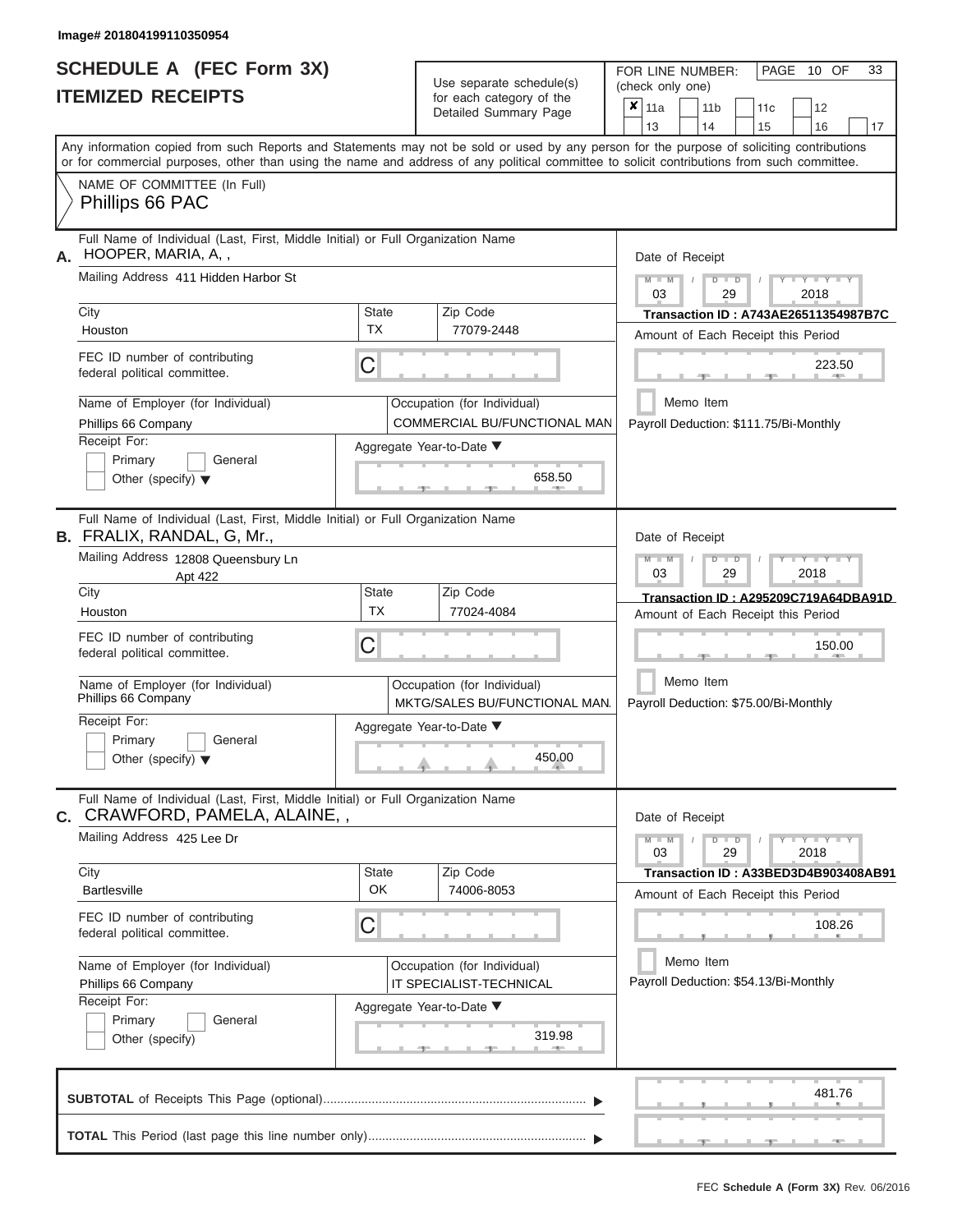|                          | <b>SCHEDULE A (FEC Form 3X)</b> |
|--------------------------|---------------------------------|
| <b>ITEMIZED RECEIPTS</b> |                                 |

| SCHEDULE A (FEC Form 3X)<br><b>ITEMIZED RECEIPTS</b>                                                                                                                                                                                                                                                                                  |                                | Use separate schedule(s)<br>for each category of the<br>Detailed Summary Page                                                | 33<br>FOR LINE NUMBER:<br>PAGE<br>11 OF<br>(check only one)<br>×<br>11a<br>11 <sub>b</sub><br>12<br>11 <sub>c</sub>                                                                                                                    |
|---------------------------------------------------------------------------------------------------------------------------------------------------------------------------------------------------------------------------------------------------------------------------------------------------------------------------------------|--------------------------------|------------------------------------------------------------------------------------------------------------------------------|----------------------------------------------------------------------------------------------------------------------------------------------------------------------------------------------------------------------------------------|
| Any information copied from such Reports and Statements may not be sold or used by any person for the purpose of soliciting contributions<br>or for commercial purposes, other than using the name and address of any political committee to solicit contributions from such committee.<br>NAME OF COMMITTEE (In Full)                |                                |                                                                                                                              | 13<br>14<br>15<br>16<br>17                                                                                                                                                                                                             |
| Phillips 66 PAC                                                                                                                                                                                                                                                                                                                       |                                |                                                                                                                              |                                                                                                                                                                                                                                        |
| Full Name of Individual (Last, First, Middle Initial) or Full Organization Name<br>A. Zuklic, John, D,,<br>Mailing Address 11403 St Germain Way<br>City<br>Houston<br>FEC ID number of contributing<br>federal political committee.<br>Name of Employer (for Individual)<br>Phillips 66 Company<br>Receipt For:<br>Primary<br>General | <b>State</b><br><b>TX</b><br>С | Zip Code<br>77082-2731<br>Occupation (for Individual)<br>FINANCE BU/FUNCTIONAL MANAGEI<br>Aggregate Year-to-Date ▼<br>300.00 | Date of Receipt<br>$Y = Y = Y$<br>$M - M$<br>$D$ $D$<br>03<br>29<br>2018<br>Transaction ID: A9BCB22E9C87C4B9B8D7<br>Amount of Each Receipt this Period<br>100.00<br><b>AND A</b><br>Memo Item<br>Payroll Deduction: \$50.00/Bi-Monthly |
| Other (specify) $\blacktriangledown$<br>Full Name of Individual (Last, First, Middle Initial) or Full Organization Name<br><b>B. SCHROEDER, ROBIN, R,,</b><br>Mailing Address 2703 Bonnie Bray Dr                                                                                                                                     |                                |                                                                                                                              | Date of Receipt<br>$M - M$<br>$D$ $D$<br>Y TYT                                                                                                                                                                                         |
| City<br>Katy<br>FEC ID number of contributing<br>federal political committee.<br>Name of Employer (for Individual)<br>Phillips 66 Company<br>Receipt For:<br>Primary<br>General<br>Other (specify) $\blacktriangledown$                                                                                                               | <b>State</b><br><b>TX</b><br>С | Zip Code<br>77494-1730<br>Occupation (for Individual)<br><b>HR CONSULTANT</b><br>Aggregate Year-to-Date ▼<br>293.68          | 03<br>29<br>2018<br>Transaction ID: A7985FDCCD9A745FBA5B<br>Amount of Each Receipt this Period<br>100.16<br>Memo Item<br>Payroll Deduction: \$50.08/Bi-Monthly                                                                         |
| Full Name of Individual (Last, First, Middle Initial) or Full Organization Name<br>DOUGHTY, AARON, T, Mr.,<br>C.<br>Mailing Address 10402 Radcliff Lake Dr<br>City<br>Katy<br>FEC ID number of contributing<br>federal political committee.                                                                                           | <b>State</b><br><b>TX</b><br>С | Zip Code<br>77494-7206                                                                                                       | Date of Receipt<br>$M - M$<br>$D$ $D$<br>$Y - Y - Y - Y - Y$<br>03<br>29<br>2018<br>Transaction ID: ADFA9ECD5A62F47D7B89<br>Amount of Each Receipt this Period<br>122.66                                                               |
| Name of Employer (for Individual)<br>Phillips 66 Company<br>Receipt For:<br>Primary<br>General<br>Other (specify)                                                                                                                                                                                                                     |                                | Occupation (for Individual)<br><b>BD&amp;S MANAGER</b><br>Aggregate Year-to-Date ▼<br>360.22                                 | Memo Item<br>Payroll Deduction: \$61.33/Bi-Monthly                                                                                                                                                                                     |
|                                                                                                                                                                                                                                                                                                                                       |                                |                                                                                                                              | 322.82                                                                                                                                                                                                                                 |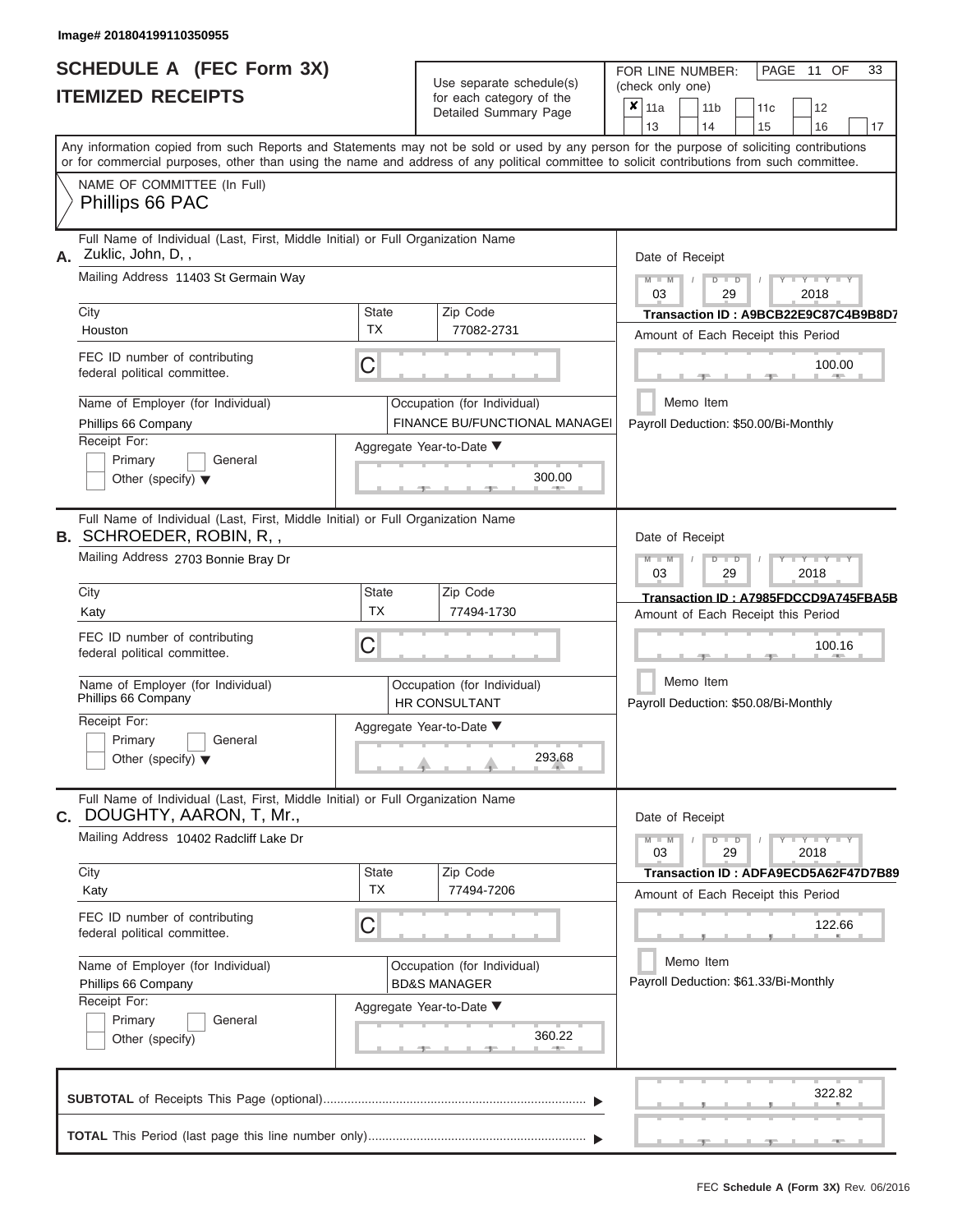ı

|                          | <b>SCHEDULE A (FEC Form 3X)</b> |
|--------------------------|---------------------------------|
| <b>ITEMIZED RECEIPTS</b> |                                 |

Use separate schedule(s) (check only one) (one)

FOR LINE NUMBER:

PAGE 12 OF 33

|                                                 |                                                                                                                   |                                                          | $\alpha$<br>Detailed Summary Page                                                                                                                                                                                                                                                       |                                       | $x \mid$ 11a                                          |       | 11 <sub>b</sub> |               | 11 <sub>c</sub> | 12                                    |    |  |  |  |  |
|-------------------------------------------------|-------------------------------------------------------------------------------------------------------------------|----------------------------------------------------------|-----------------------------------------------------------------------------------------------------------------------------------------------------------------------------------------------------------------------------------------------------------------------------------------|---------------------------------------|-------------------------------------------------------|-------|-----------------|---------------|-----------------|---------------------------------------|----|--|--|--|--|
|                                                 |                                                                                                                   |                                                          |                                                                                                                                                                                                                                                                                         |                                       | 13                                                    |       | 14              |               | 15              | 16                                    | 17 |  |  |  |  |
|                                                 |                                                                                                                   |                                                          | Any information copied from such Reports and Statements may not be sold or used by any person for the purpose of soliciting contributions<br>or for commercial purposes, other than using the name and address of any political committee to solicit contributions from such committee. |                                       |                                                       |       |                 |               |                 |                                       |    |  |  |  |  |
|                                                 | NAME OF COMMITTEE (In Full)                                                                                       |                                                          |                                                                                                                                                                                                                                                                                         |                                       |                                                       |       |                 |               |                 |                                       |    |  |  |  |  |
| Phillips 66 PAC                                 |                                                                                                                   |                                                          |                                                                                                                                                                                                                                                                                         |                                       |                                                       |       |                 |               |                 |                                       |    |  |  |  |  |
|                                                 | Full Name of Individual (Last, First, Middle Initial) or Full Organization Name<br>SALLEE, KAY, MARGARET,,        |                                                          |                                                                                                                                                                                                                                                                                         |                                       | Date of Receipt                                       |       |                 |               |                 |                                       |    |  |  |  |  |
|                                                 | Mailing Address 1436 Valley Rd                                                                                    |                                                          |                                                                                                                                                                                                                                                                                         |                                       | $Y = Y = Y$<br>$M - M$<br>$D$ $D$<br>2018<br>03<br>29 |       |                 |               |                 |                                       |    |  |  |  |  |
| City                                            |                                                                                                                   | <b>State</b>                                             | Zip Code                                                                                                                                                                                                                                                                                | Transaction ID: A22078286F0AF4CD7A9D  |                                                       |       |                 |               |                 |                                       |    |  |  |  |  |
| <b>Bartlesville</b>                             |                                                                                                                   | OK                                                       | 74003-5938                                                                                                                                                                                                                                                                              | Amount of Each Receipt this Period    |                                                       |       |                 |               |                 |                                       |    |  |  |  |  |
| federal political committee.                    | FEC ID number of contributing                                                                                     | С                                                        |                                                                                                                                                                                                                                                                                         |                                       |                                                       |       |                 |               |                 | 150.00<br>$\sim$                      |    |  |  |  |  |
|                                                 | Name of Employer (for Individual)                                                                                 |                                                          | Occupation (for Individual)                                                                                                                                                                                                                                                             |                                       |                                                       |       | Memo Item       |               |                 |                                       |    |  |  |  |  |
| Phillips 66 Company                             |                                                                                                                   |                                                          | IT BU/FUNCTIONAL MANAGER                                                                                                                                                                                                                                                                |                                       |                                                       |       |                 |               |                 | Payroll Deduction: \$75.00/Bi-Monthly |    |  |  |  |  |
| Receipt For:                                    |                                                                                                                   |                                                          | Aggregate Year-to-Date ▼                                                                                                                                                                                                                                                                |                                       |                                                       |       |                 |               |                 |                                       |    |  |  |  |  |
| Primary<br>Other (specify) $\blacktriangledown$ | General                                                                                                           |                                                          | 450.00                                                                                                                                                                                                                                                                                  |                                       |                                                       |       |                 |               |                 |                                       |    |  |  |  |  |
|                                                 | Full Name of Individual (Last, First, Middle Initial) or Full Organization Name<br>B. PRESLEY, RAYMOND, ARD, , JR |                                                          |                                                                                                                                                                                                                                                                                         |                                       | Date of Receipt                                       |       |                 |               |                 |                                       |    |  |  |  |  |
| Mailing Address 2202 E Reata Dr                 |                                                                                                                   |                                                          |                                                                                                                                                                                                                                                                                         |                                       | $M - M$<br>Y TYT<br>$D$ $D$<br>03<br>29<br>2018       |       |                 |               |                 |                                       |    |  |  |  |  |
| City                                            |                                                                                                                   | State                                                    |                                                                                                                                                                                                                                                                                         | Transaction ID: A96425311EDD645FAA19  |                                                       |       |                 |               |                 |                                       |    |  |  |  |  |
| Deer Park                                       |                                                                                                                   | <b>TX</b>                                                | 77536-4964                                                                                                                                                                                                                                                                              | Amount of Each Receipt this Period    |                                                       |       |                 |               |                 |                                       |    |  |  |  |  |
| federal political committee.                    | FEC ID number of contributing                                                                                     | С                                                        |                                                                                                                                                                                                                                                                                         |                                       |                                                       |       |                 |               | 83.34           |                                       |    |  |  |  |  |
| Phillips 66 Company                             | Name of Employer (for Individual)                                                                                 | Occupation (for Individual)<br><b>COMMERCIAL SUPV II</b> | Memo Item<br>Payroll Deduction: \$41.67/Bi-Monthly                                                                                                                                                                                                                                      |                                       |                                                       |       |                 |               |                 |                                       |    |  |  |  |  |
| Receipt For:                                    |                                                                                                                   | Aggregate Year-to-Date ▼                                 |                                                                                                                                                                                                                                                                                         |                                       |                                                       |       |                 |               |                 |                                       |    |  |  |  |  |
| Primary                                         | General                                                                                                           |                                                          |                                                                                                                                                                                                                                                                                         |                                       |                                                       |       |                 |               |                 |                                       |    |  |  |  |  |
| Other (specify) $\blacktriangledown$            |                                                                                                                   |                                                          |                                                                                                                                                                                                                                                                                         |                                       |                                                       |       |                 |               |                 |                                       |    |  |  |  |  |
|                                                 | Full Name of Individual (Last, First, Middle Initial) or Full Organization Name<br>C. VAUGHN, DAVID, CORNELIUS,,  |                                                          |                                                                                                                                                                                                                                                                                         |                                       | Date of Receipt                                       |       |                 |               |                 |                                       |    |  |  |  |  |
|                                                 | Mailing Address 1103 Wood Fern Dr                                                                                 |                                                          |                                                                                                                                                                                                                                                                                         |                                       | $M - M$<br>03                                         |       |                 | $D$ $D$<br>29 |                 | $Y - Y - Y - Y + Y$<br>2018           |    |  |  |  |  |
| City                                            |                                                                                                                   | State                                                    | Zip Code                                                                                                                                                                                                                                                                                |                                       |                                                       |       |                 |               |                 | Transaction ID: A6D2C3035DD0943F9965  |    |  |  |  |  |
| Sugar Land                                      |                                                                                                                   | <b>TX</b>                                                | 77479-6255                                                                                                                                                                                                                                                                              |                                       |                                                       |       |                 |               |                 | Amount of Each Receipt this Period    |    |  |  |  |  |
| federal political committee.                    | FEC ID number of contributing                                                                                     | С                                                        |                                                                                                                                                                                                                                                                                         |                                       |                                                       | 86.26 |                 |               |                 |                                       |    |  |  |  |  |
|                                                 | Name of Employer (for Individual)                                                                                 |                                                          | Occupation (for Individual)                                                                                                                                                                                                                                                             |                                       |                                                       |       | Memo Item       |               |                 |                                       |    |  |  |  |  |
| Phillips 66 Company                             |                                                                                                                   |                                                          | <b>STAFF ENGINEER</b>                                                                                                                                                                                                                                                                   | Payroll Deduction: \$43.13/Bi-Monthly |                                                       |       |                 |               |                 |                                       |    |  |  |  |  |
| Receipt For:                                    |                                                                                                                   |                                                          | Aggregate Year-to-Date ▼                                                                                                                                                                                                                                                                |                                       |                                                       |       |                 |               |                 |                                       |    |  |  |  |  |
| Primary                                         | General                                                                                                           |                                                          | 254.98                                                                                                                                                                                                                                                                                  |                                       |                                                       |       |                 |               |                 |                                       |    |  |  |  |  |
| Other (specify)                                 |                                                                                                                   |                                                          |                                                                                                                                                                                                                                                                                         |                                       |                                                       |       |                 |               |                 |                                       |    |  |  |  |  |
|                                                 |                                                                                                                   |                                                          |                                                                                                                                                                                                                                                                                         |                                       |                                                       |       |                 |               |                 | 319.60                                |    |  |  |  |  |
|                                                 |                                                                                                                   |                                                          |                                                                                                                                                                                                                                                                                         |                                       |                                                       |       |                 |               |                 |                                       |    |  |  |  |  |
|                                                 |                                                                                                                   |                                                          |                                                                                                                                                                                                                                                                                         |                                       |                                                       |       |                 |               |                 |                                       |    |  |  |  |  |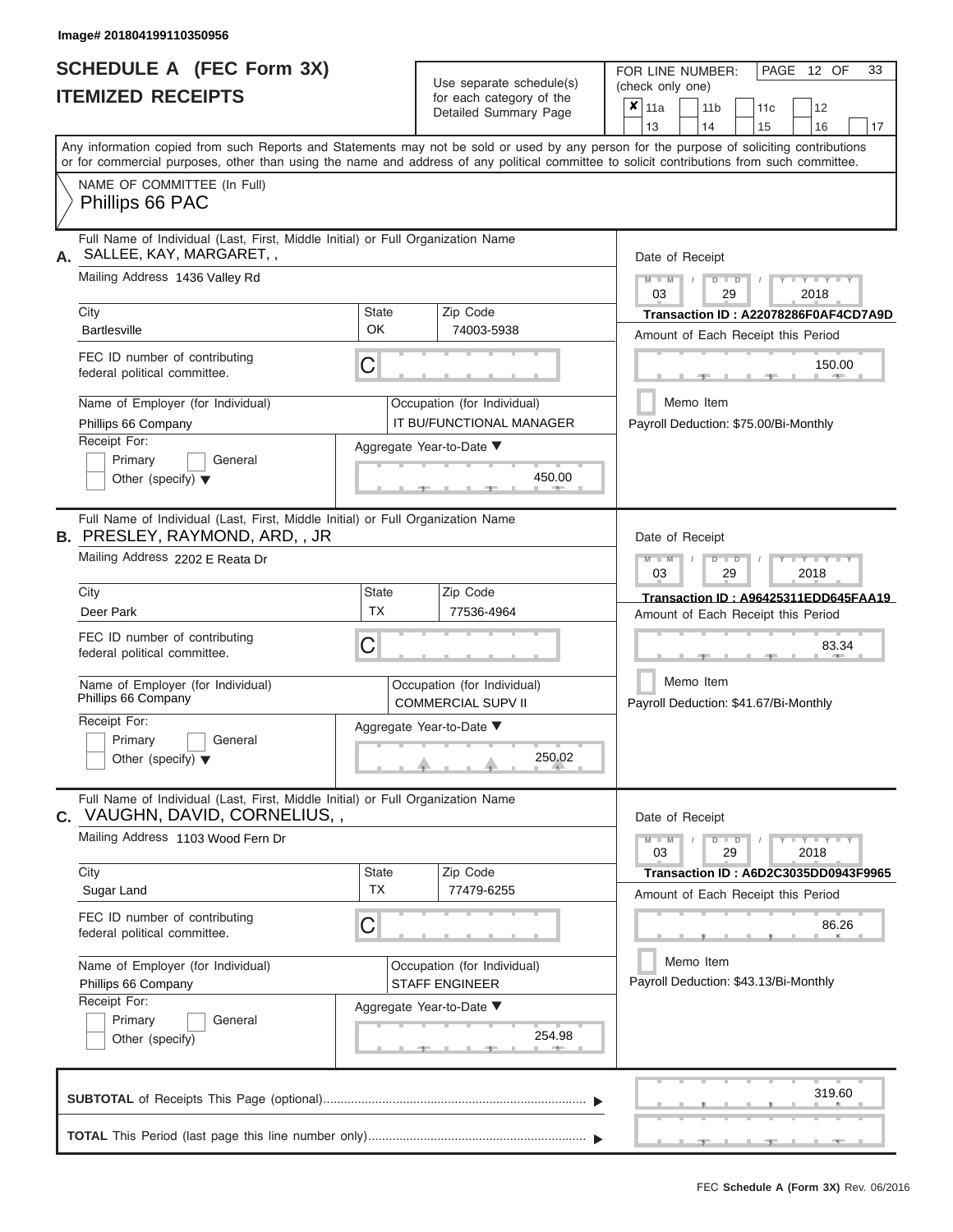|                          | <b>SCHEDULE A (FEC Form 3X)</b> |
|--------------------------|---------------------------------|
| <b>ITEMIZED RECEIPTS</b> |                                 |

Use separate schedule(s)<br>for each category of the

FOR LINE NUMBER:

PAGE 13 OF 33

| <b>ITEMIZED RECEIPTS</b> |                                                                                                                                                                                                                                                                                         |                                                       | Use separate schedule(s)<br>for each category of the       | (check only one)                                                              |  |  |  |  |
|--------------------------|-----------------------------------------------------------------------------------------------------------------------------------------------------------------------------------------------------------------------------------------------------------------------------------------|-------------------------------------------------------|------------------------------------------------------------|-------------------------------------------------------------------------------|--|--|--|--|
|                          |                                                                                                                                                                                                                                                                                         |                                                       | Detailed Summary Page                                      | $x \vert_{11a}$<br>12<br>11 <sub>b</sub><br>11c<br>13<br>15<br>16<br>14<br>17 |  |  |  |  |
|                          | Any information copied from such Reports and Statements may not be sold or used by any person for the purpose of soliciting contributions<br>or for commercial purposes, other than using the name and address of any political committee to solicit contributions from such committee. |                                                       |                                                            |                                                                               |  |  |  |  |
|                          | NAME OF COMMITTEE (In Full)<br>Phillips 66 PAC                                                                                                                                                                                                                                          |                                                       |                                                            |                                                                               |  |  |  |  |
| А.                       | Full Name of Individual (Last, First, Middle Initial) or Full Organization Name<br>HERMAN, ROBERT, A, Mr.,                                                                                                                                                                              |                                                       |                                                            | Date of Receipt                                                               |  |  |  |  |
|                          | Mailing Address 12311 Preece Ct                                                                                                                                                                                                                                                         | $Y = Y = Y$<br>$M - M$<br>$D$ $D$<br>03<br>29<br>2018 |                                                            |                                                                               |  |  |  |  |
|                          | City<br>Cypress                                                                                                                                                                                                                                                                         | <b>State</b><br><b>TX</b>                             | Zip Code<br>77429-6083                                     | Transaction ID: A52BFDF1B9154446CB09<br>Amount of Each Receipt this Period    |  |  |  |  |
|                          | FEC ID number of contributing<br>federal political committee.                                                                                                                                                                                                                           | C                                                     |                                                            | 416.50                                                                        |  |  |  |  |
|                          | Name of Employer (for Individual)<br>Phillips 66 Company                                                                                                                                                                                                                                |                                                       | Occupation (for Individual)<br><b>SENIOR EXECUTIVE</b>     | Memo Item<br>Payroll Deduction: \$208.25/Bi-Monthly                           |  |  |  |  |
|                          | Receipt For:<br>Primary<br>General<br>Other (specify) $\blacktriangledown$                                                                                                                                                                                                              | Aggregate Year-to-Date ▼<br>1249.50                   |                                                            |                                                                               |  |  |  |  |
|                          | Full Name of Individual (Last, First, Middle Initial) or Full Organization Name<br><b>B.</b> LANDECK, DONALD, R, ,                                                                                                                                                                      |                                                       |                                                            | Date of Receipt                                                               |  |  |  |  |
|                          | Mailing Address 1776 Botelho Dr<br>#                                                                                                                                                                                                                                                    |                                                       |                                                            | $M - M$<br>Y I Y I Y<br>$D$ $\Box$ $D$<br>03<br>29<br>2018                    |  |  |  |  |
|                          | City<br><b>Walnut Creek</b>                                                                                                                                                                                                                                                             | <b>State</b><br>CA                                    | Zip Code<br>94596-5050                                     | Transaction ID: AC76D6EC533CB4C9AB3B<br>Amount of Each Receipt this Period    |  |  |  |  |
|                          | FEC ID number of contributing<br>C<br>federal political committee.                                                                                                                                                                                                                      |                                                       |                                                            | 91.56                                                                         |  |  |  |  |
|                          | Name of Employer (for Individual)<br>Phillips 66 Company                                                                                                                                                                                                                                |                                                       | Occupation (for Individual)<br><b>SR STAFF ENGINEER</b>    | Memo Item<br>Payroll Deduction: \$45.78/Bi-Monthly                            |  |  |  |  |
|                          | Receipt For:<br>Primary<br>General<br>Other (specify) $\blacktriangledown$                                                                                                                                                                                                              |                                                       | Aggregate Year-to-Date ▼<br>271.08                         |                                                                               |  |  |  |  |
|                          | Full Name of Individual (Last, First, Middle Initial) or Full Organization Name<br>C. REED, HUGH, JOSEPH, Mr., II                                                                                                                                                                       |                                                       |                                                            | Date of Receipt                                                               |  |  |  |  |
|                          | Mailing Address 14709 Carlingford Way                                                                                                                                                                                                                                                   |                                                       |                                                            | $Y = Y = Y = Y$<br>$M - M$<br>$D$ $D$<br>03<br>29<br>2018                     |  |  |  |  |
|                          | City<br>Edmond                                                                                                                                                                                                                                                                          | <b>State</b><br>OK                                    | Zip Code<br>73013-1844                                     | Transaction ID: AAEF1C3EA8EB2437C839<br>Amount of Each Receipt this Period    |  |  |  |  |
|                          | FEC ID number of contributing<br>federal political committee.                                                                                                                                                                                                                           | С                                                     |                                                            | 136.96                                                                        |  |  |  |  |
|                          | Name of Employer (for Individual)<br>Phillips 66 Company                                                                                                                                                                                                                                |                                                       | Occupation (for Individual)<br><b>GOVT AFFAIRS MANAGER</b> | Memo Item<br>Payroll Deduction: \$68.48/Bi-Monthly                            |  |  |  |  |
|                          | Receipt For:<br>Primary<br>General<br>Other (specify)                                                                                                                                                                                                                                   |                                                       | Aggregate Year-to-Date ▼<br>403.56<br>48.75                |                                                                               |  |  |  |  |
|                          |                                                                                                                                                                                                                                                                                         |                                                       |                                                            | 645.02                                                                        |  |  |  |  |
|                          |                                                                                                                                                                                                                                                                                         |                                                       |                                                            |                                                                               |  |  |  |  |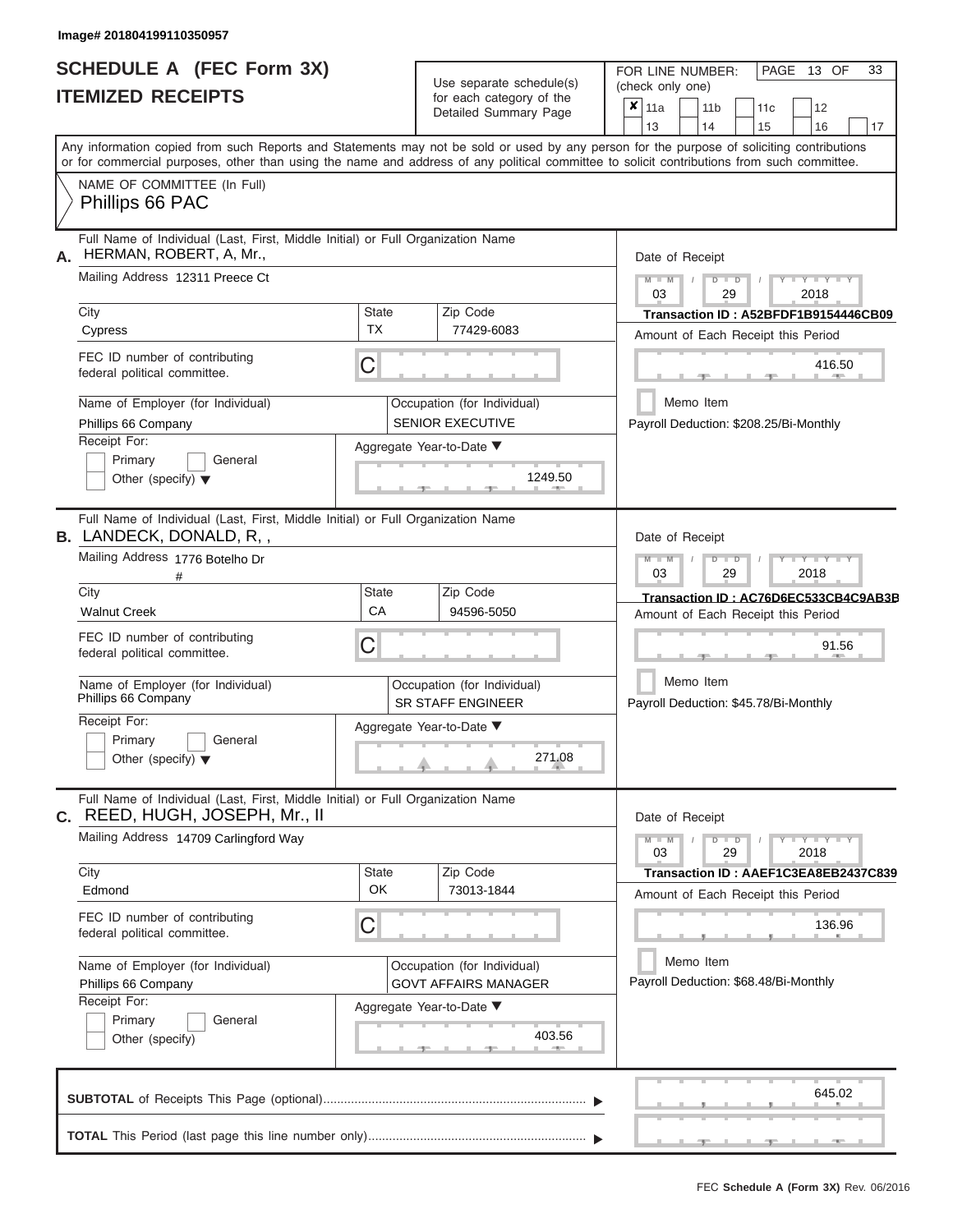|                          | <b>SCHEDULE A (FEC Form 3X)</b> |  |
|--------------------------|---------------------------------|--|
| <b>ITEMIZED RECEIPTS</b> |                                 |  |

Use separate schedule(s)<br>for each category of the

FOR LINE NUMBER:<br>(check only one)

PAGE 14 OF 33

|                                                                                                                                                                                                                                                                                         |                          | Detailed Summary Page                                     |        |                 |                                                    |                                                        |                                       |                                             |    |  |  |
|-----------------------------------------------------------------------------------------------------------------------------------------------------------------------------------------------------------------------------------------------------------------------------------------|--------------------------|-----------------------------------------------------------|--------|-----------------|----------------------------------------------------|--------------------------------------------------------|---------------------------------------|---------------------------------------------|----|--|--|
|                                                                                                                                                                                                                                                                                         |                          |                                                           |        | 13              |                                                    | 14                                                     | 15                                    | 16                                          | 17 |  |  |
| Any information copied from such Reports and Statements may not be sold or used by any person for the purpose of soliciting contributions<br>or for commercial purposes, other than using the name and address of any political committee to solicit contributions from such committee. |                          |                                                           |        |                 |                                                    |                                                        |                                       |                                             |    |  |  |
| NAME OF COMMITTEE (In Full)<br>Phillips 66 PAC                                                                                                                                                                                                                                          |                          |                                                           |        |                 |                                                    |                                                        |                                       |                                             |    |  |  |
| Full Name of Individual (Last, First, Middle Initial) or Full Organization Name<br>BOYLE, JOHN, E,,                                                                                                                                                                                     |                          |                                                           |        | Date of Receipt |                                                    |                                                        |                                       |                                             |    |  |  |
| Mailing Address PO Box 131447                                                                                                                                                                                                                                                           |                          |                                                           |        | $M = M$ /<br>03 |                                                    | $D$ $D$<br>29                                          |                                       | $Y - Y - Y$<br>2018                         |    |  |  |
| City                                                                                                                                                                                                                                                                                    | <b>State</b>             | Zip Code                                                  |        |                 |                                                    |                                                        |                                       | Transaction ID: A47AE6A207847428A97D        |    |  |  |
| The Woodlands                                                                                                                                                                                                                                                                           | <b>TX</b>                | 77393-1447                                                |        |                 |                                                    |                                                        |                                       | Amount of Each Receipt this Period          |    |  |  |
| FEC ID number of contributing<br>federal political committee.                                                                                                                                                                                                                           | C                        |                                                           |        |                 |                                                    |                                                        | $-9 -$                                | 300.00<br>11 - 2005 -                       |    |  |  |
| Name of Employer (for Individual)<br>Phillips 66 Company                                                                                                                                                                                                                                | <b>PILOT</b>             | Occupation (for Individual)                               |        |                 |                                                    | Memo Item                                              |                                       | Payroll Deduction: \$150.00/Bi-Monthly      |    |  |  |
| Receipt For:                                                                                                                                                                                                                                                                            |                          |                                                           |        |                 |                                                    |                                                        |                                       |                                             |    |  |  |
| Primary<br>General                                                                                                                                                                                                                                                                      |                          | Aggregate Year-to-Date ▼                                  |        |                 |                                                    |                                                        |                                       |                                             |    |  |  |
| Other (specify) $\blacktriangledown$                                                                                                                                                                                                                                                    |                          | 900.00<br><b>Britannia</b><br>$-1-$                       |        |                 |                                                    |                                                        |                                       |                                             |    |  |  |
| Full Name of Individual (Last, First, Middle Initial) or Full Organization Name<br><b>B.</b> MALIK, S, ATIQUE, Dr.,                                                                                                                                                                     |                          |                                                           |        |                 |                                                    | Date of Receipt                                        |                                       |                                             |    |  |  |
| Mailing Address 3 Pinebrook Ct                                                                                                                                                                                                                                                          |                          |                                                           |        |                 |                                                    | $M - M$<br>$D$ $D$<br>$-Y - Y - Y$<br>03<br>29<br>2018 |                                       |                                             |    |  |  |
| City                                                                                                                                                                                                                                                                                    | <b>State</b>             | Zip Code                                                  |        |                 |                                                    |                                                        |                                       | Transaction ID: A15E00138440547DCB15        |    |  |  |
| Edwardsville                                                                                                                                                                                                                                                                            | IL                       | 62025-3827                                                |        |                 |                                                    |                                                        |                                       | Amount of Each Receipt this Period          |    |  |  |
| FEC ID number of contributing<br>federal political committee.                                                                                                                                                                                                                           | C                        |                                                           | 111.46 |                 |                                                    |                                                        |                                       |                                             |    |  |  |
| Name of Employer (for Individual)<br>Phillips 66 Company                                                                                                                                                                                                                                |                          | Occupation (for Individual)<br><b>ENGINEERING MANAGER</b> |        |                 | Memo Item<br>Payroll Deduction: \$55.73/Bi-Monthly |                                                        |                                       |                                             |    |  |  |
| Receipt For:                                                                                                                                                                                                                                                                            |                          | Aggregate Year-to-Date ▼                                  |        |                 |                                                    |                                                        |                                       |                                             |    |  |  |
| Primary<br>General<br>Other (specify) $\blacktriangledown$                                                                                                                                                                                                                              |                          | 328.42                                                    |        |                 |                                                    |                                                        |                                       |                                             |    |  |  |
| Full Name of Individual (Last, First, Middle Initial) or Full Organization Name<br>VANNELLI, MICHAEL, , Mr.,<br>C.                                                                                                                                                                      |                          |                                                           |        | Date of Receipt |                                                    |                                                        |                                       |                                             |    |  |  |
| Mailing Address 3304 Karros Ct                                                                                                                                                                                                                                                          |                          |                                                           |        | $M - M$<br>03   |                                                    | $D$ $D$<br>29                                          |                                       | $T - Y - T - Y - T - Y$<br>2018             |    |  |  |
| City                                                                                                                                                                                                                                                                                    | State                    | Zip Code                                                  |        |                 |                                                    |                                                        |                                       | <b>Transaction ID: A51532E52855B4FDC845</b> |    |  |  |
| Edwardsville                                                                                                                                                                                                                                                                            | IL                       | 62025-3219                                                |        |                 |                                                    |                                                        |                                       | Amount of Each Receipt this Period          |    |  |  |
| FEC ID number of contributing<br>federal political committee.                                                                                                                                                                                                                           | C                        |                                                           |        |                 |                                                    |                                                        |                                       | 100.56                                      |    |  |  |
| Name of Employer (for Individual)                                                                                                                                                                                                                                                       |                          | Occupation (for Individual)                               |        |                 |                                                    | Memo Item                                              |                                       |                                             |    |  |  |
| Phillips 66 Company                                                                                                                                                                                                                                                                     |                          | HSE SUPV II                                               |        |                 |                                                    |                                                        | Payroll Deduction: \$50.28/Bi-Monthly |                                             |    |  |  |
| Receipt For:                                                                                                                                                                                                                                                                            | Aggregate Year-to-Date ▼ |                                                           |        |                 |                                                    |                                                        |                                       |                                             |    |  |  |
| Primary<br>General<br>Other (specify)                                                                                                                                                                                                                                                   |                          | 296.76                                                    |        |                 |                                                    |                                                        |                                       |                                             |    |  |  |
|                                                                                                                                                                                                                                                                                         |                          |                                                           |        |                 |                                                    |                                                        |                                       | 512.02                                      |    |  |  |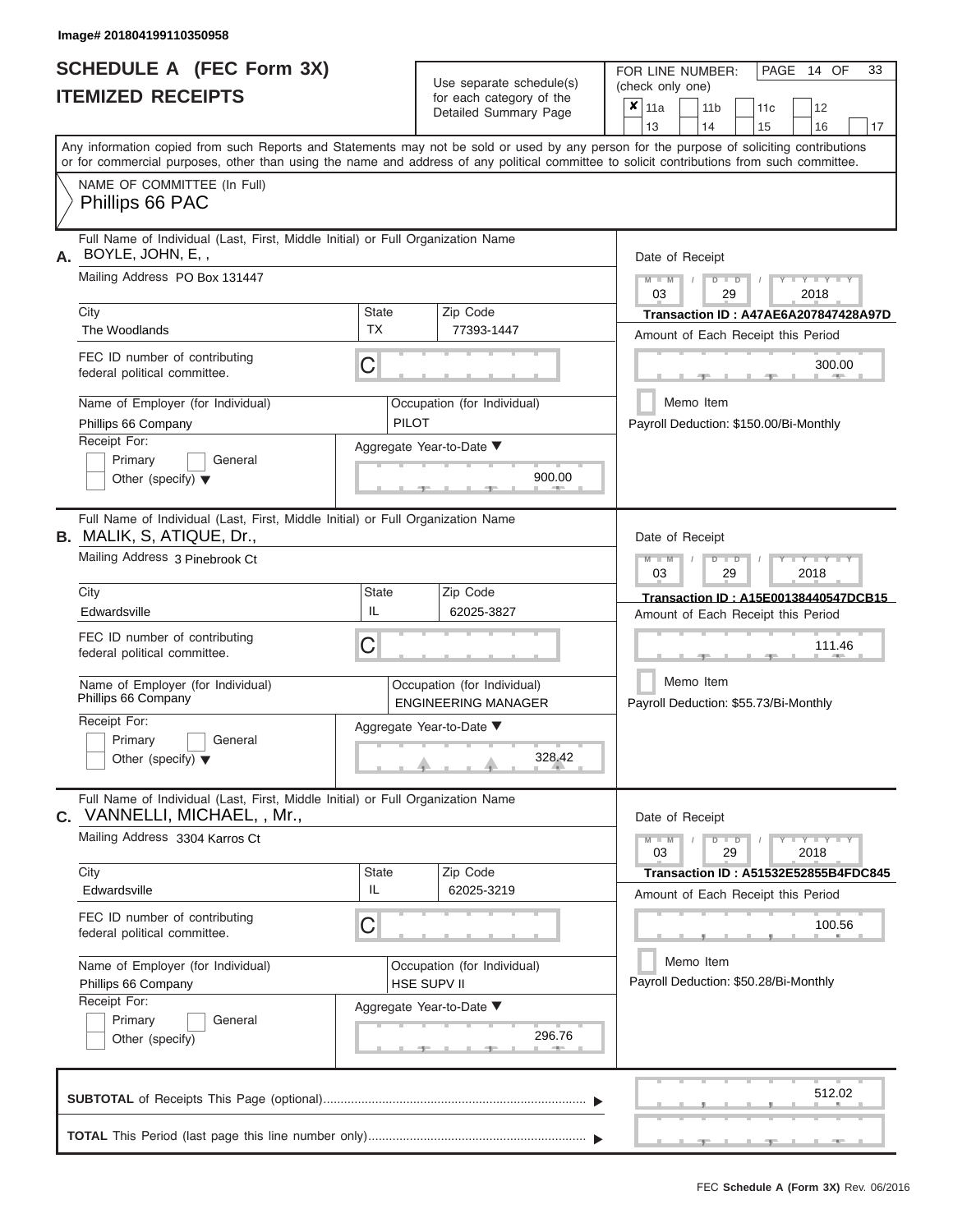ı

|                          | <b>SCHEDULE A (FEC Form 3X)</b> |
|--------------------------|---------------------------------|
| <b>ITEMIZED RECEIPTS</b> |                                 |

Use separate schedule(s)<br>for each category of the

FOR LINE NUMBER:

PAGE 15 OF 33

| <b>ITEMIZED RECEIPTS</b>                                                                                       |                    | Use separate schedule(s)<br>for each category of the<br>Detailed Summary Page | (check only one)<br>$\boldsymbol{x}$   11a<br>12<br>11 <sub>b</sub><br>11c                                                                                                                                                                                                              |
|----------------------------------------------------------------------------------------------------------------|--------------------|-------------------------------------------------------------------------------|-----------------------------------------------------------------------------------------------------------------------------------------------------------------------------------------------------------------------------------------------------------------------------------------|
|                                                                                                                |                    |                                                                               | 13<br>14<br>15<br>16<br>17                                                                                                                                                                                                                                                              |
|                                                                                                                |                    |                                                                               | Any information copied from such Reports and Statements may not be sold or used by any person for the purpose of soliciting contributions<br>or for commercial purposes, other than using the name and address of any political committee to solicit contributions from such committee. |
| NAME OF COMMITTEE (In Full)<br>Phillips 66 PAC                                                                 |                    |                                                                               |                                                                                                                                                                                                                                                                                         |
| Full Name of Individual (Last, First, Middle Initial) or Full Organization Name<br>ROBERTSON, CINDI, G,,<br>А. |                    |                                                                               | Date of Receipt                                                                                                                                                                                                                                                                         |
| Mailing Address 19907 Sonterra Ln                                                                              |                    |                                                                               | $Y - Y - Y$<br>$M - M$<br>$D$ $D$<br>03<br>29<br>2018                                                                                                                                                                                                                                   |
| City<br>Richmond                                                                                               | State<br><b>TX</b> | Zip Code<br>77407-1917                                                        | Transaction ID: A3872C2C04EA9402EB22<br>Amount of Each Receipt this Period                                                                                                                                                                                                              |
| FEC ID number of contributing<br>federal political committee.                                                  | $\mathsf C$        |                                                                               | 100.00                                                                                                                                                                                                                                                                                  |
| Name of Employer (for Individual)<br>Phillips 66 Company                                                       |                    | Occupation (for Individual)<br><b>FINANCE SR ANALYST-FINANCIAL SI</b>         | Memo Item<br>Payroll Deduction: \$50.00/Bi-Monthly                                                                                                                                                                                                                                      |
| Receipt For:<br>Primary<br>General<br>Other (specify) $\blacktriangledown$                                     |                    | Aggregate Year-to-Date ▼<br>300.00                                            |                                                                                                                                                                                                                                                                                         |
| Full Name of Individual (Last, First, Middle Initial) or Full Organization Name<br><b>B.</b> JANSON, ANN, E,,  |                    |                                                                               | Date of Receipt                                                                                                                                                                                                                                                                         |
| Mailing Address 6221 S Claiborne Ave<br><b>Ste 607</b>                                                         |                    |                                                                               | $M - M$<br>Y TYT<br>$D$ $D$<br>03<br>29<br>2018                                                                                                                                                                                                                                         |
| City<br>New Orleans                                                                                            | State<br>LA        | Zip Code<br>70125-4142                                                        | Transaction ID: A2D5DBDAA392645FDBB9<br>Amount of Each Receipt this Period                                                                                                                                                                                                              |
| FEC ID number of contributing<br>federal political committee.                                                  | C                  |                                                                               | 113.08                                                                                                                                                                                                                                                                                  |
| Name of Employer (for Individual)<br>Phillips 66 Company                                                       |                    | Occupation (for Individual)<br><b>HR MANAGER</b>                              | Memo Item<br>Payroll Deduction: \$56.54/Bi-Monthly                                                                                                                                                                                                                                      |
| Receipt For:<br>Primary<br>General<br>Other (specify) $\blacktriangledown$                                     |                    | Aggregate Year-to-Date ▼<br>330.52                                            |                                                                                                                                                                                                                                                                                         |
| Full Name of Individual (Last, First, Middle Initial) or Full Organization Name<br>C. ROACH, ALAN, BRENT, Mr., |                    |                                                                               | Date of Receipt                                                                                                                                                                                                                                                                         |
| Mailing Address 7135 Bristol Ridge Dr                                                                          |                    |                                                                               | $Y - Y - Y - Y - Y$<br>$M - M$<br>$D$ $\Box$ $D$<br>29<br>03<br>2018                                                                                                                                                                                                                    |
| City<br>Houston                                                                                                | State<br><b>TX</b> | Zip Code<br>77095-2782                                                        | Transaction ID: A2CB920D6F4434463803                                                                                                                                                                                                                                                    |
| FEC ID number of contributing<br>federal political committee.                                                  | C                  |                                                                               | Amount of Each Receipt this Period<br>106.72                                                                                                                                                                                                                                            |
| Name of Employer (for Individual)<br>Phillips 66 Company                                                       |                    | Occupation (for Individual)<br>PROCUREMENT CONSULTANT                         | Memo Item<br>Payroll Deduction: \$53.36/Bi-Monthly                                                                                                                                                                                                                                      |
| Receipt For:<br>Primary<br>General<br>Other (specify)                                                          |                    | Aggregate Year-to-Date ▼<br>313.44<br><b>AND IN</b>                           |                                                                                                                                                                                                                                                                                         |
|                                                                                                                |                    |                                                                               | 319.80                                                                                                                                                                                                                                                                                  |
|                                                                                                                |                    |                                                                               |                                                                                                                                                                                                                                                                                         |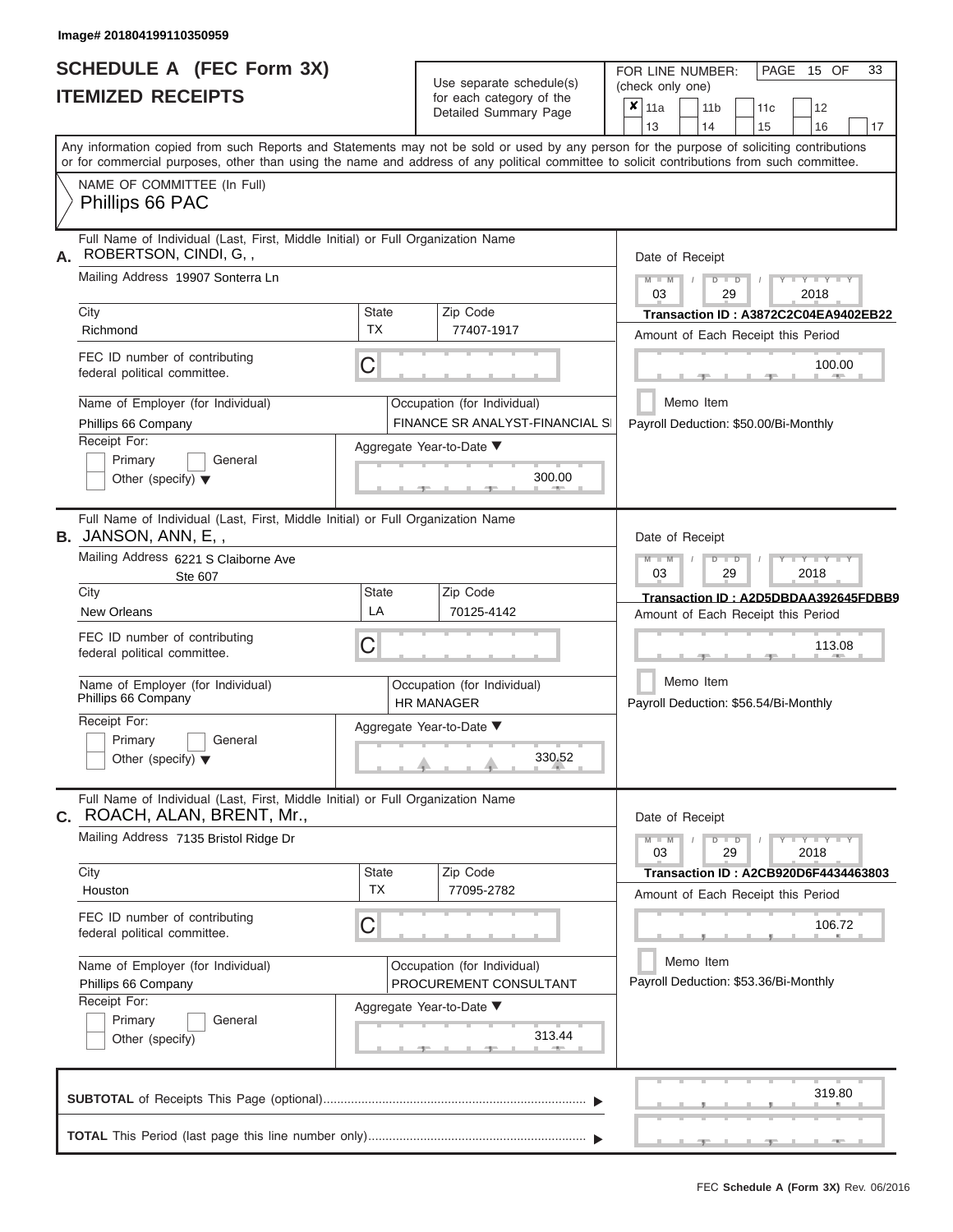ı

|                          | <b>SCHEDULE A (FEC Form 3X)</b> |
|--------------------------|---------------------------------|
| <b>ITEMIZED RECEIPTS</b> |                                 |

Use separate schedule(s)<br>for each category of the

FOR LINE NUMBER:

PAGE 16 OF 33

| <b>ITEMIZED RECEIPTS</b>                                                                                                                   |                           | Use separate schedule(s)                                     | (check only one)                                                                                                                          |  |  |  |  |  |
|--------------------------------------------------------------------------------------------------------------------------------------------|---------------------------|--------------------------------------------------------------|-------------------------------------------------------------------------------------------------------------------------------------------|--|--|--|--|--|
|                                                                                                                                            |                           | for each category of the<br>Detailed Summary Page            | $x _{11a}$<br>12<br>11 <sub>b</sub><br>11 <sub>c</sub><br>13<br>14<br>15<br>16<br>17                                                      |  |  |  |  |  |
| or for commercial purposes, other than using the name and address of any political committee to solicit contributions from such committee. |                           |                                                              | Any information copied from such Reports and Statements may not be sold or used by any person for the purpose of soliciting contributions |  |  |  |  |  |
| NAME OF COMMITTEE (In Full)<br>Phillips 66 PAC                                                                                             |                           |                                                              |                                                                                                                                           |  |  |  |  |  |
| Full Name of Individual (Last, First, Middle Initial) or Full Organization Name<br>WIRKOWSKI, MICHAEL, J,,<br>А.                           |                           |                                                              | Date of Receipt                                                                                                                           |  |  |  |  |  |
| Mailing Address 20 Whitworth Way                                                                                                           |                           |                                                              | $-Y - Y - Y - Y$<br>$M - M$<br>$D$ $\Box$ $D$<br>03<br>29<br>2018                                                                         |  |  |  |  |  |
| City<br>Sugar Land                                                                                                                         | <b>State</b><br><b>TX</b> | Zip Code<br>77479-2531                                       | Transaction ID: A32F44FACB5E74CCF93E<br>Amount of Each Receipt this Period                                                                |  |  |  |  |  |
| FEC ID number of contributing<br>federal political committee.                                                                              | C                         |                                                              | 130.00                                                                                                                                    |  |  |  |  |  |
| Name of Employer (for Individual)<br>Phillips 66 Company                                                                                   |                           | Occupation (for Individual)<br>PROJECT MGMT BU/FUNCTIONAL M. | Memo Item<br>Payroll Deduction: \$65.00/Bi-Monthly                                                                                        |  |  |  |  |  |
| Receipt For:<br>Primary<br>General<br>Other (specify) $\blacktriangledown$                                                                 |                           | Aggregate Year-to-Date ▼<br>390.00                           |                                                                                                                                           |  |  |  |  |  |
| Full Name of Individual (Last, First, Middle Initial) or Full Organization Name<br><b>B.</b> GRANDFIELD, DARIN, , ,                        |                           |                                                              | Date of Receipt                                                                                                                           |  |  |  |  |  |
| Mailing Address PO Box 1059                                                                                                                |                           |                                                              |                                                                                                                                           |  |  |  |  |  |
| City<br>Westlake                                                                                                                           | State<br>LA               | Zip Code<br>70669-1059                                       | Transaction ID: A9E553CF6EFD84C0098A<br>Amount of Each Receipt this Period                                                                |  |  |  |  |  |
| FEC ID number of contributing<br>federal political committee.                                                                              | С                         | 95.22                                                        |                                                                                                                                           |  |  |  |  |  |
| Name of Employer (for Individual)<br>Phillips 66 Company                                                                                   |                           | Occupation (for Individual)<br><b>ENGINEERING SUPERVISOR</b> | Memo Item<br>Payroll Deduction: \$47.61/Bi-Monthly                                                                                        |  |  |  |  |  |
| Receipt For:<br>Primary<br>General<br>Other (specify) $\blacktriangledown$                                                                 |                           | Aggregate Year-to-Date ▼<br>267.94                           |                                                                                                                                           |  |  |  |  |  |
| Full Name of Individual (Last, First, Middle Initial) or Full Organization Name<br><b>C.</b> EYMARD, FRANK, C, ,                           |                           |                                                              | Date of Receipt                                                                                                                           |  |  |  |  |  |
| Mailing Address 10022 Touhy Lake Dr                                                                                                        |                           |                                                              | $Y - Y - Y - Y - Y$<br>$M - M$<br>$D$ $D$<br>03<br>29<br>2018                                                                             |  |  |  |  |  |
| City<br>Katy                                                                                                                               | State<br><b>TX</b>        | Zip Code<br>77494-8580                                       | Transaction ID: A868125E510C049418DA<br>Amount of Each Receipt this Period                                                                |  |  |  |  |  |
| FEC ID number of contributing<br>federal political committee.                                                                              | C                         |                                                              | 83.50                                                                                                                                     |  |  |  |  |  |
| Name of Employer (for Individual)<br>Phillips 66 Company                                                                                   |                           | Occupation (for Individual)<br>LEGAL MANAGING COUNSEL II     | Memo Item<br>Payroll Deduction: \$41.75/Bi-Monthly                                                                                        |  |  |  |  |  |
| Receipt For:<br>Primary<br>General<br>Other (specify)                                                                                      |                           | Aggregate Year-to-Date ▼<br>250.50<br>A                      |                                                                                                                                           |  |  |  |  |  |
|                                                                                                                                            |                           |                                                              | 308.72                                                                                                                                    |  |  |  |  |  |
|                                                                                                                                            |                           |                                                              |                                                                                                                                           |  |  |  |  |  |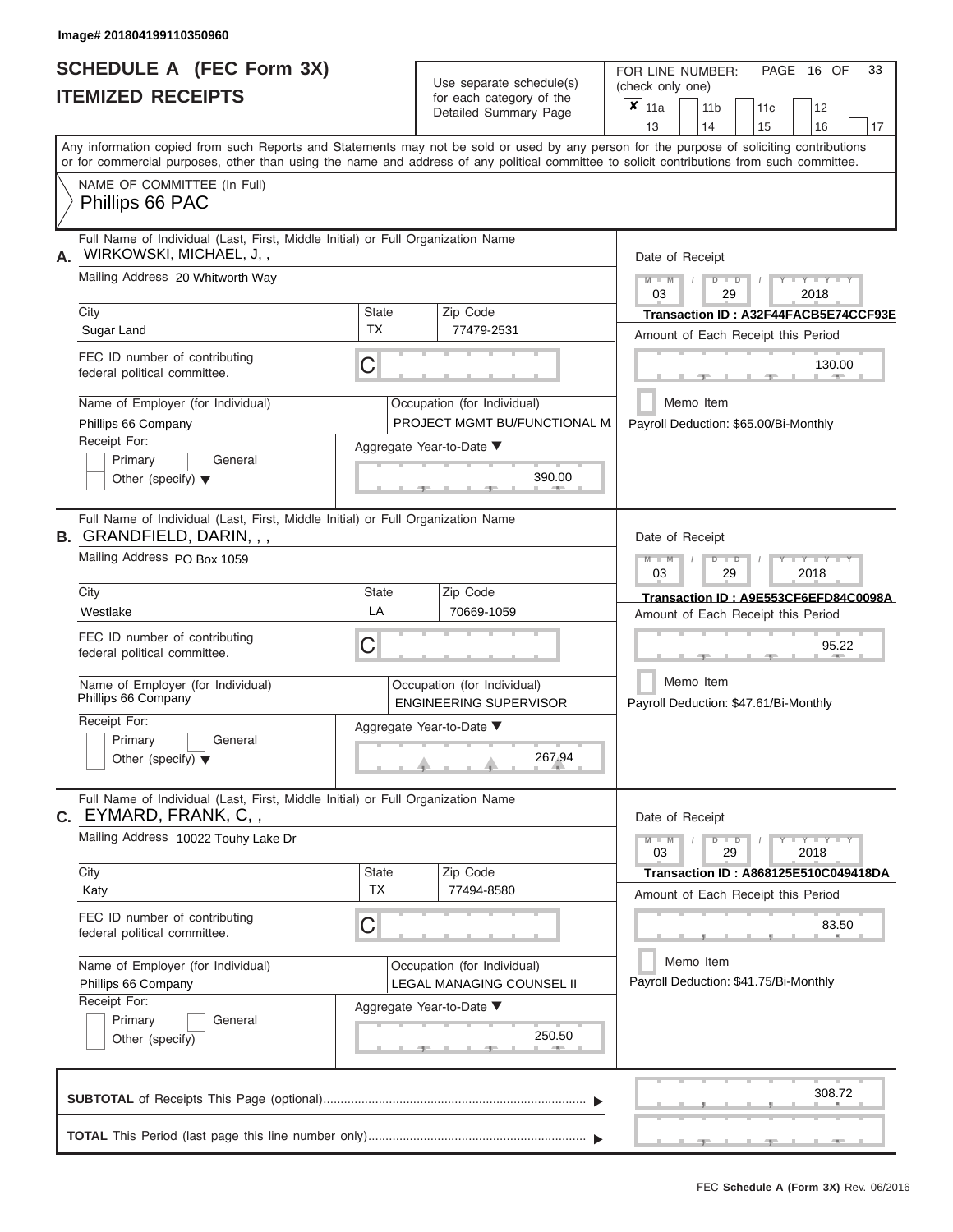|                          | SCHEDULE A (FEC Form 3X) |
|--------------------------|--------------------------|
| <b>ITEMIZED RECEIPTS</b> |                          |

Use separate schedule(s)<br>for each category of the

FOR LINE NUMBER:<br>(check only one)

PAGE 17 OF 33

|                                                                                                                                            |                                                               | ivi vavii valvyviy vi liiv<br>Detailed Summary Page    | ×                                                                          | 11a             |                                                     | 11 <sub>b</sub> |                                                                                                                                | 11 <sub>c</sub> | 12                                                                         |    |  |  |
|--------------------------------------------------------------------------------------------------------------------------------------------|---------------------------------------------------------------|--------------------------------------------------------|----------------------------------------------------------------------------|-----------------|-----------------------------------------------------|-----------------|--------------------------------------------------------------------------------------------------------------------------------|-----------------|----------------------------------------------------------------------------|----|--|--|
| Any information copied from such Reports and Statements may not be sold or used by any person for the purpose of soliciting contributions  |                                                               |                                                        |                                                                            | 13              |                                                     | 14              |                                                                                                                                | 15              | 16                                                                         | 17 |  |  |
| or for commercial purposes, other than using the name and address of any political committee to solicit contributions from such committee. |                                                               |                                                        |                                                                            |                 |                                                     |                 |                                                                                                                                |                 |                                                                            |    |  |  |
| NAME OF COMMITTEE (In Full)<br>Phillips 66 PAC                                                                                             |                                                               |                                                        |                                                                            |                 |                                                     |                 |                                                                                                                                |                 |                                                                            |    |  |  |
| Full Name of Individual (Last, First, Middle Initial) or Full Organization Name<br>ROBINSON, JARED, B, Mr.,<br>А.                          |                                                               |                                                        |                                                                            | Date of Receipt |                                                     |                 |                                                                                                                                |                 |                                                                            |    |  |  |
| Mailing Address 12215 Perthshire Rd                                                                                                        |                                                               |                                                        |                                                                            | $M - M$<br>03   |                                                     |                 | $D$ $D$<br>29                                                                                                                  |                 | $Y - Y - Y$<br>2018                                                        |    |  |  |
| City<br>Houston                                                                                                                            | <b>State</b><br><b>TX</b>                                     | Zip Code<br>77024-4243                                 |                                                                            |                 |                                                     |                 |                                                                                                                                |                 | Transaction ID: AA2BD2CB8DB7D419F9A6<br>Amount of Each Receipt this Period |    |  |  |
| FEC ID number of contributing<br>federal political committee.                                                                              | С                                                             |                                                        |                                                                            |                 |                                                     |                 |                                                                                                                                |                 | 100.00<br><b>British Allen</b>                                             |    |  |  |
| Name of Employer (for Individual)<br>Phillips 66 Company                                                                                   | Occupation (for Individual)<br><b>MARKETING/LUBES MANAGER</b> |                                                        |                                                                            |                 | Memo Item                                           |                 |                                                                                                                                |                 | Payroll Deduction: \$50.00/Bi-Monthly                                      |    |  |  |
| Receipt For:<br>Primary<br>General<br>Other (specify) $\blacktriangledown$                                                                 | Aggregate Year-to-Date ▼<br>300.00<br>- 40                    |                                                        |                                                                            |                 |                                                     |                 |                                                                                                                                |                 |                                                                            |    |  |  |
| Full Name of Individual (Last, First, Middle Initial) or Full Organization Name<br><b>B.</b> CAGNOLATTI, DAVID, A,,                        |                                                               |                                                        | Date of Receipt                                                            |                 |                                                     |                 |                                                                                                                                |                 |                                                                            |    |  |  |
| Mailing Address 17423 Deerpath Ct                                                                                                          |                                                               |                                                        |                                                                            |                 |                                                     |                 | $M - M$<br>$D$ $\Box$ $D$<br>$\blacksquare$ $\vdash$ $\vdash$ $\vdash$ $\vdash$ $\vdash$ $\vdash$ $\vdash$<br>03<br>2018<br>29 |                 |                                                                            |    |  |  |
| City<br>Prairieville                                                                                                                       | State<br>LA                                                   |                                                        | Transaction ID: A3DCE8D9907024663B38<br>Amount of Each Receipt this Period |                 |                                                     |                 |                                                                                                                                |                 |                                                                            |    |  |  |
| FEC ID number of contributing<br>federal political committee.                                                                              | 70769-4038<br>С                                               |                                                        |                                                                            | 120.82          |                                                     |                 |                                                                                                                                |                 |                                                                            |    |  |  |
| Name of Employer (for Individual)<br>Phillips 66 Company                                                                                   | Occupation (for Individual)<br><b>GOVT AFFAIRS MANAGER</b>    |                                                        | Memo Item<br>Payroll Deduction: \$60.41/Bi-Monthly                         |                 |                                                     |                 |                                                                                                                                |                 |                                                                            |    |  |  |
| Receipt For:<br>Primary<br>General<br>Other (specify) $\blacktriangledown$                                                                 | Aggregate Year-to-Date ▼                                      |                                                        |                                                                            |                 |                                                     |                 |                                                                                                                                |                 |                                                                            |    |  |  |
| Full Name of Individual (Last, First, Middle Initial) or Full Organization Name<br>C. OGLESBY, ANN, MARIE, Ms.,                            |                                                               |                                                        |                                                                            | Date of Receipt |                                                     |                 |                                                                                                                                |                 |                                                                            |    |  |  |
| Mailing Address 27011 Boaters Crossing Dr                                                                                                  |                                                               |                                                        |                                                                            | $M - M$<br>03   |                                                     |                 | $D$ $D$<br>29                                                                                                                  |                 | $  Y$ $  Y$ $  Y$<br>2018                                                  |    |  |  |
| City<br>Katy                                                                                                                               | State<br><b>TX</b>                                            | Zip Code<br>77493-2347                                 |                                                                            |                 |                                                     |                 |                                                                                                                                |                 | Transaction ID: A34A71C99C68347F7BA7<br>Amount of Each Receipt this Period |    |  |  |
| FEC ID number of contributing<br>federal political committee.                                                                              | С                                                             |                                                        |                                                                            |                 |                                                     |                 |                                                                                                                                |                 | 400.00                                                                     |    |  |  |
| Name of Employer (for Individual)<br>Phillips 66 Company                                                                                   |                                                               | Occupation (for Individual)<br><b>SENIOR EXECUTIVE</b> |                                                                            |                 | Memo Item<br>Payroll Deduction: \$200.00/Bi-Monthly |                 |                                                                                                                                |                 |                                                                            |    |  |  |
| Receipt For:<br>General<br>Primary<br>Other (specify)                                                                                      |                                                               | Aggregate Year-to-Date ▼<br>1200.00<br>___             |                                                                            |                 |                                                     |                 |                                                                                                                                |                 |                                                                            |    |  |  |
|                                                                                                                                            |                                                               |                                                        |                                                                            |                 |                                                     |                 |                                                                                                                                |                 | 620.82                                                                     |    |  |  |
|                                                                                                                                            |                                                               |                                                        |                                                                            |                 |                                                     |                 |                                                                                                                                |                 |                                                                            |    |  |  |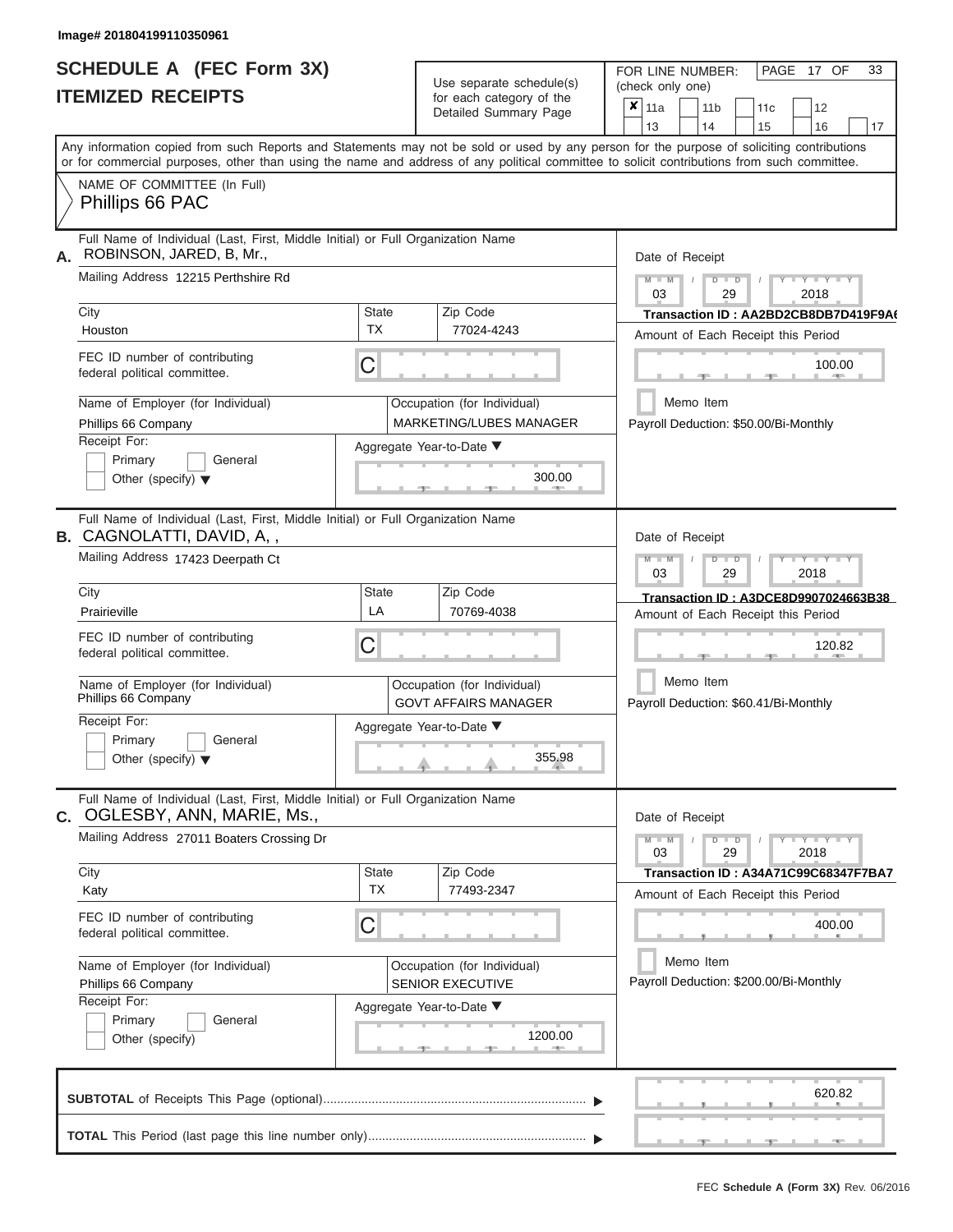|                          | <b>SCHEDULE A (FEC Form 3X)</b> |
|--------------------------|---------------------------------|
| <b>ITEMIZED RECEIPTS</b> |                                 |

Use separate schedule(s)<br>for each category of the

FOR LINE NUMBER:<br>(check only one)

PAGE 18 OF 33

|    | IIEMIZEV REVEIPIJ                                                                                                                                                                                                                                                                       |                                                                                     | for each category of the<br>Detailed Summary Page      | $\pmb{\times}$<br>11a<br>11 <sub>b</sub><br>11 <sub>c</sub><br>12         |  |  |  |
|----|-----------------------------------------------------------------------------------------------------------------------------------------------------------------------------------------------------------------------------------------------------------------------------------------|-------------------------------------------------------------------------------------|--------------------------------------------------------|---------------------------------------------------------------------------|--|--|--|
|    |                                                                                                                                                                                                                                                                                         |                                                                                     |                                                        | 13<br>14<br>15<br>16                                                      |  |  |  |
|    | Any information copied from such Reports and Statements may not be sold or used by any person for the purpose of soliciting contributions<br>or for commercial purposes, other than using the name and address of any political committee to solicit contributions from such committee. |                                                                                     |                                                        |                                                                           |  |  |  |
|    | NAME OF COMMITTEE (In Full)<br>Phillips 66 PAC                                                                                                                                                                                                                                          |                                                                                     |                                                        |                                                                           |  |  |  |
| А. | Full Name of Individual (Last, First, Middle Initial) or Full Organization Name<br>UTHMAN, SAMIR, I, Mr.,                                                                                                                                                                               |                                                                                     |                                                        | Date of Receipt                                                           |  |  |  |
|    | Mailing Address 715 Diamond Leaf Ln                                                                                                                                                                                                                                                     | $M - M$<br>$D$ $D$<br>$T - Y = Y + Y$<br>03<br>29<br>2018                           |                                                        |                                                                           |  |  |  |
|    | City                                                                                                                                                                                                                                                                                    | <b>State</b><br><b>TX</b>                                                           | Zip Code                                               | Transaction ID: AF74569CDA1FF48328A3                                      |  |  |  |
|    | Houston                                                                                                                                                                                                                                                                                 |                                                                                     | 77079-3702                                             | Amount of Each Receipt this Period                                        |  |  |  |
|    | FEC ID number of contributing<br>federal political committee.                                                                                                                                                                                                                           | C                                                                                   |                                                        | 158.38                                                                    |  |  |  |
|    | Name of Employer (for Individual)<br>Phillips 66 Company                                                                                                                                                                                                                                |                                                                                     | Occupation (for Individual)<br><b>FINANCE MANAGER</b>  | Memo Item<br>Payroll Deduction: \$79.19/Bi-Monthly                        |  |  |  |
|    | Receipt For:                                                                                                                                                                                                                                                                            |                                                                                     | Aggregate Year-to-Date ▼                               |                                                                           |  |  |  |
|    | Primary<br>General<br>Other (specify) $\blacktriangledown$                                                                                                                                                                                                                              |                                                                                     | 465.18                                                 |                                                                           |  |  |  |
|    | Full Name of Individual (Last, First, Middle Initial) or Full Organization Name<br><b>B.</b> ROBERTS, TIM, D,,                                                                                                                                                                          |                                                                                     |                                                        | Date of Receipt                                                           |  |  |  |
|    | Mailing Address 3510 Avignon Ct                                                                                                                                                                                                                                                         | $M - M$<br>$D$ $\Box$ $D$<br>$T - Y = Y - T$<br>03<br>29<br>2018                    |                                                        |                                                                           |  |  |  |
|    | City                                                                                                                                                                                                                                                                                    | <b>State</b>                                                                        | Zip Code                                               | Transaction ID: A0B172AE8D927462D9B1                                      |  |  |  |
|    | Houston                                                                                                                                                                                                                                                                                 | <b>TX</b>                                                                           | 77082-2783                                             | Amount of Each Receipt this Period                                        |  |  |  |
|    | FEC ID number of contributing<br>federal political committee.                                                                                                                                                                                                                           | C                                                                                   |                                                        | 416.66                                                                    |  |  |  |
|    | Name of Employer (for Individual)<br>Phillips 66 Company                                                                                                                                                                                                                                |                                                                                     | Occupation (for Individual)<br><b>SENIOR EXECUTIVE</b> | Memo Item<br>Payroll Deduction: \$208.33/Bi-Monthly                       |  |  |  |
|    | Receipt For:                                                                                                                                                                                                                                                                            |                                                                                     | Aggregate Year-to-Date ▼                               |                                                                           |  |  |  |
|    | Primary<br>General<br>Other (specify) $\blacktriangledown$                                                                                                                                                                                                                              |                                                                                     | 1249.98                                                |                                                                           |  |  |  |
|    | Full Name of Individual (Last, First, Middle Initial) or Full Organization Name<br>C. RHINEHART, JOLIE, ANN,,                                                                                                                                                                           |                                                                                     |                                                        | Date of Receipt                                                           |  |  |  |
|    | Mailing Address 1302 Northshore Dr                                                                                                                                                                                                                                                      |                                                                                     |                                                        | $Y - Y - Y - Y - Y$<br>$M - M$<br>$D$ $D$<br>$\prime$<br>03<br>29<br>2018 |  |  |  |
|    | City                                                                                                                                                                                                                                                                                    | <b>State</b>                                                                        | Zip Code                                               | Transaction ID: AA9C2A3CB3C4E44D99B8                                      |  |  |  |
|    | Bellingham                                                                                                                                                                                                                                                                              | WA                                                                                  | 98226-9456                                             | Amount of Each Receipt this Period                                        |  |  |  |
|    | FEC ID number of contributing<br>federal political committee.                                                                                                                                                                                                                           | C                                                                                   |                                                        | 150.00                                                                    |  |  |  |
|    | Name of Employer (for Individual)<br>Phillips 66 Company                                                                                                                                                                                                                                | Memo Item<br>Payroll Deduction: \$75.00/Bi-Monthly<br>ENGINEERING BU/FUNCTIONAL MAN |                                                        |                                                                           |  |  |  |
|    | Receipt For:                                                                                                                                                                                                                                                                            |                                                                                     | Aggregate Year-to-Date ▼                               |                                                                           |  |  |  |
|    | General<br>Primary<br>Other (specify)                                                                                                                                                                                                                                                   |                                                                                     | 420.00<br><b>AND</b>                                   |                                                                           |  |  |  |
|    |                                                                                                                                                                                                                                                                                         |                                                                                     |                                                        |                                                                           |  |  |  |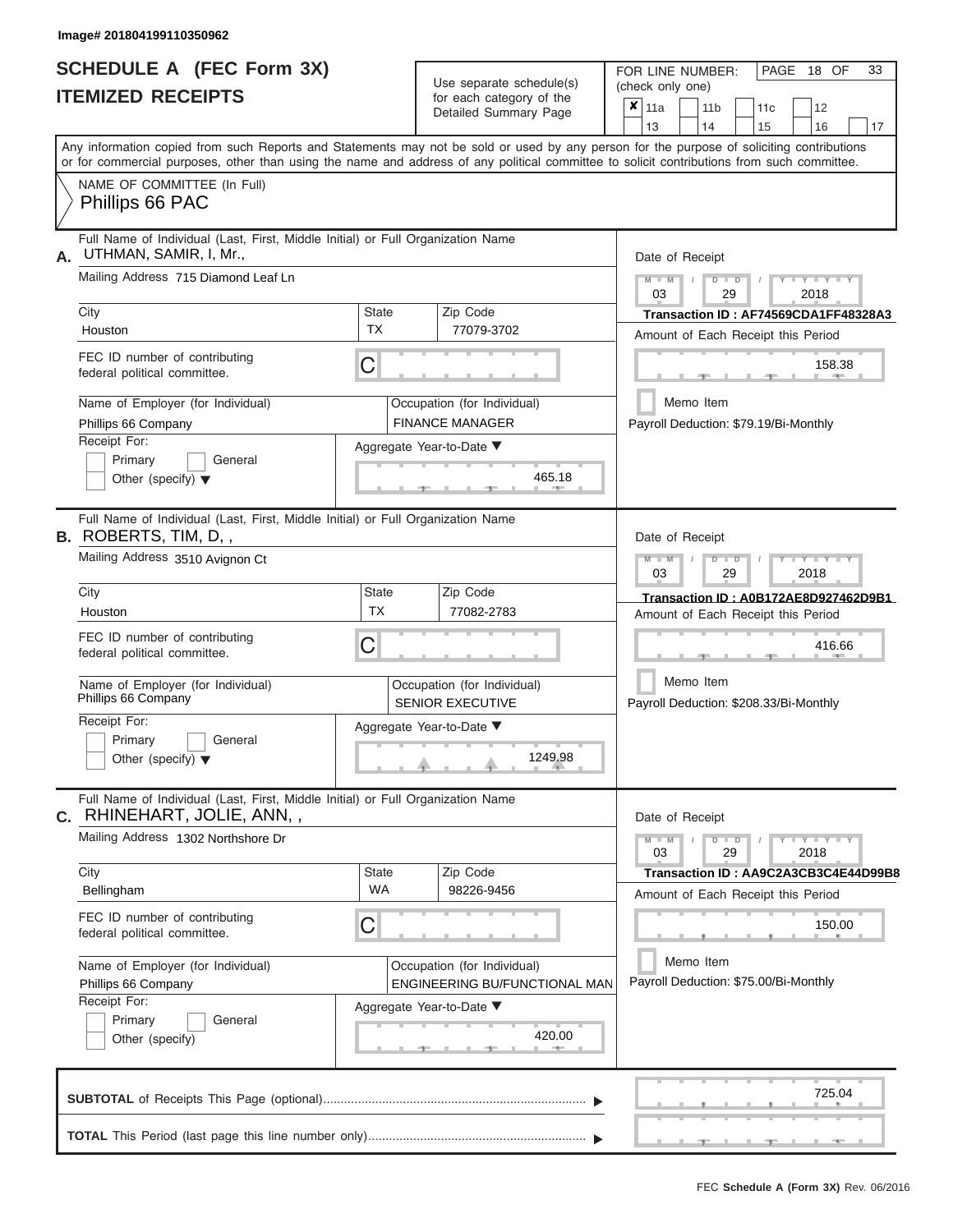|                          | SCHEDULE A (FEC Form 3X) |
|--------------------------|--------------------------|
| <b>ITEMIZED RECEIPTS</b> |                          |

Use separate schedule(s)<br>for each category of the

FOR LINE NUMBER:<br>(check only one)

PAGE 19 OF 33

|                                                                                                                                                                                                                                                                                         |                                                           | babii balogory<br>Detailed Summary Page                   | ×                                  | 11a                                             |           | 11 <sub>b</sub> |               | 11 <sub>c</sub>                       | 12                                                                                    |    |  |
|-----------------------------------------------------------------------------------------------------------------------------------------------------------------------------------------------------------------------------------------------------------------------------------------|-----------------------------------------------------------|-----------------------------------------------------------|------------------------------------|-------------------------------------------------|-----------|-----------------|---------------|---------------------------------------|---------------------------------------------------------------------------------------|----|--|
|                                                                                                                                                                                                                                                                                         |                                                           |                                                           |                                    | 13                                              |           | 14              |               | 15                                    | 16                                                                                    | 17 |  |
| Any information copied from such Reports and Statements may not be sold or used by any person for the purpose of soliciting contributions<br>or for commercial purposes, other than using the name and address of any political committee to solicit contributions from such committee. |                                                           |                                                           |                                    |                                                 |           |                 |               |                                       |                                                                                       |    |  |
| NAME OF COMMITTEE (In Full)<br>Phillips 66 PAC                                                                                                                                                                                                                                          |                                                           |                                                           |                                    |                                                 |           |                 |               |                                       |                                                                                       |    |  |
| Full Name of Individual (Last, First, Middle Initial) or Full Organization Name<br>RIFE, CARL, DALE, , JR<br>А.                                                                                                                                                                         |                                                           | Date of Receipt                                           |                                    |                                                 |           |                 |               |                                       |                                                                                       |    |  |
| Mailing Address 102 Sarasota St                                                                                                                                                                                                                                                         |                                                           |                                                           |                                    | $M - M$<br>03                                   |           |                 | $D$ $D$<br>29 |                                       | $Y - Y - Y$<br>2018                                                                   |    |  |
| City<br>Borger                                                                                                                                                                                                                                                                          | <b>State</b><br><b>TX</b>                                 | Zip Code<br>79007-8224                                    |                                    |                                                 |           |                 |               |                                       | Transaction ID: A95770EDEBD22416FAF4                                                  |    |  |
| FEC ID number of contributing                                                                                                                                                                                                                                                           |                                                           |                                                           |                                    |                                                 |           |                 |               |                                       | Amount of Each Receipt this Period                                                    |    |  |
| federal political committee.                                                                                                                                                                                                                                                            | C                                                         |                                                           |                                    |                                                 |           |                 |               |                                       | 85.24<br>$-$                                                                          |    |  |
| Name of Employer (for Individual)<br>Phillips 66 Company                                                                                                                                                                                                                                |                                                           | Occupation (for Individual)<br>OPERATIONS SR ANALYST      |                                    |                                                 | Memo Item |                 |               |                                       | Payroll Deduction: \$42.62/Bi-Monthly                                                 |    |  |
| Receipt For:<br>Primary<br>General<br>Other (specify) $\blacktriangledown$                                                                                                                                                                                                              | Aggregate Year-to-Date ▼                                  |                                                           |                                    |                                                 |           |                 |               |                                       |                                                                                       |    |  |
| Full Name of Individual (Last, First, Middle Initial) or Full Organization Name<br><b>B. FRANKLIN, CURTIS, L,, JR</b>                                                                                                                                                                   |                                                           |                                                           |                                    | Date of Receipt                                 |           |                 |               |                                       |                                                                                       |    |  |
| Mailing Address 403 Groveton Ridge Ln                                                                                                                                                                                                                                                   |                                                           |                                                           |                                    | $M - M$<br>Y TYT<br>$D$ $D$<br>03<br>29<br>2018 |           |                 |               |                                       |                                                                                       |    |  |
| City<br>Houston                                                                                                                                                                                                                                                                         | State<br><b>TX</b>                                        | Zip Code<br>77094-3495                                    |                                    |                                                 |           |                 |               |                                       | Transaction ID: A53DE68C5558842E5811<br>Amount of Each Receipt this Period            |    |  |
| FEC ID number of contributing<br>federal political committee.                                                                                                                                                                                                                           | С                                                         | 95.48                                                     |                                    |                                                 |           |                 |               |                                       |                                                                                       |    |  |
| Name of Employer (for Individual)<br>Phillips 66 Company                                                                                                                                                                                                                                |                                                           | Occupation (for Individual)<br>LOGISTICS DIRECTOR/SUPV II |                                    |                                                 | Memo Item |                 |               | Payroll Deduction: \$47.74/Bi-Monthly |                                                                                       |    |  |
| Receipt For:<br>Primary<br>General<br>Other (specify) $\blacktriangledown$                                                                                                                                                                                                              | Aggregate Year-to-Date ▼                                  |                                                           |                                    |                                                 |           |                 |               |                                       |                                                                                       |    |  |
| Full Name of Individual (Last, First, Middle Initial) or Full Organization Name<br>C. CHERNESKY, MADELEINE, PATRICIA,,                                                                                                                                                                  |                                                           |                                                           |                                    | Date of Receipt                                 |           |                 |               |                                       |                                                                                       |    |  |
| Mailing Address 2464 Westfield Dr                                                                                                                                                                                                                                                       |                                                           |                                                           |                                    | $M - M$<br>03                                   |           |                 | $D$ $D$<br>29 |                                       | $\frac{1}{1-\gamma} \frac{1}{1-\gamma} \frac{1}{1-\gamma} \frac{1}{1-\gamma}$<br>2018 |    |  |
| City<br><b>Billings</b>                                                                                                                                                                                                                                                                 | State<br>МT                                               | Zip Code<br>59106-4725                                    |                                    |                                                 |           |                 |               |                                       | Transaction ID: A9456FB7AAF9346D08B3                                                  |    |  |
| FEC ID number of contributing<br>federal political committee.                                                                                                                                                                                                                           | C                                                         |                                                           | Amount of Each Receipt this Period |                                                 |           |                 |               | 129.68                                |                                                                                       |    |  |
| Name of Employer (for Individual)<br>Phillips 66 Company                                                                                                                                                                                                                                | Occupation (for Individual)<br><b>ENGINEERING MANAGER</b> |                                                           |                                    |                                                 |           |                 | Memo Item     |                                       | Payroll Deduction: \$64.84/Bi-Monthly                                                 |    |  |
| Receipt For:<br>Primary<br>General<br>Other (specify)                                                                                                                                                                                                                                   |                                                           | Aggregate Year-to-Date ▼<br>382.08                        |                                    |                                                 |           |                 |               |                                       |                                                                                       |    |  |
|                                                                                                                                                                                                                                                                                         |                                                           |                                                           |                                    |                                                 |           |                 |               |                                       | 310.40                                                                                |    |  |
|                                                                                                                                                                                                                                                                                         |                                                           |                                                           |                                    |                                                 |           |                 |               |                                       | <b>COLLEGE</b>                                                                        |    |  |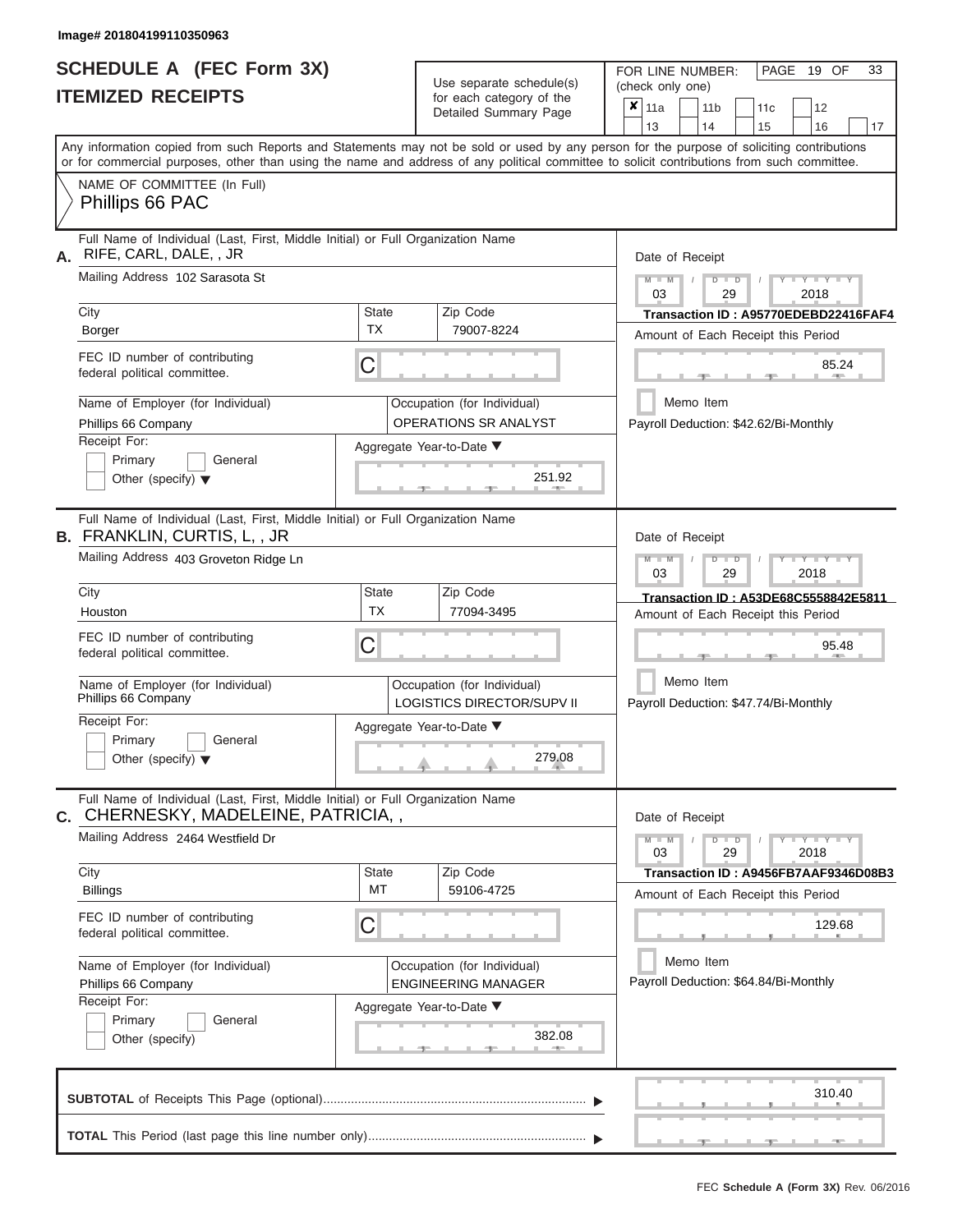# **SCHEDULE A (FEC Form 3X)**

FOR LINE NUMBER:

PAGE 20 OF 33

|    | <b>ITEMIZED RECEIPTS</b>                                                                                                                                                                                                                                                                |                                                                    | Use separate schedule(s)<br>for each category of the<br>Detailed Summary Page | (check only one)<br>x<br>11a<br>11 <sub>b</sub><br>11c<br>12<br>13<br>14<br>15<br>16<br>17 |
|----|-----------------------------------------------------------------------------------------------------------------------------------------------------------------------------------------------------------------------------------------------------------------------------------------|--------------------------------------------------------------------|-------------------------------------------------------------------------------|--------------------------------------------------------------------------------------------|
|    | Any information copied from such Reports and Statements may not be sold or used by any person for the purpose of soliciting contributions<br>or for commercial purposes, other than using the name and address of any political committee to solicit contributions from such committee. |                                                                    |                                                                               |                                                                                            |
|    | NAME OF COMMITTEE (In Full)<br>Phillips 66 PAC                                                                                                                                                                                                                                          |                                                                    |                                                                               |                                                                                            |
| Α. | Full Name of Individual (Last, First, Middle Initial) or Full Organization Name<br>REAMY, JEFFREY, MICHAEL, Mr.,                                                                                                                                                                        |                                                                    |                                                                               | Date of Receipt                                                                            |
|    | Mailing Address 2020 12th St NW<br>Apt PH16                                                                                                                                                                                                                                             |                                                                    |                                                                               | $M - M$<br>$D$ $D$<br><b>TELEVISION</b><br>03<br>29<br>2018                                |
|    | City<br>Washington                                                                                                                                                                                                                                                                      | <b>State</b><br>DC                                                 | Zip Code<br>20009-7573                                                        | Transaction ID: A5F75BBF01BEC43D2A31<br>Amount of Each Receipt this Period                 |
|    | FEC ID number of contributing<br>federal political committee.                                                                                                                                                                                                                           | C                                                                  |                                                                               | 416.66<br><b>AND</b>                                                                       |
|    | Name of Employer (for Individual)                                                                                                                                                                                                                                                       |                                                                    | Occupation (for Individual)                                                   | Memo Item                                                                                  |
|    | Phillips 66 Company                                                                                                                                                                                                                                                                     |                                                                    | <b>GOVT AFFAIRS BU/FUNCTIONAL MA</b>                                          | Payroll Deduction: \$208.33/Bi-Monthly                                                     |
|    | Receipt For:<br>Primary<br>General<br>Other (specify) $\blacktriangledown$                                                                                                                                                                                                              |                                                                    | Aggregate Year-to-Date ▼<br>1249.98                                           |                                                                                            |
|    | Full Name of Individual (Last, First, Middle Initial) or Full Organization Name<br><b>B.</b> ERFERT, DAVID, P, Mr.,                                                                                                                                                                     |                                                                    |                                                                               | Date of Receipt                                                                            |
|    | Mailing Address 305 Gentilly PI                                                                                                                                                                                                                                                         | $M - M$<br><b>TELEVISION</b><br>$\blacksquare$<br>03<br>29<br>2018 |                                                                               |                                                                                            |
|    | City<br>Houston                                                                                                                                                                                                                                                                         | <b>State</b><br><b>TX</b>                                          | Zip Code<br>77024-6315                                                        | Transaction ID: A250A658862F54882BD1<br>Amount of Each Receipt this Period                 |
|    | FEC ID number of contributing<br>federal political committee.                                                                                                                                                                                                                           | С                                                                  |                                                                               | 140.00                                                                                     |
|    | Name of Employer (for Individual)<br>Phillips 66 Company                                                                                                                                                                                                                                |                                                                    | Occupation (for Individual)<br>ENGINEERING BU/FUNCTIONAL MAI                  | Memo Item<br>Payroll Deduction: \$70.00/Bi-Monthly                                         |
|    | Receipt For:<br>Primary<br>General<br>Other (specify) $\blacktriangledown$                                                                                                                                                                                                              |                                                                    | Aggregate Year-to-Date ▼<br>420.00                                            |                                                                                            |
| С. | Full Name of Individual (Last, First, Middle Initial) or Full Organization Name<br>TORPEY, STEVEN, , Mr.,                                                                                                                                                                               |                                                                    |                                                                               | Date of Receipt                                                                            |
|    | Mailing Address 3064 Western Bluffs Blvd                                                                                                                                                                                                                                                |                                                                    |                                                                               | $M - M$<br>$D$ $D$<br>$Y - Y - Y$<br>29<br>2018<br>03                                      |
|    | City<br><b>Billings</b>                                                                                                                                                                                                                                                                 | <b>State</b><br>МT                                                 | Zip Code<br>59106-2209                                                        | Transaction ID: AC0BCD6BADB3441C7AE/<br>Amount of Each Receipt this Period                 |
|    | FEC ID number of contributing<br>federal political committee.                                                                                                                                                                                                                           | С                                                                  |                                                                               | 82.96                                                                                      |
|    | Name of Employer (for Individual)<br>Phillips 66 Company                                                                                                                                                                                                                                |                                                                    | Occupation (for Individual)<br><b>HSE Advisor</b>                             | Memo Item<br>Payroll Deduction: \$41.48/Bi-Monthly                                         |
|    | Receipt For:<br>Primary<br>General<br>Other (specify)                                                                                                                                                                                                                                   |                                                                    | Aggregate Year-to-Date ▼<br>243.28                                            |                                                                                            |
|    |                                                                                                                                                                                                                                                                                         |                                                                    |                                                                               | 639.62                                                                                     |
|    |                                                                                                                                                                                                                                                                                         |                                                                    |                                                                               |                                                                                            |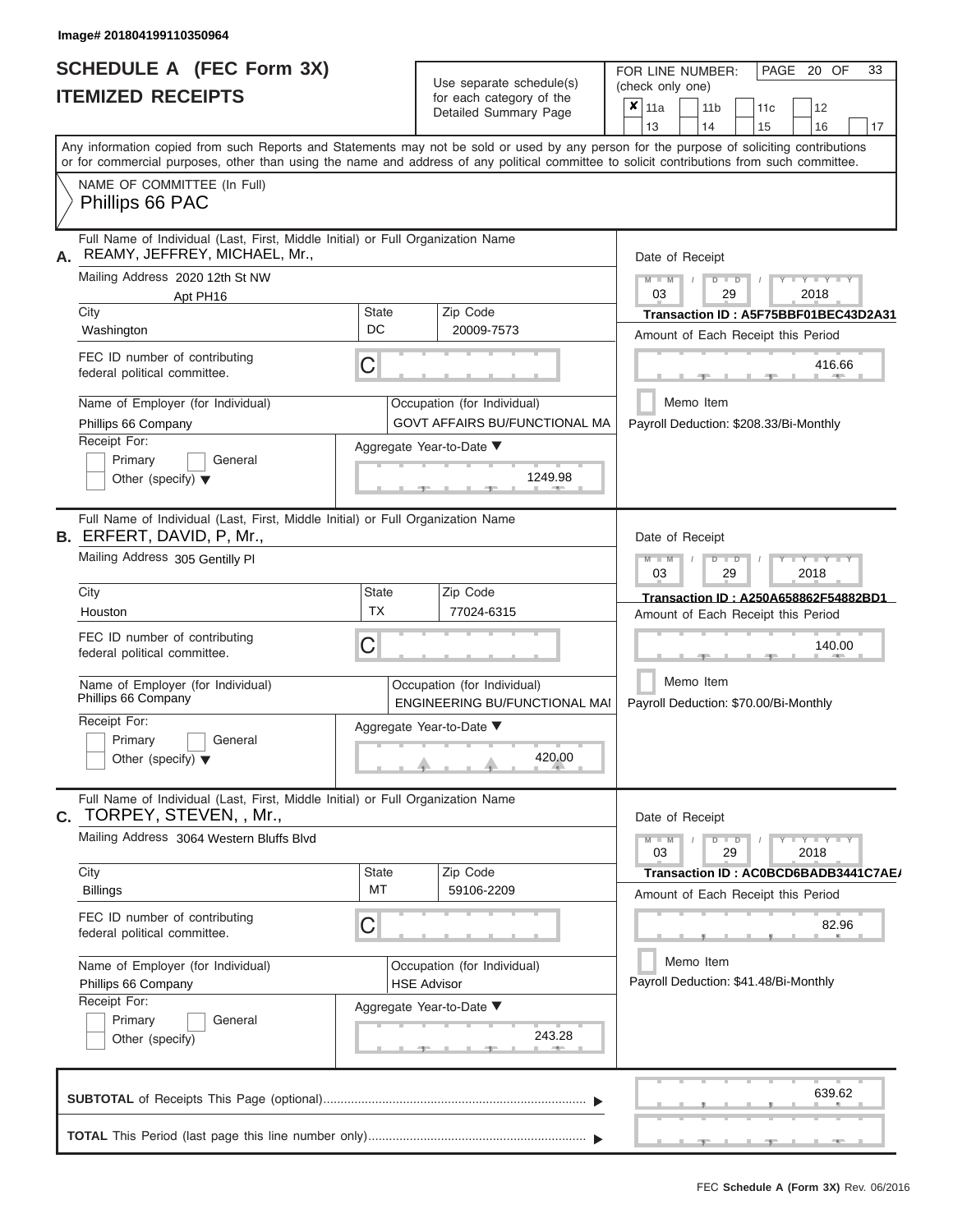|                          | <b>SCHEDULE A (FEC Form 3X)</b> |
|--------------------------|---------------------------------|
| <b>ITEMIZED RECEIPTS</b> |                                 |

Use separate schedule(s)<br>for each category of the

FOR LINE NUMBER:<br>(check only one)

PAGE 21 OF 33

|                                                                                                                                                                                                                                                                                         |             | ivi vavii valvyviy vi liiv<br>Detailed Summary Page            |  | $x \mid$ 11a                                          |           | 11 <sub>b</sub> |               | 11 <sub>c</sub> | 12                                    |    |  |  |  |  |
|-----------------------------------------------------------------------------------------------------------------------------------------------------------------------------------------------------------------------------------------------------------------------------------------|-------------|----------------------------------------------------------------|--|-------------------------------------------------------|-----------|-----------------|---------------|-----------------|---------------------------------------|----|--|--|--|--|
|                                                                                                                                                                                                                                                                                         |             |                                                                |  | 13                                                    |           | 14              |               | 15              | 16                                    | 17 |  |  |  |  |
| Any information copied from such Reports and Statements may not be sold or used by any person for the purpose of soliciting contributions<br>or for commercial purposes, other than using the name and address of any political committee to solicit contributions from such committee. |             |                                                                |  |                                                       |           |                 |               |                 |                                       |    |  |  |  |  |
| NAME OF COMMITTEE (In Full)                                                                                                                                                                                                                                                             |             |                                                                |  |                                                       |           |                 |               |                 |                                       |    |  |  |  |  |
| Phillips 66 PAC                                                                                                                                                                                                                                                                         |             |                                                                |  |                                                       |           |                 |               |                 |                                       |    |  |  |  |  |
| Full Name of Individual (Last, First, Middle Initial) or Full Organization Name<br>COORDSEN, BRIAN, S, Mr.,<br>А.                                                                                                                                                                       |             | Date of Receipt                                                |  |                                                       |           |                 |               |                 |                                       |    |  |  |  |  |
| Mailing Address 6225 Sawgrass PI                                                                                                                                                                                                                                                        |             |                                                                |  | $M - M$<br>$D$ $D$<br>$Y - Y - Y$<br>03<br>29<br>2018 |           |                 |               |                 |                                       |    |  |  |  |  |
| City                                                                                                                                                                                                                                                                                    | State       | Zip Code                                                       |  |                                                       |           |                 |               |                 | Transaction ID: A1F27FA1663C94D439DF  |    |  |  |  |  |
| <b>Bartlesville</b>                                                                                                                                                                                                                                                                     | OK          | 74006-2947                                                     |  | Amount of Each Receipt this Period                    |           |                 |               |                 |                                       |    |  |  |  |  |
| FEC ID number of contributing<br>federal political committee.                                                                                                                                                                                                                           | C           |                                                                |  | 108.26<br><b>CONTRACTOR</b>                           |           |                 |               |                 |                                       |    |  |  |  |  |
| Name of Employer (for Individual)<br>Phillips 66 Company                                                                                                                                                                                                                                |             | Occupation (for Individual)<br>FINANCE SR ANALYST-FINANCIAL SI |  |                                                       | Memo Item |                 |               |                 | Payroll Deduction: \$54.13/Bi-Monthly |    |  |  |  |  |
| Receipt For:                                                                                                                                                                                                                                                                            |             | Aggregate Year-to-Date ▼                                       |  |                                                       |           |                 |               |                 |                                       |    |  |  |  |  |
| Primary<br>General<br>Other (specify) $\blacktriangledown$                                                                                                                                                                                                                              |             | 319.98<br>-91                                                  |  |                                                       |           |                 |               |                 |                                       |    |  |  |  |  |
| Full Name of Individual (Last, First, Middle Initial) or Full Organization Name<br><b>B.</b> JORDY, CYNTHIA, WYMAN, Mrs.,                                                                                                                                                               |             |                                                                |  | Date of Receipt                                       |           |                 |               |                 |                                       |    |  |  |  |  |
| Mailing Address 327 Rosemary Ln                                                                                                                                                                                                                                                         |             |                                                                |  | $M - M$<br>$D$ $D$<br>Y TY<br>03<br>29<br>2018        |           |                 |               |                 |                                       |    |  |  |  |  |
| City                                                                                                                                                                                                                                                                                    | State       | Zip Code                                                       |  |                                                       |           |                 |               |                 | Transaction ID: AFEC266A6FA614F09BF6  |    |  |  |  |  |
| Lake Jackson                                                                                                                                                                                                                                                                            | <b>TX</b>   | 77566-4555                                                     |  |                                                       |           |                 |               |                 | Amount of Each Receipt this Period    |    |  |  |  |  |
| FEC ID number of contributing<br>federal political committee.                                                                                                                                                                                                                           | С           |                                                                |  |                                                       | 130.26    |                 |               |                 |                                       |    |  |  |  |  |
| Name of Employer (for Individual)<br>Phillips 66 Company                                                                                                                                                                                                                                |             | Occupation (for Individual)<br><b>HSE MANAGER</b>              |  | Memo Item<br>Payroll Deduction: \$65.13/Bi-Monthly    |           |                 |               |                 |                                       |    |  |  |  |  |
| Receipt For:                                                                                                                                                                                                                                                                            |             | Aggregate Year-to-Date ▼                                       |  |                                                       |           |                 |               |                 |                                       |    |  |  |  |  |
| Primary<br>General<br>Other (specify) $\blacktriangledown$                                                                                                                                                                                                                              |             | 383.78                                                         |  |                                                       |           |                 |               |                 |                                       |    |  |  |  |  |
| Full Name of Individual (Last, First, Middle Initial) or Full Organization Name<br>ENDECOTT, JASON, S, Mr.,<br>С.                                                                                                                                                                       |             |                                                                |  | Date of Receipt                                       |           |                 |               |                 |                                       |    |  |  |  |  |
| Mailing Address 3335 Bridgeberry Ln                                                                                                                                                                                                                                                     |             |                                                                |  | $M - M$<br>03                                         |           |                 | $D$ $D$<br>29 |                 | $T - Y = Y + Y$<br>2018               |    |  |  |  |  |
| City<br>Houston                                                                                                                                                                                                                                                                         | State<br>TX | Zip Code<br>77082-6853                                         |  |                                                       |           |                 |               |                 | Transaction ID: A000E6DD594324EF3A22  |    |  |  |  |  |
|                                                                                                                                                                                                                                                                                         |             |                                                                |  |                                                       |           |                 |               |                 | Amount of Each Receipt this Period    |    |  |  |  |  |
| FEC ID number of contributing<br>federal political committee.                                                                                                                                                                                                                           | C           |                                                                |  |                                                       |           |                 |               |                 | 169.24                                |    |  |  |  |  |
| Name of Employer (for Individual)                                                                                                                                                                                                                                                       |             | Occupation (for Individual)                                    |  |                                                       | Memo Item |                 |               |                 |                                       |    |  |  |  |  |
| Phillips 66 Company                                                                                                                                                                                                                                                                     |             | <b>BD&amp;S CONSULTANT</b>                                     |  |                                                       |           |                 |               |                 | Payroll Deduction: \$84.62/Bi-Monthly |    |  |  |  |  |
| Receipt For:<br>Primary<br>General                                                                                                                                                                                                                                                      |             | Aggregate Year-to-Date ▼                                       |  |                                                       |           |                 |               |                 |                                       |    |  |  |  |  |
| Other (specify)                                                                                                                                                                                                                                                                         |             | 496.24                                                         |  |                                                       |           |                 |               |                 |                                       |    |  |  |  |  |
|                                                                                                                                                                                                                                                                                         |             |                                                                |  |                                                       |           |                 |               |                 | 407.76                                |    |  |  |  |  |
|                                                                                                                                                                                                                                                                                         |             |                                                                |  |                                                       |           |                 |               |                 |                                       |    |  |  |  |  |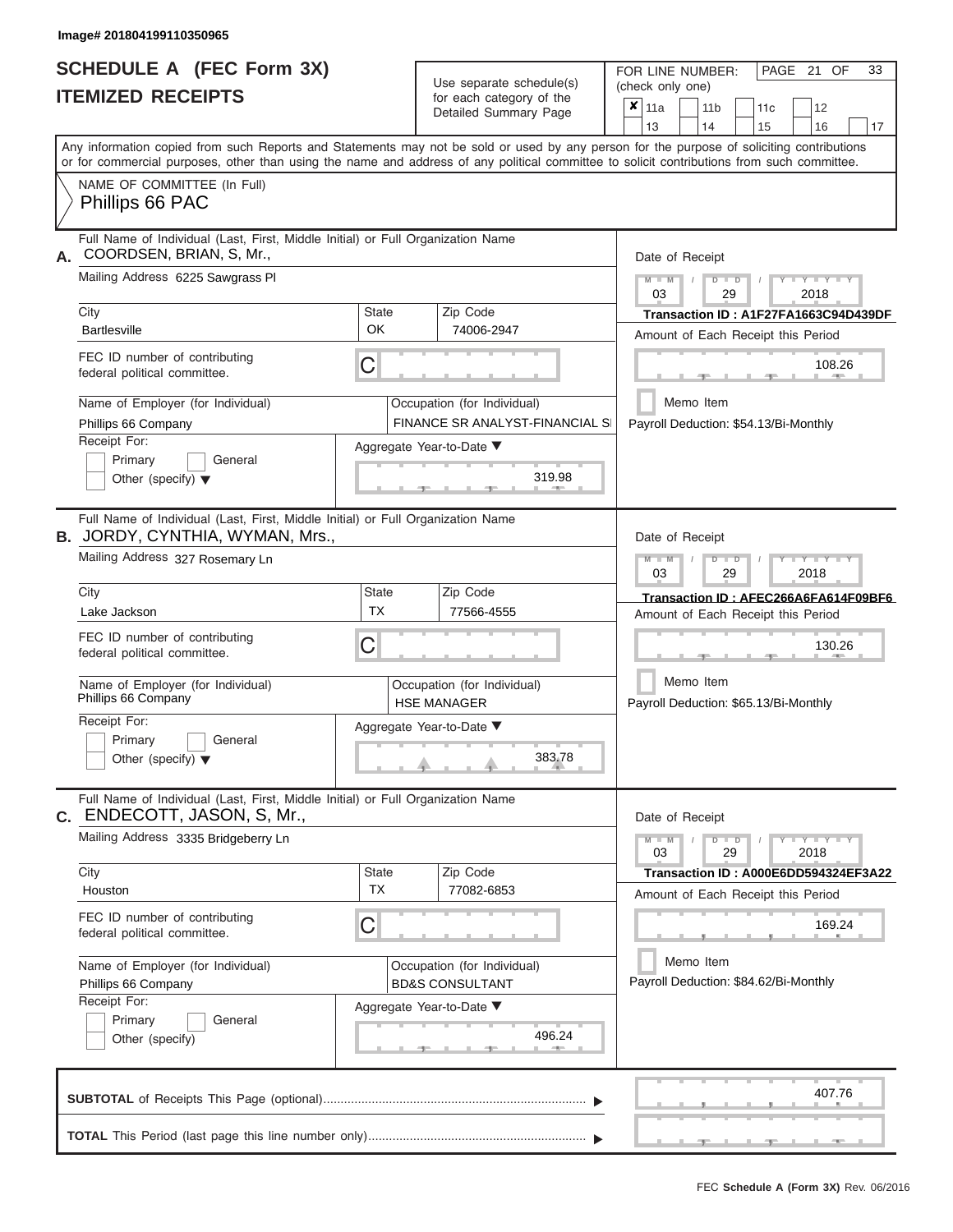| <b>SCHEDULE A (FEC Form 3X)</b> |  |  |
|---------------------------------|--|--|
| <b>ITEMIZED RECEIPTS</b>        |  |  |

Use separate schedule(s)<br>for each category of the

FOR LINE NUMBER:<br>(check only one)

PAGE 22 OF 33

|                                                                                                                                                                                                                                                                                         |                           | $\frac{1}{2}$<br>Detailed Summary Page                            | $\boldsymbol{x}$                               | 11a                                                |           | 11 <sub>b</sub> |               | 11 <sub>c</sub> | 12                                       |    |  |  |  |
|-----------------------------------------------------------------------------------------------------------------------------------------------------------------------------------------------------------------------------------------------------------------------------------------|---------------------------|-------------------------------------------------------------------|------------------------------------------------|----------------------------------------------------|-----------|-----------------|---------------|-----------------|------------------------------------------|----|--|--|--|
| Any information copied from such Reports and Statements may not be sold or used by any person for the purpose of soliciting contributions<br>or for commercial purposes, other than using the name and address of any political committee to solicit contributions from such committee. |                           |                                                                   |                                                | 13                                                 |           | 14              |               | 15              | 16                                       | 17 |  |  |  |
| NAME OF COMMITTEE (In Full)<br>Phillips 66 PAC                                                                                                                                                                                                                                          |                           |                                                                   |                                                |                                                    |           |                 |               |                 |                                          |    |  |  |  |
| Full Name of Individual (Last, First, Middle Initial) or Full Organization Name<br>DENTON, TODD, , Mr.,<br>А.                                                                                                                                                                           |                           | Date of Receipt                                                   |                                                |                                                    |           |                 |               |                 |                                          |    |  |  |  |
| Mailing Address 410 W Theissen St                                                                                                                                                                                                                                                       |                           |                                                                   |                                                | $M - M$<br>03                                      |           |                 | $D$ $D$<br>29 |                 | $Y - Y - Y$<br>2018                      |    |  |  |  |
| City<br><b>Boerne</b>                                                                                                                                                                                                                                                                   | <b>State</b><br><b>TX</b> | Zip Code<br>78006-2526                                            | Transaction ID: A2F79ED5CEFCB4D95877           |                                                    |           |                 |               |                 |                                          |    |  |  |  |
|                                                                                                                                                                                                                                                                                         |                           |                                                                   | Amount of Each Receipt this Period             |                                                    |           |                 |               |                 |                                          |    |  |  |  |
| FEC ID number of contributing<br>federal political committee.                                                                                                                                                                                                                           | С                         |                                                                   |                                                |                                                    |           |                 |               |                 | 250.00                                   |    |  |  |  |
| Name of Employer (for Individual)<br>Phillips 66 Company                                                                                                                                                                                                                                |                           | Occupation (for Individual)<br><b>SENIOR EXECUTIVE</b>            |                                                |                                                    | Memo Item |                 |               |                 | Payroll Deduction: \$125.00/Bi-Monthly   |    |  |  |  |
| Receipt For:                                                                                                                                                                                                                                                                            |                           | Aggregate Year-to-Date ▼                                          |                                                |                                                    |           |                 |               |                 |                                          |    |  |  |  |
| Primary<br>General<br>Other (specify) $\blacktriangledown$                                                                                                                                                                                                                              |                           | 750.00                                                            |                                                |                                                    |           |                 |               |                 |                                          |    |  |  |  |
| Full Name of Individual (Last, First, Middle Initial) or Full Organization Name<br>B. CHANDLER, CHRISTOPHER, R,,                                                                                                                                                                        |                           |                                                                   |                                                | Date of Receipt                                    |           |                 |               |                 |                                          |    |  |  |  |
| Mailing Address PO Box 19375                                                                                                                                                                                                                                                            |                           |                                                                   | $M - M$<br>Y TY<br>$D$ $D$<br>03<br>29<br>2018 |                                                    |           |                 |               |                 |                                          |    |  |  |  |
| City                                                                                                                                                                                                                                                                                    | <b>State</b>              | Zip Code                                                          |                                                |                                                    |           |                 |               |                 | Transaction ID: A43F12817A48041FDBA9     |    |  |  |  |
| Houston                                                                                                                                                                                                                                                                                 | <b>TX</b>                 | 77224-9375                                                        |                                                |                                                    |           |                 |               |                 | Amount of Each Receipt this Period       |    |  |  |  |
| FEC ID number of contributing<br>federal political committee.                                                                                                                                                                                                                           | С                         | 117.32                                                            |                                                |                                                    |           |                 |               |                 |                                          |    |  |  |  |
| Name of Employer (for Individual)<br>Phillips 66 Company                                                                                                                                                                                                                                |                           | Occupation (for Individual)<br><b>BD&amp;S FUNCTIONAL MANAGER</b> |                                                | Memo Item<br>Payroll Deduction: \$58.66/Bi-Monthly |           |                 |               |                 |                                          |    |  |  |  |
| Receipt For:<br>Primary<br>General<br>Other (specify) $\blacktriangledown$                                                                                                                                                                                                              |                           | Aggregate Year-to-Date ▼<br>347.36                                |                                                |                                                    |           |                 |               |                 |                                          |    |  |  |  |
| Full Name of Individual (Last, First, Middle Initial) or Full Organization Name<br>C. ROBY, TERRY, DON,,                                                                                                                                                                                |                           |                                                                   |                                                | Date of Receipt                                    |           |                 |               |                 |                                          |    |  |  |  |
| Mailing Address 10014 Locke Ln                                                                                                                                                                                                                                                          |                           |                                                                   |                                                | $M - M$<br>03                                      |           |                 | $D$ $D$<br>29 |                 | $\overline{Y} = Y = Y' + Y' + Y$<br>2018 |    |  |  |  |
| City                                                                                                                                                                                                                                                                                    | <b>State</b><br><b>TX</b> | Zip Code                                                          |                                                |                                                    |           |                 |               |                 | Transaction ID: A3D56F2950E50450E84E     |    |  |  |  |
| Houston                                                                                                                                                                                                                                                                                 |                           | 77042-3102                                                        |                                                |                                                    |           |                 |               |                 | Amount of Each Receipt this Period       |    |  |  |  |
| FEC ID number of contributing<br>federal political committee.                                                                                                                                                                                                                           | С                         |                                                                   |                                                |                                                    |           |                 |               |                 | 100.00                                   |    |  |  |  |
| Name of Employer (for Individual)                                                                                                                                                                                                                                                       |                           | Occupation (for Individual)                                       |                                                |                                                    | Memo Item |                 |               |                 |                                          |    |  |  |  |
| Phillips 66 Company                                                                                                                                                                                                                                                                     |                           | <b>HSE MANAGER</b>                                                |                                                |                                                    |           |                 |               |                 | Payroll Deduction: \$50.00/Bi-Monthly    |    |  |  |  |
| Receipt For:<br>Primary<br>General                                                                                                                                                                                                                                                      |                           | Aggregate Year-to-Date ▼                                          |                                                |                                                    |           |                 |               |                 |                                          |    |  |  |  |
| Other (specify)                                                                                                                                                                                                                                                                         |                           | 300.00                                                            |                                                |                                                    |           |                 |               |                 |                                          |    |  |  |  |
|                                                                                                                                                                                                                                                                                         |                           |                                                                   |                                                |                                                    |           |                 |               |                 | 467.32                                   |    |  |  |  |
|                                                                                                                                                                                                                                                                                         |                           |                                                                   |                                                |                                                    |           |                 |               |                 |                                          |    |  |  |  |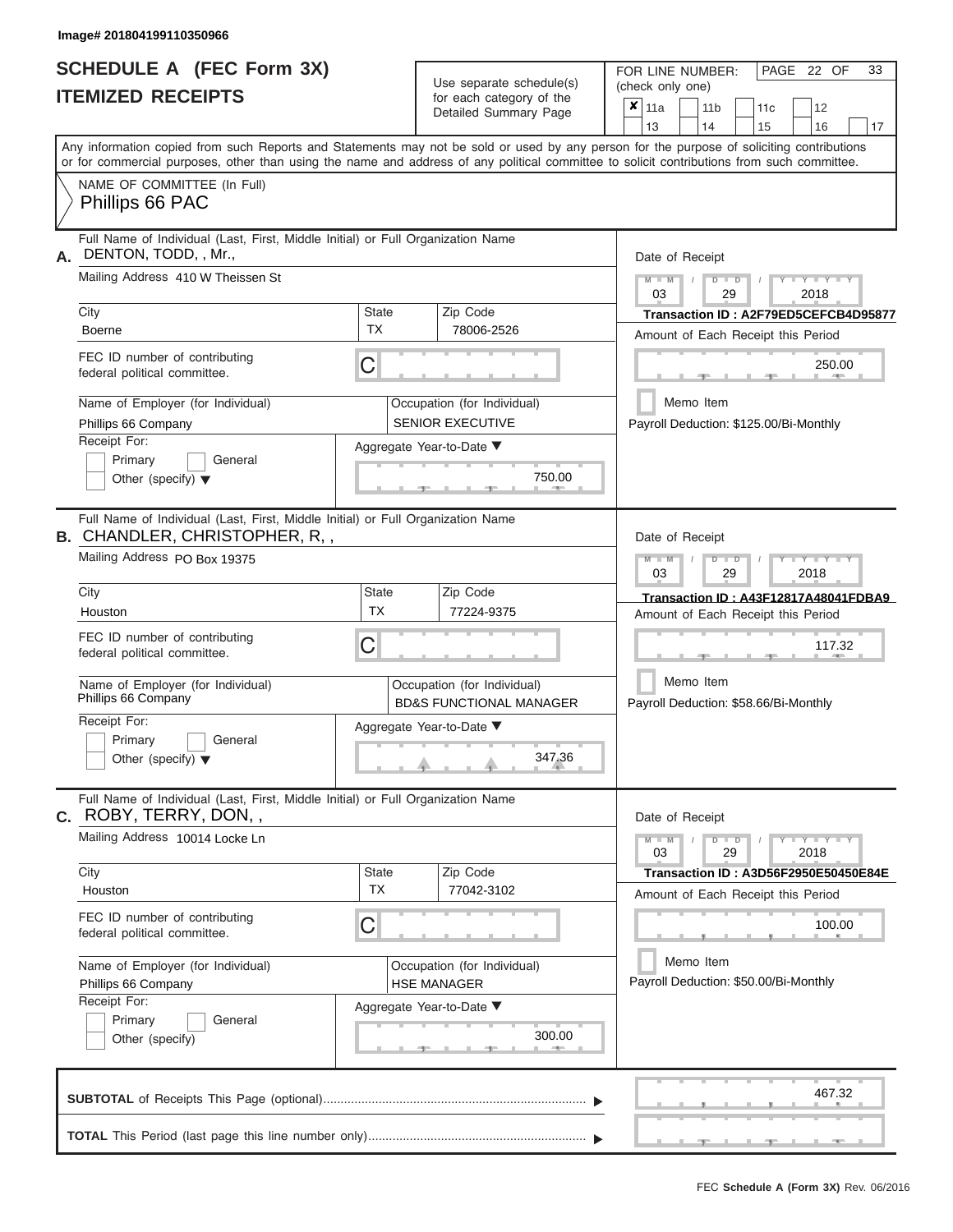|                          | <b>SCHEDULE A (FEC Form 3X)</b> |
|--------------------------|---------------------------------|
| <b>ITEMIZED RECEIPTS</b> |                                 |

Use separate schedule(s)<br>for each category of the

FOR LINE NUMBER:<br>(check only one)

PAGE 23 OF 33

|    | IILMILLY INLVLII I                                                                                                                         |              | iui cauli ualcyuly ul lilc<br>Detailed Summary Page          | x                                  | 11a                                                                |        | 11 <sub>b</sub> |               | 11 <sub>c</sub> | 12                                          |    |  |  |  |
|----|--------------------------------------------------------------------------------------------------------------------------------------------|--------------|--------------------------------------------------------------|------------------------------------|--------------------------------------------------------------------|--------|-----------------|---------------|-----------------|---------------------------------------------|----|--|--|--|
|    | Any information copied from such Reports and Statements may not be sold or used by any person for the purpose of soliciting contributions  |              |                                                              |                                    | 13                                                                 |        | 14              |               | 15              | 16                                          | 17 |  |  |  |
|    | or for commercial purposes, other than using the name and address of any political committee to solicit contributions from such committee. |              |                                                              |                                    |                                                                    |        |                 |               |                 |                                             |    |  |  |  |
|    | NAME OF COMMITTEE (In Full)<br>Phillips 66 PAC                                                                                             |              |                                                              |                                    |                                                                    |        |                 |               |                 |                                             |    |  |  |  |
| А. | Full Name of Individual (Last, First, Middle Initial) or Full Organization Name<br>WALKER-RATLIFF, JOAN, , ,                               |              | Date of Receipt                                              |                                    |                                                                    |        |                 |               |                 |                                             |    |  |  |  |
|    | Mailing Address 109 Elmwood Ave                                                                                                            |              |                                                              |                                    | $M - M$<br>03                                                      |        |                 | $D$ $D$<br>29 |                 | $Y - Y$<br>2018                             |    |  |  |  |
|    | City                                                                                                                                       | <b>State</b> | Zip Code                                                     |                                    |                                                                    |        |                 |               |                 | <b>Transaction ID: A331983A126974B6C904</b> |    |  |  |  |
|    | Ponca City                                                                                                                                 | OK.          | 74601-3407                                                   | Amount of Each Receipt this Period |                                                                    |        |                 |               |                 |                                             |    |  |  |  |
|    | FEC ID number of contributing<br>federal political committee.                                                                              | C            |                                                              |                                    |                                                                    |        |                 |               |                 | 105.66                                      |    |  |  |  |
|    | Name of Employer (for Individual)<br>Phillips 66 Company                                                                                   |              | Occupation (for Individual)<br><b>BD&amp;S CONSULTANT</b>    |                                    |                                                                    |        | Memo Item       |               |                 | Payroll Deduction: \$52.83/Bi-Monthly       |    |  |  |  |
|    | Receipt For:                                                                                                                               |              | Aggregate Year-to-Date ▼                                     |                                    |                                                                    |        |                 |               |                 |                                             |    |  |  |  |
|    | Primary<br>General<br>Other (specify) $\blacktriangledown$                                                                                 |              | 312.30                                                       |                                    |                                                                    |        |                 |               |                 |                                             |    |  |  |  |
|    | Full Name of Individual (Last, First, Middle Initial) or Full Organization Name<br><b>B.</b> CHURCHILL, JAY, D,,                           |              |                                                              |                                    | Date of Receipt                                                    |        |                 |               |                 |                                             |    |  |  |  |
|    | Mailing Address 14414 Kingston Cove Ln                                                                                                     |              |                                                              |                                    | $M - M$<br>$D$ $\Box$ $D$<br><b>TELEVISION</b><br>03<br>29<br>2018 |        |                 |               |                 |                                             |    |  |  |  |
|    | City                                                                                                                                       | <b>State</b> | Zip Code                                                     |                                    |                                                                    |        |                 |               |                 | Transaction ID: A0BE5E7B7675A4F279A4        |    |  |  |  |
|    | Houston                                                                                                                                    | <b>TX</b>    | 77077-3544                                                   |                                    |                                                                    |        |                 |               |                 | Amount of Each Receipt this Period          |    |  |  |  |
|    | FEC ID number of contributing<br>federal political committee.                                                                              | C            |                                                              |                                    |                                                                    | 400.00 |                 |               |                 |                                             |    |  |  |  |
|    | Name of Employer (for Individual)<br>Phillips 66 Company                                                                                   |              | Occupation (for Individual)<br><b>SENIOR EXECUTIVE</b>       |                                    | Memo Item<br>Payroll Deduction: \$200.00/Bi-Monthly                |        |                 |               |                 |                                             |    |  |  |  |
|    | Receipt For:                                                                                                                               |              | Aggregate Year-to-Date ▼                                     |                                    |                                                                    |        |                 |               |                 |                                             |    |  |  |  |
|    | Primary<br>General<br>Other (specify) $\blacktriangledown$                                                                                 |              | 1200.00                                                      |                                    |                                                                    |        |                 |               |                 |                                             |    |  |  |  |
| С. | Full Name of Individual (Last, First, Middle Initial) or Full Organization Name<br>THOMAS, MICHAEL, S,,                                    |              |                                                              |                                    | Date of Receipt                                                    |        |                 |               |                 |                                             |    |  |  |  |
|    | Mailing Address 918 Peachwood Bend Dr                                                                                                      |              |                                                              |                                    | $M - M$<br>03                                                      |        |                 | $D$ $D$<br>29 |                 | $+Y+Y+Y$<br>2018                            |    |  |  |  |
|    | City                                                                                                                                       | <b>State</b> | Zip Code                                                     |                                    |                                                                    |        |                 |               |                 | Transaction ID: A87188E0082CD4E21BC5        |    |  |  |  |
|    | Houston                                                                                                                                    | <b>TX</b>    | 77077-1555                                                   |                                    |                                                                    |        |                 |               |                 | Amount of Each Receipt this Period          |    |  |  |  |
|    | FEC ID number of contributing<br>federal political committee.                                                                              | С            |                                                              |                                    |                                                                    |        |                 |               |                 | 143.34                                      |    |  |  |  |
|    | Name of Employer (for Individual)<br>Phillips 66 Company                                                                                   |              | Occupation (for Individual)<br>COMMERCIAL BU/FUNCTIONAL MAN. |                                    |                                                                    |        | Memo Item       |               |                 | Payroll Deduction: \$71.67/Bi-Monthly       |    |  |  |  |
|    | Receipt For:                                                                                                                               |              | Aggregate Year-to-Date ▼                                     |                                    |                                                                    |        |                 |               |                 |                                             |    |  |  |  |
|    | Primary<br>General<br>Other (specify)                                                                                                      |              | 423.02                                                       |                                    |                                                                    |        |                 |               |                 |                                             |    |  |  |  |
|    |                                                                                                                                            |              |                                                              |                                    |                                                                    |        |                 |               |                 | 649.00                                      |    |  |  |  |
|    |                                                                                                                                            |              |                                                              |                                    |                                                                    |        |                 |               |                 |                                             |    |  |  |  |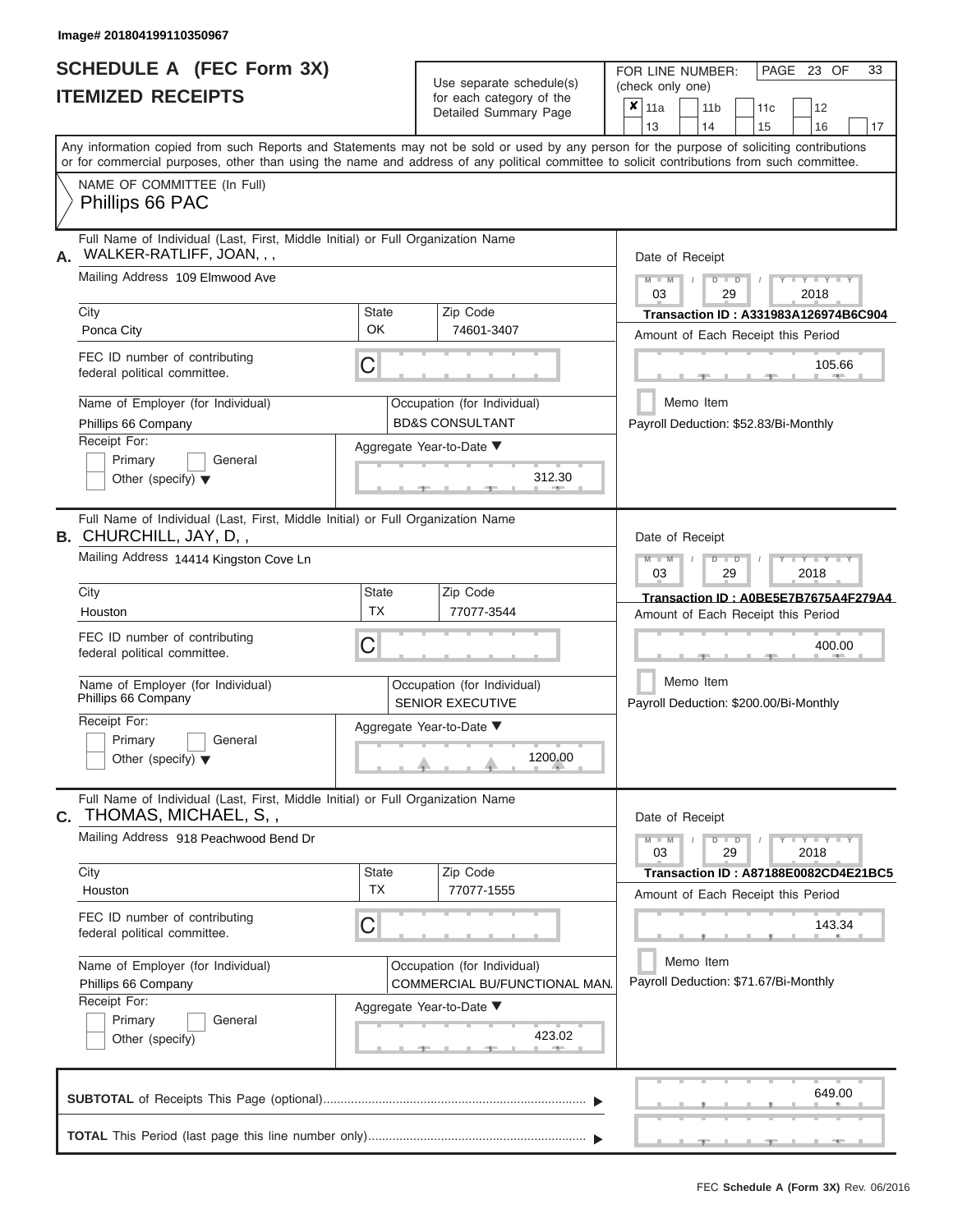|                          | <b>SCHEDULE A (FEC Form 3X)</b> |
|--------------------------|---------------------------------|
| <b>ITEMIZED RECEIPTS</b> |                                 |

Use separate schedule(s) (check only one)<br>for each category of the  $\begin{array}{|c|c|c|c|c|}\n\hline\n\text{Initial Summary goes} & & \text{with } & \text{with } & \text{with } & \text{with } & \text{with } & \text{with } & \text{with } & \text{with } & \text{with } & \text{with } & \text{with } & \text{with } & \text{with } & \text{with } & \text{with } & \text{with } & \text{with } & \text{with } & \text{with } & \text{with } & \text$ 

FOR LINE NUMBER:

 $\overline{\phantom{0}}$ 

PAGE 24 OF 33

 $\Box$ 

|                                                                                                                                            |              | Detailed Summary Page                                  | Х<br>  11a<br>11 b<br>11c<br>12<br>13<br>14<br>15<br>16<br>17                                                                             |  |  |  |  |  |  |  |
|--------------------------------------------------------------------------------------------------------------------------------------------|--------------|--------------------------------------------------------|-------------------------------------------------------------------------------------------------------------------------------------------|--|--|--|--|--|--|--|
| or for commercial purposes, other than using the name and address of any political committee to solicit contributions from such committee. |              |                                                        | Any information copied from such Reports and Statements may not be sold or used by any person for the purpose of soliciting contributions |  |  |  |  |  |  |  |
| NAME OF COMMITTEE (In Full)<br>Phillips 66 PAC                                                                                             |              |                                                        |                                                                                                                                           |  |  |  |  |  |  |  |
| Full Name of Individual (Last, First, Middle Initial) or Full Organization Name<br>SPENDLOW, MICHAEL, IAN,,<br>А.                          |              |                                                        | Date of Receipt                                                                                                                           |  |  |  |  |  |  |  |
| Mailing Address 19833 E Clear Brook Rd                                                                                                     |              |                                                        | $Y - Y - Y$<br>$D$ $\Box$ $D$<br>$M - M$<br>03<br>29<br>2018                                                                              |  |  |  |  |  |  |  |
| City                                                                                                                                       | <b>State</b> | Zip Code                                               | <b>Transaction ID: AB7513945A9C14B00817</b>                                                                                               |  |  |  |  |  |  |  |
| Owasso                                                                                                                                     | OK           | 74055-7745                                             | Amount of Each Receipt this Period                                                                                                        |  |  |  |  |  |  |  |
| FEC ID number of contributing<br>federal political committee.                                                                              | C            |                                                        | 500.00<br><b>STATES</b>                                                                                                                   |  |  |  |  |  |  |  |
| Name of Employer (for Individual)                                                                                                          |              | Occupation (for Individual)                            | Memo Item                                                                                                                                 |  |  |  |  |  |  |  |
| Phillips 66 Company                                                                                                                        |              | <b>IT MANAGER</b>                                      | Payroll Deduction: \$500.00/Bi-Monthly                                                                                                    |  |  |  |  |  |  |  |
| Receipt For:                                                                                                                               |              | Aggregate Year-to-Date ▼                               |                                                                                                                                           |  |  |  |  |  |  |  |
| Primary<br>General                                                                                                                         |              |                                                        |                                                                                                                                           |  |  |  |  |  |  |  |
| Other (specify) $\blacktriangledown$                                                                                                       |              | 500.00                                                 |                                                                                                                                           |  |  |  |  |  |  |  |
| Full Name of Individual (Last, First, Middle Initial) or Full Organization Name<br><b>B. LIBERTI, JOSEPH, T, Mr.,</b>                      |              |                                                        | Date of Receipt                                                                                                                           |  |  |  |  |  |  |  |
| Mailing Address 2 History Row                                                                                                              |              |                                                        | $T - Y = T - Y = T - Y$<br>$M - M$<br>$D - D$<br>03<br>29<br>2018                                                                         |  |  |  |  |  |  |  |
| City                                                                                                                                       | <b>State</b> | Zip Code                                               | Transaction ID: A6DA238259644428A86B                                                                                                      |  |  |  |  |  |  |  |
| The Woodlands                                                                                                                              | ТX           | 77380-3092                                             | Amount of Each Receipt this Period                                                                                                        |  |  |  |  |  |  |  |
| FEC ID number of contributing<br>federal political committee.                                                                              | $\mathsf C$  |                                                        | 500.00                                                                                                                                    |  |  |  |  |  |  |  |
| Name of Employer (for Individual)<br>Phillips 66 Company                                                                                   |              | Occupation (for Individual)<br><b>SENIOR EXECUTIVE</b> | Memo Item<br>Payroll Deduction: \$500.00/Bi-Monthly                                                                                       |  |  |  |  |  |  |  |
| Receipt For:                                                                                                                               |              | Aggregate Year-to-Date ▼                               |                                                                                                                                           |  |  |  |  |  |  |  |
| Primary<br>General                                                                                                                         |              |                                                        |                                                                                                                                           |  |  |  |  |  |  |  |
| Other (specify) $\blacktriangledown$                                                                                                       |              | 500.00                                                 |                                                                                                                                           |  |  |  |  |  |  |  |
| Full Name of Individual (Last, First, Middle Initial) or Full Organization Name<br>C. FISCHER, MATTHEW, J, Mr.,                            |              |                                                        | Date of Receipt                                                                                                                           |  |  |  |  |  |  |  |
| Mailing Address 12808 Queensbury Ln<br>Apt E414                                                                                            |              |                                                        | $Y - Y - Y - Y - Y$<br>$M - M$<br>$D$ $D$<br>03<br>29<br>2018                                                                             |  |  |  |  |  |  |  |
| City                                                                                                                                       | <b>State</b> | Zip Code                                               | Transaction ID: A8E7AF2DD31F84FA1A68                                                                                                      |  |  |  |  |  |  |  |
| Houston                                                                                                                                    | <b>TX</b>    | 77024-4073                                             | Amount of Each Receipt this Period                                                                                                        |  |  |  |  |  |  |  |
| FEC ID number of contributing<br>federal political committee.                                                                              | C            |                                                        | 400.00                                                                                                                                    |  |  |  |  |  |  |  |
| Name of Employer (for Individual)                                                                                                          |              | Occupation (for Individual)                            | Memo Item                                                                                                                                 |  |  |  |  |  |  |  |
| Phillips 66 Company                                                                                                                        |              | <b>BD&amp;S CONSULTANT</b>                             | Payroll Deduction: \$400.00/Bi-Monthly                                                                                                    |  |  |  |  |  |  |  |
| Receipt For:                                                                                                                               |              | Aggregate Year-to-Date ▼                               |                                                                                                                                           |  |  |  |  |  |  |  |
| Primary<br>General                                                                                                                         |              |                                                        |                                                                                                                                           |  |  |  |  |  |  |  |
| Other (specify)                                                                                                                            |              | 400.00                                                 |                                                                                                                                           |  |  |  |  |  |  |  |
|                                                                                                                                            |              |                                                        | 1400.00                                                                                                                                   |  |  |  |  |  |  |  |
|                                                                                                                                            |              |                                                        |                                                                                                                                           |  |  |  |  |  |  |  |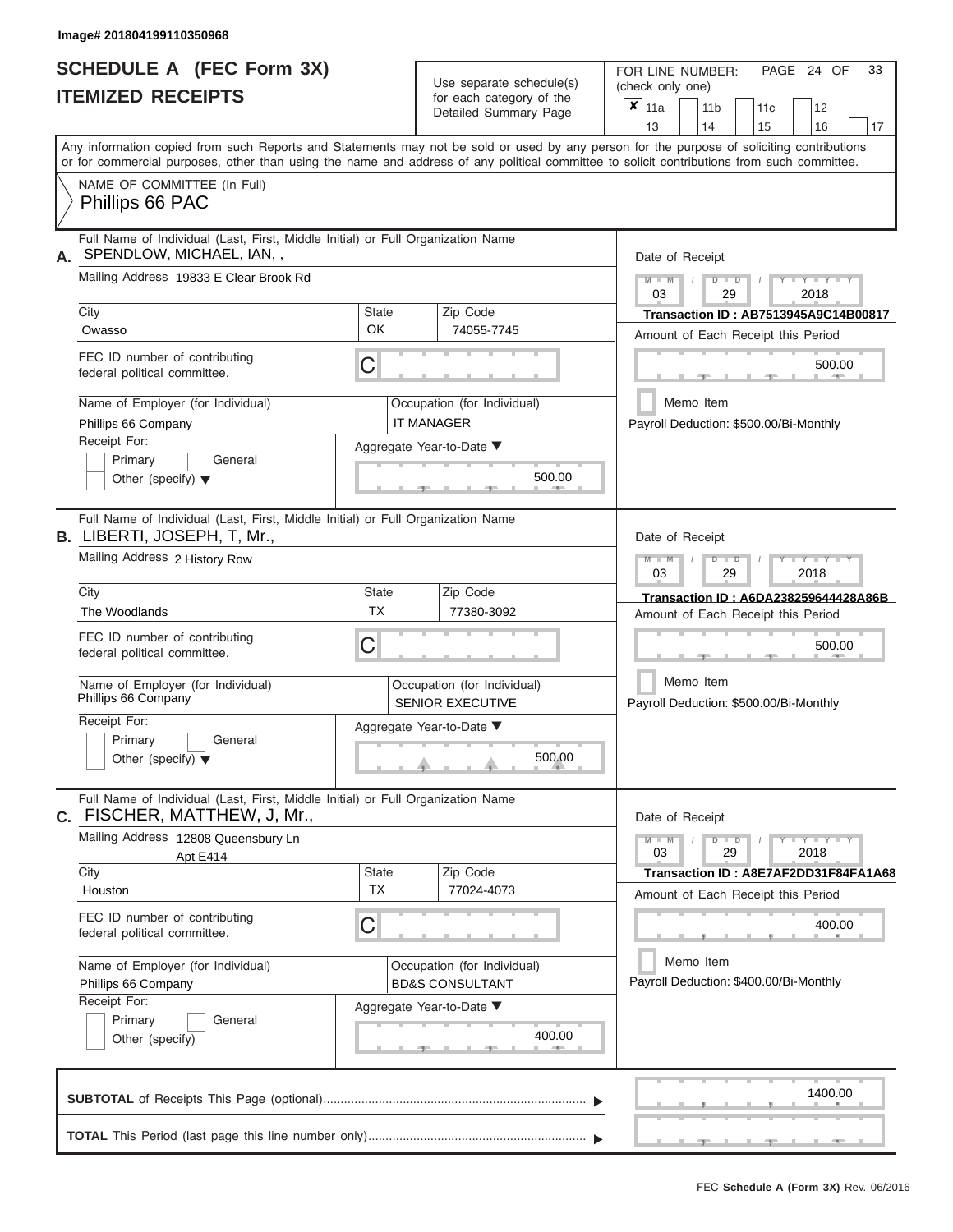|                          | <b>SCHEDULE A (FEC Form 3X)</b> |
|--------------------------|---------------------------------|
| <b>ITEMIZED RECEIPTS</b> |                                 |

Use separate schedule(s)<br>for each category of the

FOR LINE NUMBER:

PAGE 25 OF 33

|                                                                                                                                            |                    | Use separate schedule(s)                           | (check only one)                                                                                                                          |  |  |  |  |  |  |  |
|--------------------------------------------------------------------------------------------------------------------------------------------|--------------------|----------------------------------------------------|-------------------------------------------------------------------------------------------------------------------------------------------|--|--|--|--|--|--|--|
| <b>ITEMIZED RECEIPTS</b>                                                                                                                   |                    | for each category of the<br>Detailed Summary Page  | $\boldsymbol{x}$   11a<br>11 <sub>b</sub><br>12<br>11c<br>13<br>14<br>15<br>16<br>17                                                      |  |  |  |  |  |  |  |
| or for commercial purposes, other than using the name and address of any political committee to solicit contributions from such committee. |                    |                                                    | Any information copied from such Reports and Statements may not be sold or used by any person for the purpose of soliciting contributions |  |  |  |  |  |  |  |
| NAME OF COMMITTEE (In Full)<br>Phillips 66 PAC                                                                                             |                    |                                                    |                                                                                                                                           |  |  |  |  |  |  |  |
| Full Name of Individual (Last, First, Middle Initial) or Full Organization Name<br>ASKOUNIS, JOHN, , ,<br>А.                               |                    |                                                    | Date of Receipt                                                                                                                           |  |  |  |  |  |  |  |
| Mailing Address 323 Kickerillo Dr                                                                                                          |                    |                                                    | $Y = Y - I$<br>2018<br>03<br>29                                                                                                           |  |  |  |  |  |  |  |
| City<br>Houston                                                                                                                            | <b>State</b><br>ТX | Zip Code<br>77079-7425                             | Transaction ID: A88EA4B8DCF57430CA93<br>Amount of Each Receipt this Period                                                                |  |  |  |  |  |  |  |
| FEC ID number of contributing<br>federal political committee.                                                                              | C                  |                                                    | 80.00                                                                                                                                     |  |  |  |  |  |  |  |
| Name of Employer (for Individual)<br>Phillips 66 Company                                                                                   |                    | Occupation (for Individual)<br><b>HSE MANAGER</b>  | Memo Item<br>Payroll Deduction: \$40.00/Bi-Monthly                                                                                        |  |  |  |  |  |  |  |
| Receipt For:<br>Primary<br>General<br>Other (specify) $\blacktriangledown$                                                                 |                    | Aggregate Year-to-Date ▼<br>240.00                 |                                                                                                                                           |  |  |  |  |  |  |  |
| Full Name of Individual (Last, First, Middle Initial) or Full Organization Name<br>B. GILLESPIE, JOSEPH, RAY,,                             |                    |                                                    | Date of Receipt                                                                                                                           |  |  |  |  |  |  |  |
| Mailing Address 1825 Candlewyck Ln                                                                                                         |                    |                                                    | Y I Y I Y<br>$M - M$<br>$\Box$<br>03<br>29<br>2018                                                                                        |  |  |  |  |  |  |  |
| City<br>Green Lane                                                                                                                         | State<br><b>PA</b> | Zip Code<br>18054-2048                             | Transaction ID: A76B98E7BC8AA410C925<br>Amount of Each Receipt this Period                                                                |  |  |  |  |  |  |  |
| FEC ID number of contributing<br>federal political committee.                                                                              | C                  |                                                    | 75.56                                                                                                                                     |  |  |  |  |  |  |  |
| Name of Employer (for Individual)<br>Phillips 66 Company                                                                                   |                    | Occupation (for Individual)<br>MAINTENANCE SUPV II | Memo Item<br>Payroll Deduction: \$37.78/Bi-Monthly                                                                                        |  |  |  |  |  |  |  |
| Receipt For:<br>Primary<br>General<br>Other (specify) $\blacktriangledown$                                                                 |                    | Aggregate Year-to-Date ▼<br>223.36                 |                                                                                                                                           |  |  |  |  |  |  |  |
| Full Name of Individual (Last, First, Middle Initial) or Full Organization Name<br><b>c.</b> DEMOTT, CHRISTOPHER, , ,                      |                    |                                                    | Date of Receipt                                                                                                                           |  |  |  |  |  |  |  |
| Mailing Address 905 Del Mar Ave                                                                                                            |                    |                                                    | $Y - Y - Y$<br>$\blacksquare$<br>03<br>29<br>2018                                                                                         |  |  |  |  |  |  |  |
| City<br>Vallejo                                                                                                                            | <b>State</b><br>CA | Zip Code<br>94589-2705                             | Transaction ID: AE53F00991537467C9B3<br>Amount of Each Receipt this Period                                                                |  |  |  |  |  |  |  |
| FEC ID number of contributing<br>federal political committee.                                                                              | C                  |                                                    | 68.46                                                                                                                                     |  |  |  |  |  |  |  |
| Name of Employer (for Individual)<br>Phillips 66 Company<br>Receipt For:                                                                   |                    | Occupation (for Individual)<br><b>HSE Advisor</b>  | Memo Item<br>Payroll Deduction: \$34.23/Bi-Monthly                                                                                        |  |  |  |  |  |  |  |
| Primary<br>General<br>Other (specify)                                                                                                      |                    | Aggregate Year-to-Date ▼<br>201.70                 |                                                                                                                                           |  |  |  |  |  |  |  |
|                                                                                                                                            |                    |                                                    | 224.02                                                                                                                                    |  |  |  |  |  |  |  |
|                                                                                                                                            |                    |                                                    |                                                                                                                                           |  |  |  |  |  |  |  |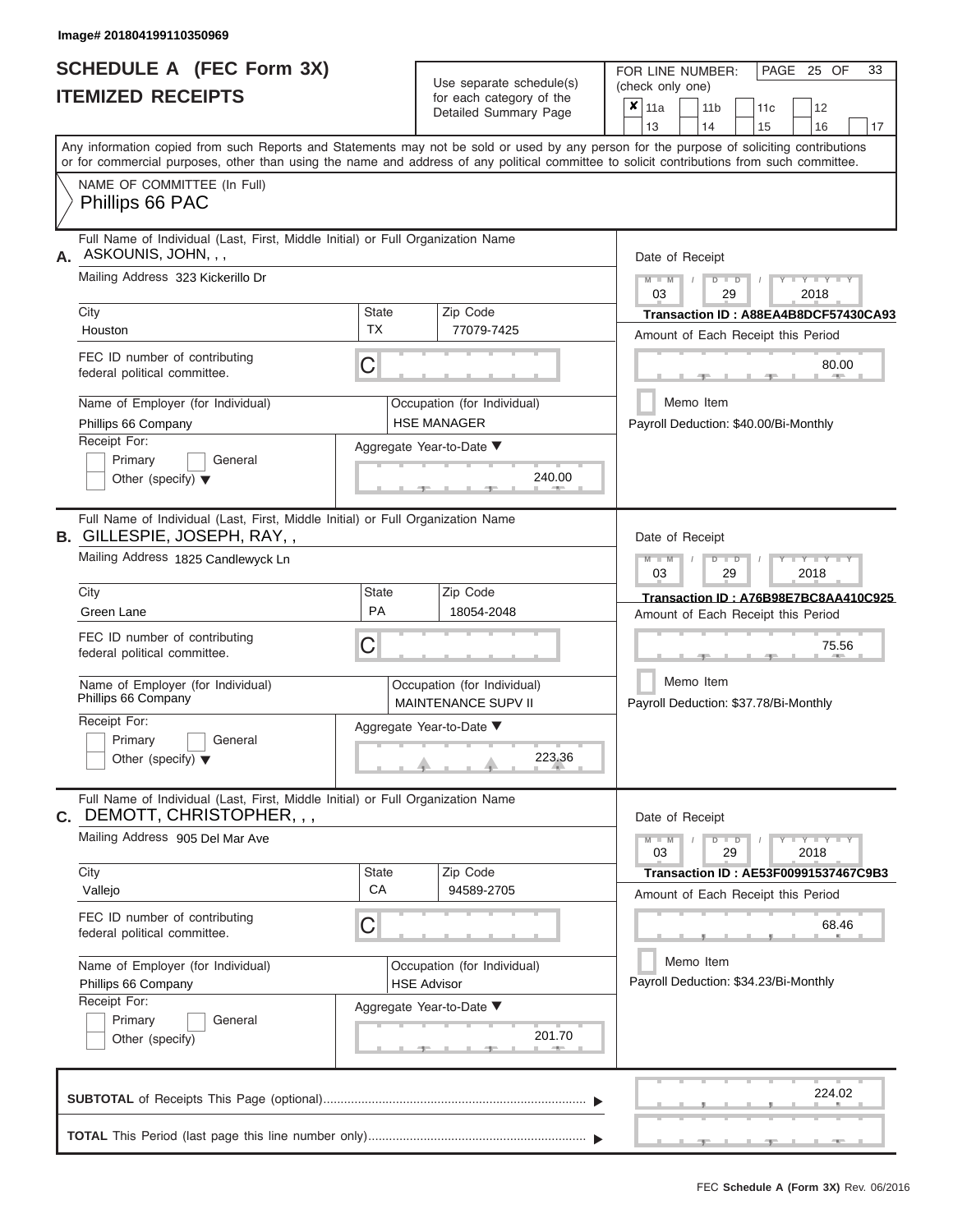# **SCHEDULE A (FEC Form 3X) ITEMIZED RECEIPTS**

FOR LINE NUMBER:

| <b>ITEMIZED RECEIPTS</b>                                                                                          |                           | Use separate schedule(s)<br>for each category of the<br>Detailed Summary Page | (check only one)<br>$x _{11a}$<br>12<br>11 <sub>b</sub><br>11c                                                                                                                                                                                                                                                        |
|-------------------------------------------------------------------------------------------------------------------|---------------------------|-------------------------------------------------------------------------------|-----------------------------------------------------------------------------------------------------------------------------------------------------------------------------------------------------------------------------------------------------------------------------------------------------------------------|
|                                                                                                                   |                           |                                                                               | 13<br>14<br>16<br>15<br>17<br>Any information copied from such Reports and Statements may not be sold or used by any person for the purpose of soliciting contributions<br>or for commercial purposes, other than using the name and address of any political committee to solicit contributions from such committee. |
| NAME OF COMMITTEE (In Full)<br>Phillips 66 PAC                                                                    |                           |                                                                               |                                                                                                                                                                                                                                                                                                                       |
| Full Name of Individual (Last, First, Middle Initial) or Full Organization Name<br>SAFLIN, STEPHEN, T, Mr.,<br>А. |                           |                                                                               | Date of Receipt                                                                                                                                                                                                                                                                                                       |
| Mailing Address 11687 CANYON CT<br><b>CANYON CROSSINGS</b>                                                        |                           |                                                                               | $M - M$<br>$Y - Y - Y$<br>$D$ $D$<br>03<br>29<br>2018                                                                                                                                                                                                                                                                 |
| City<br>Conroe                                                                                                    | <b>State</b><br>TX        | Zip Code<br>77385-6205                                                        | Transaction ID: A8ECB87B636F64AE5960<br>Amount of Each Receipt this Period                                                                                                                                                                                                                                            |
| FEC ID number of contributing<br>federal political committee.                                                     | С                         |                                                                               | 85.00                                                                                                                                                                                                                                                                                                                 |
| Name of Employer (for Individual)<br>Phillips 66 Company                                                          |                           | Occupation (for Individual)<br><b>AVIATION MANAGER</b>                        | Memo Item<br>Payroll Deduction: \$85.00/Bi-Monthly                                                                                                                                                                                                                                                                    |
| Receipt For:<br>Primary<br>General<br>Other (specify) $\blacktriangledown$                                        |                           | Aggregate Year-to-Date ▼<br>255.00<br><b>ALCOHOL:</b>                         |                                                                                                                                                                                                                                                                                                                       |
| Full Name of Individual (Last, First, Middle Initial) or Full Organization Name<br><b>B.</b> FISHER, GRAHAM, N, , |                           |                                                                               | Date of Receipt                                                                                                                                                                                                                                                                                                       |
| Mailing Address 5719 Caspian Falls Ln                                                                             |                           |                                                                               | $M - M$<br>$D$ $\Box$ $D$<br>Y I Y I<br>03<br>29<br>2018                                                                                                                                                                                                                                                              |
| City<br>Fulshear                                                                                                  | <b>State</b><br><b>TX</b> | Zip Code<br>77441-2145                                                        | Transaction ID: AC57F7167A46C4519990<br>Amount of Each Receipt this Period                                                                                                                                                                                                                                            |
| FEC ID number of contributing<br>federal political committee.                                                     | С                         |                                                                               | 250.00                                                                                                                                                                                                                                                                                                                |
| Name of Employer (for Individual)<br>Phillips 66 Company                                                          |                           | Occupation (for Individual)<br><b>BD&amp;S DIRECTOR</b>                       | Memo Item<br>Payroll Deduction: \$250.00/Bi-Monthly                                                                                                                                                                                                                                                                   |
| Receipt For:<br>Primary<br>General<br>Other (specify) $\blacktriangledown$                                        |                           | Aggregate Year-to-Date ▼<br>250.00                                            |                                                                                                                                                                                                                                                                                                                       |
| Full Name of Individual (Last, First, Middle Initial) or Full Organization Name<br><b>c.</b> JONES, DAVID, C, ,   |                           |                                                                               | Date of Receipt                                                                                                                                                                                                                                                                                                       |
| Mailing Address 549 Shellview St                                                                                  |                           |                                                                               | $Y - Y - Y - Y - I - Y$<br>$M - M$<br>$D$ $D$<br>03<br>29<br>2018                                                                                                                                                                                                                                                     |
| City<br><b>Bethalto</b>                                                                                           | State<br>IL               | Zip Code<br>62010-1821                                                        | Transaction ID: AB9BB8DF0E0524C26B01<br>Amount of Each Receipt this Period                                                                                                                                                                                                                                            |
| FEC ID number of contributing<br>federal political committee.                                                     | C                         |                                                                               | 78.16                                                                                                                                                                                                                                                                                                                 |
| Name of Employer (for Individual)<br>Phillips 66 Company                                                          |                           | Occupation (for Individual)<br>OPERATIONS SPECIALIST                          | Memo Item<br>Payroll Deduction: \$39.08/Bi-Monthly                                                                                                                                                                                                                                                                    |
| Receipt For:<br>Primary<br>General<br>Other (specify)                                                             |                           | Aggregate Year-to-Date ▼<br>228.44                                            |                                                                                                                                                                                                                                                                                                                       |
|                                                                                                                   |                           |                                                                               | 413.16                                                                                                                                                                                                                                                                                                                |
|                                                                                                                   |                           |                                                                               |                                                                                                                                                                                                                                                                                                                       |

PAGE 26 OF 33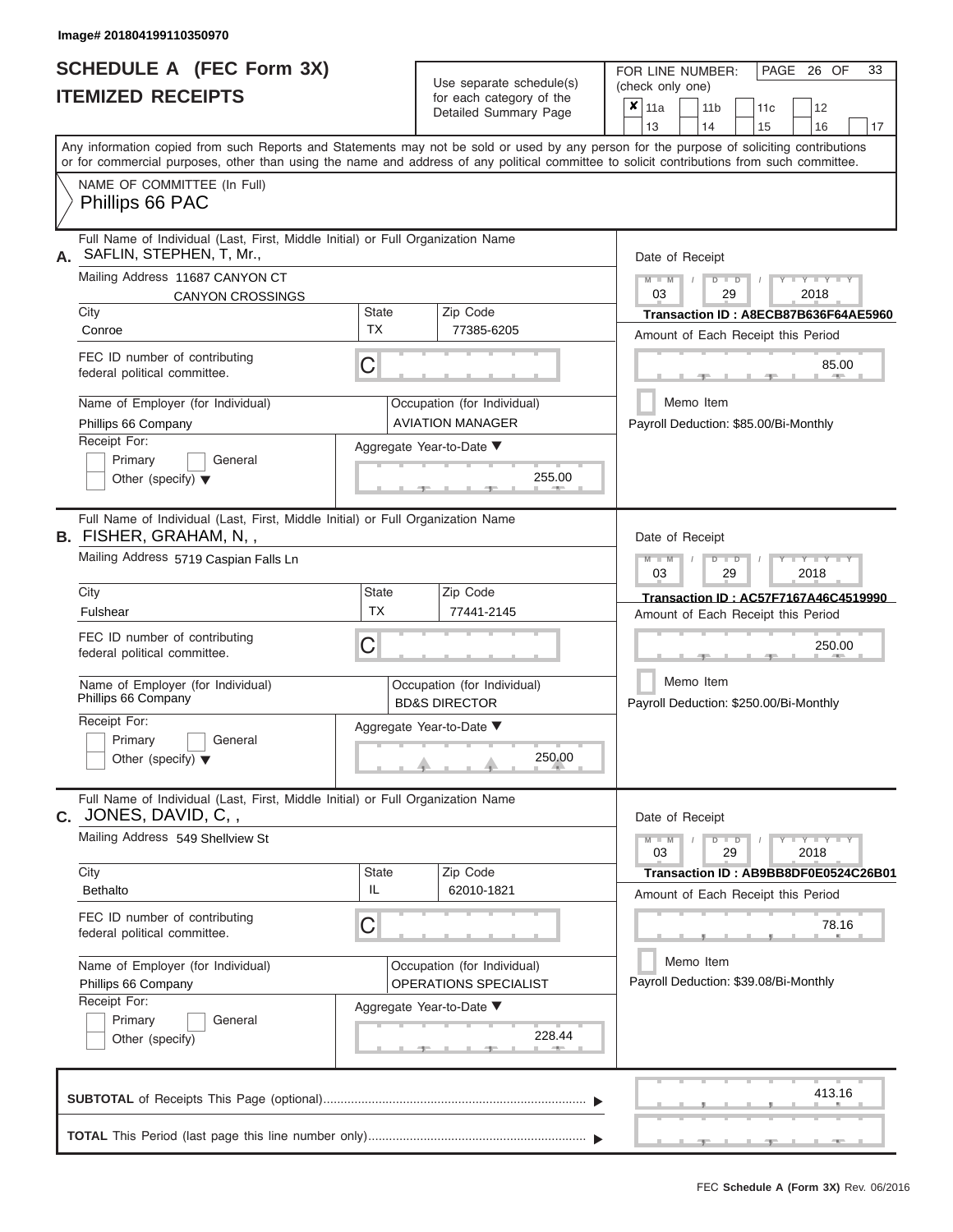|                          | SCHEDULE A (FEC Form 3X) |
|--------------------------|--------------------------|
| <b>ITEMIZED RECEIPTS</b> |                          |

Use separate schedule(s)<br>for each category of the

FOR LINE NUMBER:<br>(check only one)

PAGE 27 OF 33

| IILMILLU NLVLIF IJ                                                                                                                      |                                                                                                                                                                                                                                                                                         |                                                              |  | iul each caleguly of the<br>Detailed Summary Page        | $\boldsymbol{\mathsf{x}}$                                                  | 11a<br>13                             |                                                     | 11 <sub>b</sub><br>14 |                           |  | 11c<br>15 |      | 12<br>16              | 17                                   |  |
|-----------------------------------------------------------------------------------------------------------------------------------------|-----------------------------------------------------------------------------------------------------------------------------------------------------------------------------------------------------------------------------------------------------------------------------------------|--------------------------------------------------------------|--|----------------------------------------------------------|----------------------------------------------------------------------------|---------------------------------------|-----------------------------------------------------|-----------------------|---------------------------|--|-----------|------|-----------------------|--------------------------------------|--|
|                                                                                                                                         | Any information copied from such Reports and Statements may not be sold or used by any person for the purpose of soliciting contributions<br>or for commercial purposes, other than using the name and address of any political committee to solicit contributions from such committee. |                                                              |  |                                                          |                                                                            |                                       |                                                     |                       |                           |  |           |      |                       |                                      |  |
|                                                                                                                                         | NAME OF COMMITTEE (In Full)<br>Phillips 66 PAC                                                                                                                                                                                                                                          |                                                              |  |                                                          |                                                                            |                                       |                                                     |                       |                           |  |           |      |                       |                                      |  |
| Α.                                                                                                                                      | Full Name of Individual (Last, First, Middle Initial) or Full Organization Name<br>HARRIS, BRIAN, J,,                                                                                                                                                                                   |                                                              |  |                                                          |                                                                            | Date of Receipt                       |                                                     |                       |                           |  |           |      |                       |                                      |  |
|                                                                                                                                         | Mailing Address 4202 Saltspring Dr                                                                                                                                                                                                                                                      |                                                              |  |                                                          |                                                                            | $M - M$<br>03                         |                                                     |                       | $D$ $D$<br>29             |  |           | 2018 | $Y = Y$               |                                      |  |
|                                                                                                                                         | City<br>Ferndale                                                                                                                                                                                                                                                                        | <b>State</b><br>WA                                           |  | Zip Code<br>98248-9018                                   | Transaction ID: A2F4FF097307D44D59B0<br>Amount of Each Receipt this Period |                                       |                                                     |                       |                           |  |           |      |                       |                                      |  |
|                                                                                                                                         | FEC ID number of contributing<br>federal political committee.                                                                                                                                                                                                                           | С                                                            |  |                                                          |                                                                            |                                       |                                                     |                       |                           |  |           |      | 76.18                 |                                      |  |
|                                                                                                                                         | Name of Employer (for Individual)<br>Phillips 66 Company                                                                                                                                                                                                                                | HR SUPV I                                                    |  | Occupation (for Individual)                              |                                                                            | Payroll Deduction: \$38.09/Bi-Monthly | Memo Item                                           |                       |                           |  |           |      |                       |                                      |  |
|                                                                                                                                         | Receipt For:<br>Primary<br>General<br>Other (specify) $\blacktriangledown$                                                                                                                                                                                                              |                                                              |  | Aggregate Year-to-Date ▼<br>225.18                       |                                                                            |                                       |                                                     |                       |                           |  |           |      |                       |                                      |  |
| Full Name of Individual (Last, First, Middle Initial) or Full Organization Name<br><b>B.</b> KNOYLE, GERALD, A, Mr.,<br>Date of Receipt |                                                                                                                                                                                                                                                                                         |                                                              |  |                                                          |                                                                            |                                       |                                                     |                       |                           |  |           |      |                       |                                      |  |
|                                                                                                                                         | Mailing Address 2 Ginger Wood Est                                                                                                                                                                                                                                                       |                                                              |  |                                                          |                                                                            | $M - M$<br>03                         |                                                     |                       | т<br>$\blacksquare$<br>29 |  |           | 2018 | Y I Y I               |                                      |  |
|                                                                                                                                         | City<br>Glen Carbon                                                                                                                                                                                                                                                                     | State<br>IL                                                  |  | Zip Code<br>62034-3516                                   |                                                                            |                                       |                                                     |                       |                           |  |           |      |                       | Transaction ID: A6B0D7EF515FD4FC58FF |  |
|                                                                                                                                         | FEC ID number of contributing<br>federal political committee.                                                                                                                                                                                                                           | С                                                            |  |                                                          |                                                                            |                                       | Amount of Each Receipt this Period                  |                       |                           |  |           |      |                       | 500.00                               |  |
|                                                                                                                                         | Name of Employer (for Individual)<br>Phillips 66 Company                                                                                                                                                                                                                                | Occupation (for Individual)<br>ENGINEERING BU/FUNCTIONAL MAI |  |                                                          |                                                                            |                                       | Memo Item<br>Payroll Deduction: \$500.00/Bi-Monthly |                       |                           |  |           |      |                       |                                      |  |
|                                                                                                                                         | Receipt For:<br>Primary<br>General<br>Other (specify) $\blacktriangledown$                                                                                                                                                                                                              | Aggregate Year-to-Date ▼                                     |  |                                                          |                                                                            |                                       |                                                     |                       |                           |  |           |      |                       |                                      |  |
| С.                                                                                                                                      | Full Name of Individual (Last, First, Middle Initial) or Full Organization Name<br>BUCKLEY, BRIAN, T,,                                                                                                                                                                                  |                                                              |  |                                                          |                                                                            | Date of Receipt                       |                                                     |                       |                           |  |           |      |                       |                                      |  |
|                                                                                                                                         | Mailing Address 4275 Iverson Rd                                                                                                                                                                                                                                                         |                                                              |  |                                                          |                                                                            | $M - M$<br>03                         |                                                     |                       | $D$ $D$<br>29             |  |           | 2018 | $  Y - 1 - Y - 1 - Y$ |                                      |  |
|                                                                                                                                         | City<br>Helena                                                                                                                                                                                                                                                                          | <b>State</b><br>MT                                           |  | Zip Code<br>59602-8536                                   |                                                                            | Amount of Each Receipt this Period    |                                                     |                       |                           |  |           |      |                       | Transaction ID: A87D639E7EB0A4F309DC |  |
|                                                                                                                                         | FEC ID number of contributing<br>federal political committee.                                                                                                                                                                                                                           | С                                                            |  |                                                          |                                                                            |                                       |                                                     |                       |                           |  |           |      | 72.30                 |                                      |  |
|                                                                                                                                         | Name of Employer (for Individual)<br>Phillips 66 Company                                                                                                                                                                                                                                |                                                              |  | Occupation (for Individual)<br><b>OPERATIONS SUPV II</b> |                                                                            | Payroll Deduction: \$36.15/Bi-Monthly | Memo Item                                           |                       |                           |  |           |      |                       |                                      |  |
|                                                                                                                                         | Receipt For:<br>General<br>Primary<br>Other (specify)                                                                                                                                                                                                                                   |                                                              |  | Aggregate Year-to-Date ▼<br>213.02                       |                                                                            |                                       |                                                     |                       |                           |  |           |      |                       |                                      |  |
|                                                                                                                                         |                                                                                                                                                                                                                                                                                         |                                                              |  |                                                          |                                                                            |                                       |                                                     |                       |                           |  |           |      | 648.48                |                                      |  |
|                                                                                                                                         |                                                                                                                                                                                                                                                                                         |                                                              |  |                                                          |                                                                            |                                       |                                                     |                       |                           |  |           |      |                       |                                      |  |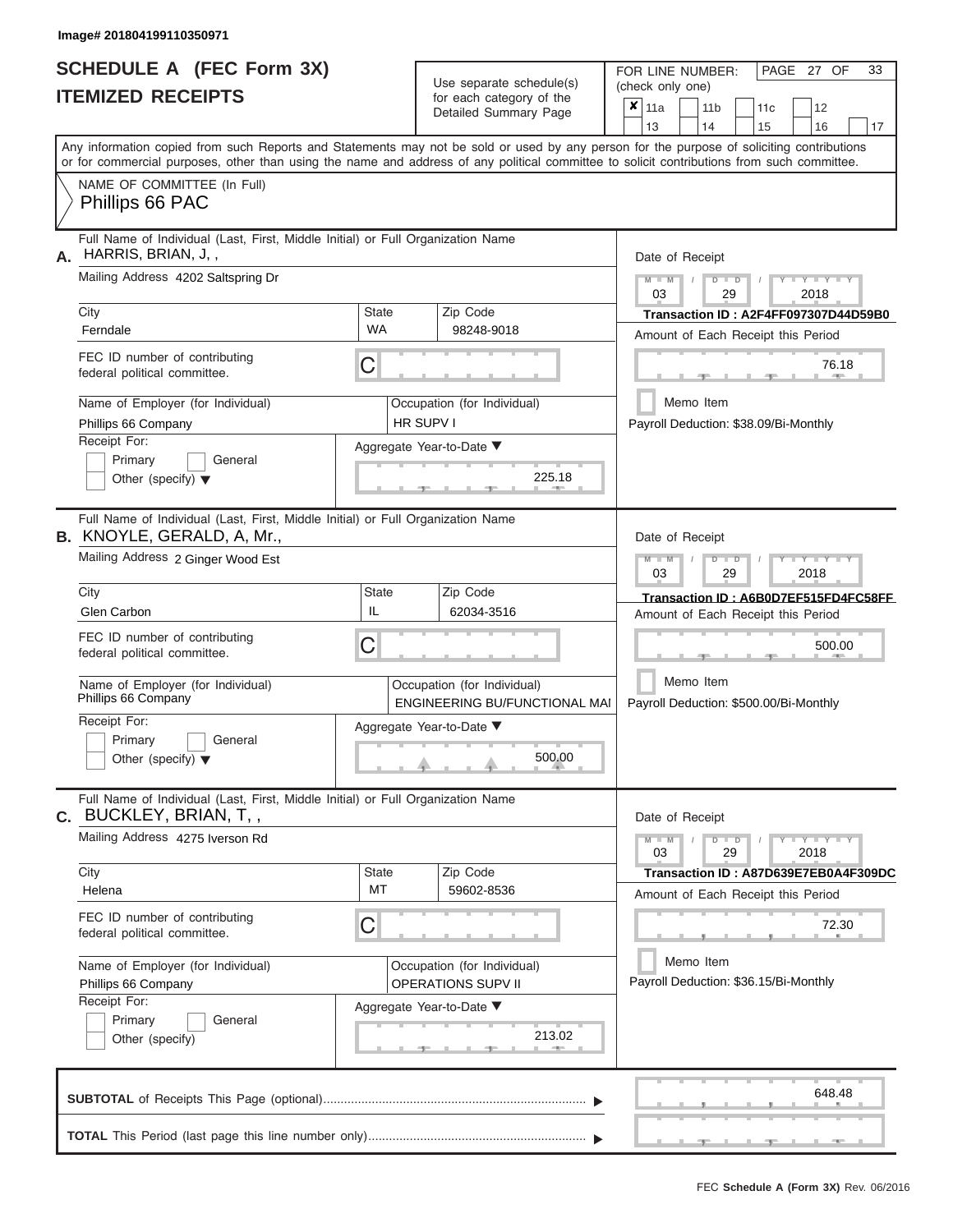|                          | SCHEDULE A (FEC Form 3X) |
|--------------------------|--------------------------|
| <b>ITEMIZED RECEIPTS</b> |                          |

Use separate schedule(s)<br>for each category of the

FOR LINE NUMBER:<br>(check only one)

PAGE 28 OF 33

|    | <u>IIEMIZED REVEIFIJ</u>                                                                                                                                                                                                                                                                |                                                                                    |  | for each category of the<br>Detailed Summary Page    |                                                            | $\pmb{\times}$<br>11a                               |           | 11 <sub>b</sub>                                                   |               | 11c                                  |                             | 12     |    |  |  |  |  |  |
|----|-----------------------------------------------------------------------------------------------------------------------------------------------------------------------------------------------------------------------------------------------------------------------------------------|------------------------------------------------------------------------------------|--|------------------------------------------------------|------------------------------------------------------------|-----------------------------------------------------|-----------|-------------------------------------------------------------------|---------------|--------------------------------------|-----------------------------|--------|----|--|--|--|--|--|
|    |                                                                                                                                                                                                                                                                                         |                                                                                    |  |                                                      |                                                            | 13                                                  |           | 14                                                                |               | 15                                   |                             | 16     | 17 |  |  |  |  |  |
|    | Any information copied from such Reports and Statements may not be sold or used by any person for the purpose of soliciting contributions<br>or for commercial purposes, other than using the name and address of any political committee to solicit contributions from such committee. |                                                                                    |  |                                                      |                                                            |                                                     |           |                                                                   |               |                                      |                             |        |    |  |  |  |  |  |
|    | NAME OF COMMITTEE (In Full)<br>Phillips 66 PAC                                                                                                                                                                                                                                          |                                                                                    |  |                                                      |                                                            |                                                     |           |                                                                   |               |                                      |                             |        |    |  |  |  |  |  |
| А. | Full Name of Individual (Last, First, Middle Initial) or Full Organization Name<br>PEREZ, OSCAR, ALI,,                                                                                                                                                                                  |                                                                                    |  |                                                      |                                                            | Date of Receipt                                     |           |                                                                   |               |                                      |                             |        |    |  |  |  |  |  |
|    | Mailing Address 17301 Merit Ave                                                                                                                                                                                                                                                         |                                                                                    |  |                                                      | $M - M$<br>$-Y - Y - Y - Y$<br>$D$ $D$<br>03<br>29<br>2018 |                                                     |           |                                                                   |               |                                      |                             |        |    |  |  |  |  |  |
|    | City                                                                                                                                                                                                                                                                                    | <b>State</b>                                                                       |  | Zip Code                                             |                                                            |                                                     |           |                                                                   |               | Transaction ID: A49F5AED56B1647C9ACB |                             |        |    |  |  |  |  |  |
|    | Gardena                                                                                                                                                                                                                                                                                 | CA                                                                                 |  | 90247-5827                                           |                                                            | Amount of Each Receipt this Period                  |           |                                                                   |               |                                      |                             |        |    |  |  |  |  |  |
|    | FEC ID number of contributing<br>federal political committee.                                                                                                                                                                                                                           | C                                                                                  |  |                                                      | 77.28                                                      |                                                     |           |                                                                   |               |                                      |                             |        |    |  |  |  |  |  |
|    | Name of Employer (for Individual)<br>Phillips 66 Company                                                                                                                                                                                                                                |                                                                                    |  | Occupation (for Individual)<br><b>STAFF ENGINEER</b> |                                                            | Payroll Deduction: \$38.64/Bi-Monthly               | Memo Item |                                                                   |               |                                      |                             |        |    |  |  |  |  |  |
|    | Receipt For:                                                                                                                                                                                                                                                                            |                                                                                    |  | Aggregate Year-to-Date ▼                             |                                                            |                                                     |           |                                                                   |               |                                      |                             |        |    |  |  |  |  |  |
|    | Primary<br>General<br>Other (specify) $\blacktriangledown$                                                                                                                                                                                                                              |                                                                                    |  | 228.44                                               |                                                            |                                                     |           |                                                                   |               |                                      |                             |        |    |  |  |  |  |  |
|    | Full Name of Individual (Last, First, Middle Initial) or Full Organization Name<br><b>B.</b> SCHENK, DWIGHT, L, Mr.,                                                                                                                                                                    |                                                                                    |  |                                                      |                                                            | Date of Receipt                                     |           |                                                                   |               |                                      |                             |        |    |  |  |  |  |  |
|    | Mailing Address 13202 E 92nd PIN                                                                                                                                                                                                                                                        |                                                                                    |  |                                                      |                                                            |                                                     |           | $M - M$<br>$T - Y = T - Y = T - Y$<br>$D$ $D$<br>03<br>29<br>2018 |               |                                      |                             |        |    |  |  |  |  |  |
|    | City                                                                                                                                                                                                                                                                                    | <b>State</b>                                                                       |  | Zip Code                                             | Transaction ID: A446E347ECFE3490DB0C                       |                                                     |           |                                                                   |               |                                      |                             |        |    |  |  |  |  |  |
|    | Owasso                                                                                                                                                                                                                                                                                  | OK                                                                                 |  | 74055-4764                                           |                                                            | Amount of Each Receipt this Period                  |           |                                                                   |               |                                      |                             |        |    |  |  |  |  |  |
|    | FEC ID number of contributing<br>federal political committee.                                                                                                                                                                                                                           | C                                                                                  |  |                                                      |                                                            |                                                     | 76.36     |                                                                   |               |                                      |                             |        |    |  |  |  |  |  |
|    | Name of Employer (for Individual)<br>Phillips 66 Company                                                                                                                                                                                                                                | Occupation (for Individual)<br>IT SPECIALIST-TECHNICAL<br>Aggregate Year-to-Date ▼ |  |                                                      |                                                            | Memo Item<br>Payroll Deduction: \$38.18/Bi-Monthly  |           |                                                                   |               |                                      |                             |        |    |  |  |  |  |  |
|    | Receipt For:                                                                                                                                                                                                                                                                            |                                                                                    |  |                                                      |                                                            |                                                     |           |                                                                   |               |                                      |                             |        |    |  |  |  |  |  |
|    | Primary<br>General<br>Other (specify) $\blacktriangledown$                                                                                                                                                                                                                              |                                                                                    |  | 225.72                                               |                                                            |                                                     |           |                                                                   |               |                                      |                             |        |    |  |  |  |  |  |
|    | Full Name of Individual (Last, First, Middle Initial) or Full Organization Name<br>C. EPPERSON, MATT, A, Mr.,                                                                                                                                                                           |                                                                                    |  |                                                      |                                                            | Date of Receipt                                     |           |                                                                   |               |                                      |                             |        |    |  |  |  |  |  |
|    | Mailing Address 396570 W 2437 Rd                                                                                                                                                                                                                                                        |                                                                                    |  |                                                      |                                                            | $M - M$<br>03                                       |           |                                                                   | $D$ $D$<br>29 |                                      | $Y - Y - Y - Y - Y$<br>2018 |        |    |  |  |  |  |  |
|    | City                                                                                                                                                                                                                                                                                    | <b>State</b>                                                                       |  | Zip Code                                             |                                                            |                                                     |           |                                                                   |               | Transaction ID: A06F29A9DADF24357ADF |                             |        |    |  |  |  |  |  |
|    | <b>Bartlesville</b>                                                                                                                                                                                                                                                                     | OK                                                                                 |  | 74006-0295                                           |                                                            | Amount of Each Receipt this Period                  |           |                                                                   |               |                                      |                             |        |    |  |  |  |  |  |
|    | FEC ID number of contributing<br>federal political committee.                                                                                                                                                                                                                           | C                                                                                  |  |                                                      |                                                            |                                                     |           |                                                                   |               |                                      |                             | 500.00 |    |  |  |  |  |  |
|    | Name of Employer (for Individual)<br>Phillips 66 Company                                                                                                                                                                                                                                |                                                                                    |  | Occupation (for Individual)<br><b>HR MANAGER</b>     |                                                            | Memo Item<br>Payroll Deduction: \$500.00/Bi-Monthly |           |                                                                   |               |                                      |                             |        |    |  |  |  |  |  |
|    | Receipt For:                                                                                                                                                                                                                                                                            |                                                                                    |  | Aggregate Year-to-Date ▼                             |                                                            |                                                     |           |                                                                   |               |                                      |                             |        |    |  |  |  |  |  |
|    | Primary<br>General<br>Other (specify)                                                                                                                                                                                                                                                   |                                                                                    |  | 500.00<br>$-$                                        |                                                            |                                                     |           |                                                                   |               |                                      |                             |        |    |  |  |  |  |  |
|    |                                                                                                                                                                                                                                                                                         |                                                                                    |  |                                                      |                                                            |                                                     |           |                                                                   |               |                                      |                             | 653.64 |    |  |  |  |  |  |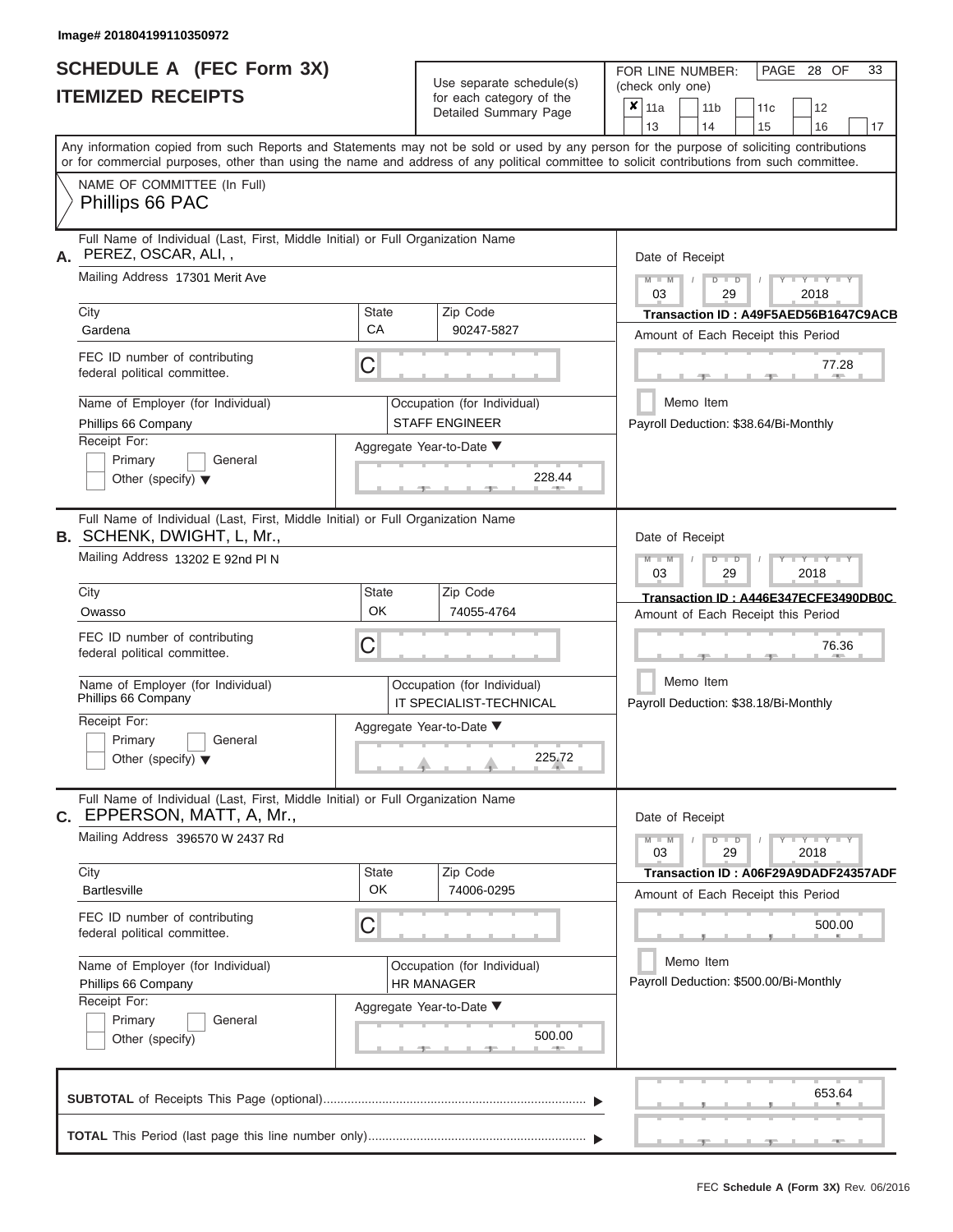|                          | SCHEDULE A (FEC Form 3X) |
|--------------------------|--------------------------|
| <b>ITEMIZED RECEIPTS</b> |                          |

Use separate schedule(s)

FOR LINE NUMBER:<br>(check only one)

PAGE 29 OF 33

| IIEMIZEU REVEIFIJ                                                                                                     |              | for each category of the<br>Detailed Summary Page      | X<br>11a<br>11 <sub>b</sub><br>11c<br>12                                                                                                                                |  |  |  |  |  |  |  |  |
|-----------------------------------------------------------------------------------------------------------------------|--------------|--------------------------------------------------------|-------------------------------------------------------------------------------------------------------------------------------------------------------------------------|--|--|--|--|--|--|--|--|
|                                                                                                                       |              |                                                        | 14<br>13<br>15<br>16<br>17<br>Any information copied from such Reports and Statements may not be sold or used by any person for the purpose of soliciting contributions |  |  |  |  |  |  |  |  |
|                                                                                                                       |              |                                                        | or for commercial purposes, other than using the name and address of any political committee to solicit contributions from such committee.                              |  |  |  |  |  |  |  |  |
| NAME OF COMMITTEE (In Full)                                                                                           |              |                                                        |                                                                                                                                                                         |  |  |  |  |  |  |  |  |
| Phillips 66 PAC                                                                                                       |              |                                                        |                                                                                                                                                                         |  |  |  |  |  |  |  |  |
| Full Name of Individual (Last, First, Middle Initial) or Full Organization Name<br>ELAM, CRAIG, , ,<br>А.             |              |                                                        | Date of Receipt                                                                                                                                                         |  |  |  |  |  |  |  |  |
| Mailing Address 12607 Vineyard Trail Ln                                                                               |              |                                                        | $Y = Y = Y$<br>$M - M$<br>$D$ $D$<br>03<br>29<br>2018                                                                                                                   |  |  |  |  |  |  |  |  |
| City                                                                                                                  | <b>State</b> | Zip Code                                               | Transaction ID: AD6CCC4CD11B448EF8DD                                                                                                                                    |  |  |  |  |  |  |  |  |
| Sugar Land                                                                                                            | <b>TX</b>    | 77478-6117                                             | Amount of Each Receipt this Period                                                                                                                                      |  |  |  |  |  |  |  |  |
| FEC ID number of contributing<br>federal political committee.                                                         | C            |                                                        | 501.00                                                                                                                                                                  |  |  |  |  |  |  |  |  |
| Name of Employer (for Individual)<br>Phillips 66 Company                                                              |              | Occupation (for Individual)<br><b>HSE Advisor</b>      | Memo Item<br>Payroll Deduction: \$501.00/Bi-Monthly                                                                                                                     |  |  |  |  |  |  |  |  |
| Receipt For:                                                                                                          |              | Aggregate Year-to-Date ▼                               |                                                                                                                                                                         |  |  |  |  |  |  |  |  |
| Primary<br>General<br>Other (specify) $\blacktriangledown$                                                            |              |                                                        |                                                                                                                                                                         |  |  |  |  |  |  |  |  |
| Full Name of Individual (Last, First, Middle Initial) or Full Organization Name<br><b>B.</b> MITCHELL, KEVIN, J, Mr., |              |                                                        | Date of Receipt                                                                                                                                                         |  |  |  |  |  |  |  |  |
| Mailing Address 4519 W Alabama St                                                                                     |              |                                                        | $M - M$<br>Y I Y I Y<br>$D$ $\Box$ $D$<br>03<br>29<br>2018                                                                                                              |  |  |  |  |  |  |  |  |
| City                                                                                                                  | <b>State</b> | Zip Code                                               | Transaction ID: AE6B182E76EC24E34AE8                                                                                                                                    |  |  |  |  |  |  |  |  |
| Houston                                                                                                               | <b>TX</b>    | 77027-4803                                             | Amount of Each Receipt this Period                                                                                                                                      |  |  |  |  |  |  |  |  |
| FEC ID number of contributing<br>federal political committee.                                                         | C            |                                                        | 5000.00                                                                                                                                                                 |  |  |  |  |  |  |  |  |
| Name of Employer (for Individual)<br>Phillips 66 Company                                                              |              | Occupation (for Individual)<br><b>SENIOR EXECUTIVE</b> | Memo Item<br>Payroll Deduction: \$5000.00/Bi-Monthly                                                                                                                    |  |  |  |  |  |  |  |  |
| Receipt For:<br>Primary<br>General                                                                                    |              | Aggregate Year-to-Date ▼                               |                                                                                                                                                                         |  |  |  |  |  |  |  |  |
| Other (specify) $\blacktriangledown$                                                                                  |              | 5000.00                                                |                                                                                                                                                                         |  |  |  |  |  |  |  |  |
| Full Name of Individual (Last, First, Middle Initial) or Full Organization Name<br>ROSSETTIE, JOHN, , ,<br>С.         |              |                                                        | Date of Receipt                                                                                                                                                         |  |  |  |  |  |  |  |  |
| Mailing Address 5447 Tilbury Dr                                                                                       |              |                                                        | $Y - Y - Y - Y - Y$<br>$M - M$<br>$D$ $D$<br>03<br>29<br>2018                                                                                                           |  |  |  |  |  |  |  |  |
| City                                                                                                                  | <b>State</b> | Zip Code                                               | Transaction ID: AA31B37C7471B4B86ADA                                                                                                                                    |  |  |  |  |  |  |  |  |
| Houston                                                                                                               | <b>TX</b>    | 77056-2015                                             | Amount of Each Receipt this Period                                                                                                                                      |  |  |  |  |  |  |  |  |
| FEC ID number of contributing<br>federal political committee.                                                         | C            |                                                        | 500.00                                                                                                                                                                  |  |  |  |  |  |  |  |  |
| Name of Employer (for Individual)                                                                                     |              | Occupation (for Individual)                            | Memo Item                                                                                                                                                               |  |  |  |  |  |  |  |  |
| Phillips 66 Company                                                                                                   |              | <b>HR FUNCTIONAL MANAGER</b>                           | Payroll Deduction: \$500.00/Bi-Monthly                                                                                                                                  |  |  |  |  |  |  |  |  |
| Receipt For:                                                                                                          |              |                                                        |                                                                                                                                                                         |  |  |  |  |  |  |  |  |
| Primary<br>General                                                                                                    |              | Aggregate Year-to-Date ▼                               |                                                                                                                                                                         |  |  |  |  |  |  |  |  |
| Other (specify)                                                                                                       |              | 500.00<br><b>CONTRACTOR</b>                            |                                                                                                                                                                         |  |  |  |  |  |  |  |  |
|                                                                                                                       |              |                                                        | 6001.00                                                                                                                                                                 |  |  |  |  |  |  |  |  |
|                                                                                                                       |              |                                                        |                                                                                                                                                                         |  |  |  |  |  |  |  |  |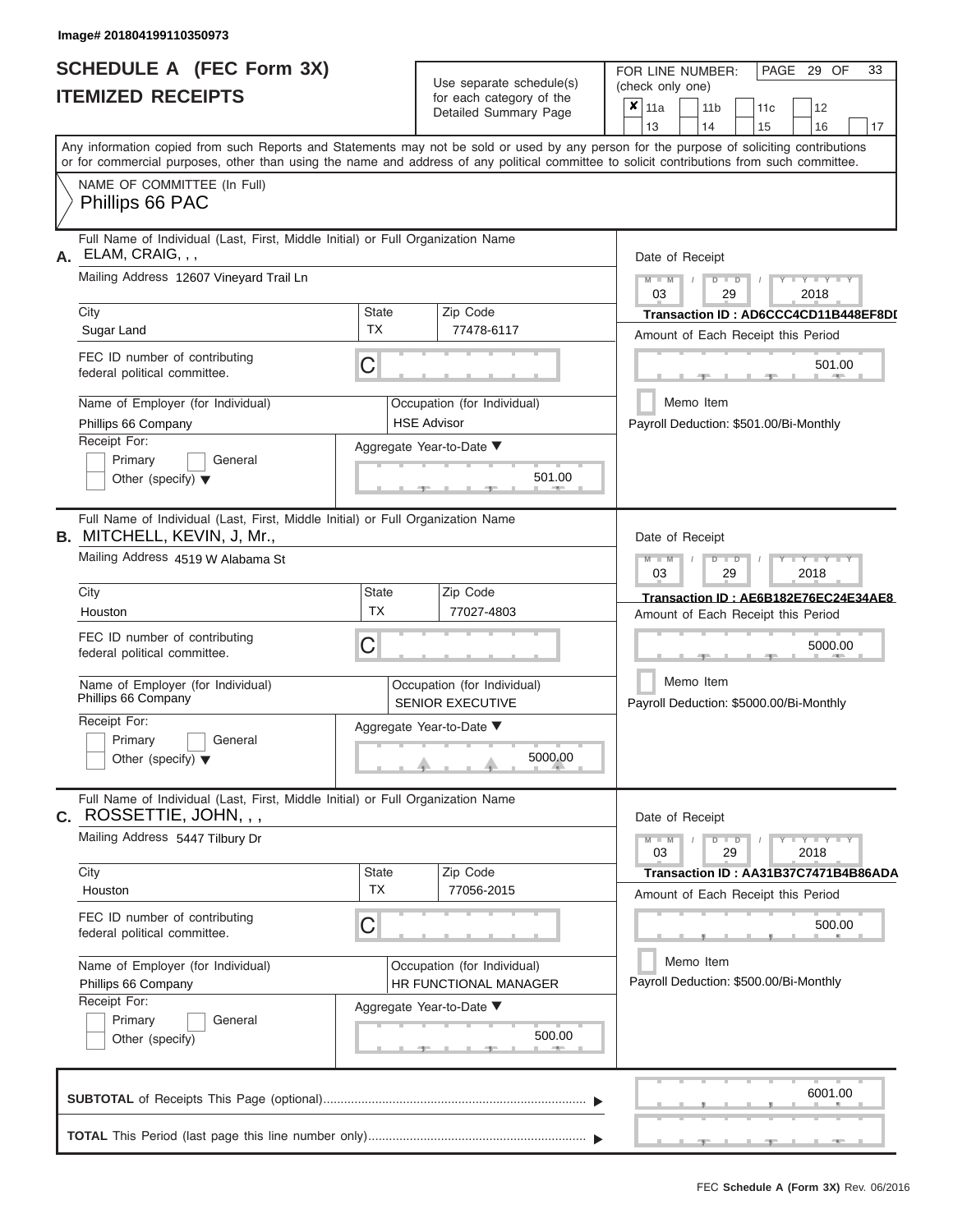ı

|                          | SCHEDULE A (FEC Form 3X) |
|--------------------------|--------------------------|
| <b>ITEMIZED RECEIPTS</b> |                          |

Use separate schedule(s)<br>for each category of the

FOR LINE NUMBER:

PAGE 30 OF 33

| <b>ITEMIZED RECEIPTS</b>                                                                                                                   |                           | Use separate schedule(s)                                               | (check only one)                                                                                                                          |  |  |  |  |  |  |  |  |
|--------------------------------------------------------------------------------------------------------------------------------------------|---------------------------|------------------------------------------------------------------------|-------------------------------------------------------------------------------------------------------------------------------------------|--|--|--|--|--|--|--|--|
|                                                                                                                                            |                           | for each category of the<br>Detailed Summary Page                      | $x _{11a}$<br>12<br>11 <sub>b</sub><br>11 <sub>c</sub><br>13<br>14<br>15<br>16<br>17                                                      |  |  |  |  |  |  |  |  |
| or for commercial purposes, other than using the name and address of any political committee to solicit contributions from such committee. |                           |                                                                        | Any information copied from such Reports and Statements may not be sold or used by any person for the purpose of soliciting contributions |  |  |  |  |  |  |  |  |
| NAME OF COMMITTEE (In Full)<br>Phillips 66 PAC                                                                                             |                           |                                                                        |                                                                                                                                           |  |  |  |  |  |  |  |  |
| Full Name of Individual (Last, First, Middle Initial) or Full Organization Name<br>SADLON, NANCY, P.,<br>А.                                |                           |                                                                        | Date of Receipt                                                                                                                           |  |  |  |  |  |  |  |  |
| Mailing Address 107 Wahnetah Dr                                                                                                            |                           |                                                                        | $+Y+Y+Y$<br>$M - M$<br>$D$ $\Box$ $D$<br>03<br>29<br>2018                                                                                 |  |  |  |  |  |  |  |  |
| City<br><b>Bound Brook</b>                                                                                                                 | <b>State</b><br><b>NJ</b> | Zip Code<br>08805-1706                                                 | Transaction ID: A380F91B3FFA54FD0995<br>Amount of Each Receipt this Period                                                                |  |  |  |  |  |  |  |  |
| FEC ID number of contributing<br>federal political committee.                                                                              | C                         |                                                                        | 72.36                                                                                                                                     |  |  |  |  |  |  |  |  |
| Name of Employer (for Individual)<br>Phillips 66 Company                                                                                   |                           | Occupation (for Individual)<br><b>C&amp;PA DIRECTOR/SUPV II</b>        | Memo Item<br>Payroll Deduction: \$36.18/Bi-Monthly                                                                                        |  |  |  |  |  |  |  |  |
| Receipt For:<br>Primary<br>General<br>Other (specify) $\blacktriangledown$                                                                 |                           | Aggregate Year-to-Date ▼<br>210.84                                     |                                                                                                                                           |  |  |  |  |  |  |  |  |
| Full Name of Individual (Last, First, Middle Initial) or Full Organization Name<br>B. DALLUGE, ERICA, A,,                                  |                           |                                                                        | Date of Receipt                                                                                                                           |  |  |  |  |  |  |  |  |
| Mailing Address 3921 Quarry Park Dr                                                                                                        |                           |                                                                        | $M - M$<br>$T - Y = Y + Y$<br>$D$ $\Box$ $D$<br>03<br>29<br>2018                                                                          |  |  |  |  |  |  |  |  |
| City<br><b>Bartlesville</b>                                                                                                                | State<br>OK               | Zip Code<br>74006-9701                                                 | Transaction ID: A449159EDEF23454D9DE<br>Amount of Each Receipt this Period                                                                |  |  |  |  |  |  |  |  |
| FEC ID number of contributing<br>federal political committee.                                                                              | C                         |                                                                        | 68.00                                                                                                                                     |  |  |  |  |  |  |  |  |
| Name of Employer (for Individual)<br>Phillips 66 Company                                                                                   |                           | Occupation (for Individual)<br><b>R&amp;D STAFF ENGINEER/SCIENTIST</b> | Memo Item<br>Payroll Deduction: \$34.00/Bi-Monthly                                                                                        |  |  |  |  |  |  |  |  |
| Receipt For:<br>Primary<br>General<br>Other (specify) $\blacktriangledown$                                                                 |                           | Aggregate Year-to-Date ▼<br>200.68                                     |                                                                                                                                           |  |  |  |  |  |  |  |  |
| Full Name of Individual (Last, First, Middle Initial) or Full Organization Name<br><b>C.</b> WENZEL, BRIAN, RICHARD, ,                     |                           |                                                                        | Date of Receipt                                                                                                                           |  |  |  |  |  |  |  |  |
| Mailing Address 1801 Glynnwood Dr                                                                                                          |                           |                                                                        | $Y - Y - Y - Y - Y$<br>$M - M$<br>$D$ $D$<br>03<br>29<br>2018                                                                             |  |  |  |  |  |  |  |  |
| City<br><b>Bartlesville</b>                                                                                                                | <b>State</b><br>OK        | Zip Code<br>74006-6212                                                 | Transaction ID: AA6A46238E8794E3E8CE<br>Amount of Each Receipt this Period                                                                |  |  |  |  |  |  |  |  |
| FEC ID number of contributing<br>federal political committee.                                                                              | C                         |                                                                        | 416.66                                                                                                                                    |  |  |  |  |  |  |  |  |
| Name of Employer (for Individual)<br>Phillips 66 Company                                                                                   |                           | Occupation (for Individual)<br>PROCUREMENT BU/FUNCTIONAL MA            | Memo Item<br>Payroll Deduction: \$416.66/Bi-Monthly                                                                                       |  |  |  |  |  |  |  |  |
| Receipt For:<br>Primary<br>General<br>Other (specify)                                                                                      |                           | Aggregate Year-to-Date ▼<br>1249.98<br>$-$                             |                                                                                                                                           |  |  |  |  |  |  |  |  |
|                                                                                                                                            |                           |                                                                        | 557.02                                                                                                                                    |  |  |  |  |  |  |  |  |
|                                                                                                                                            |                           |                                                                        |                                                                                                                                           |  |  |  |  |  |  |  |  |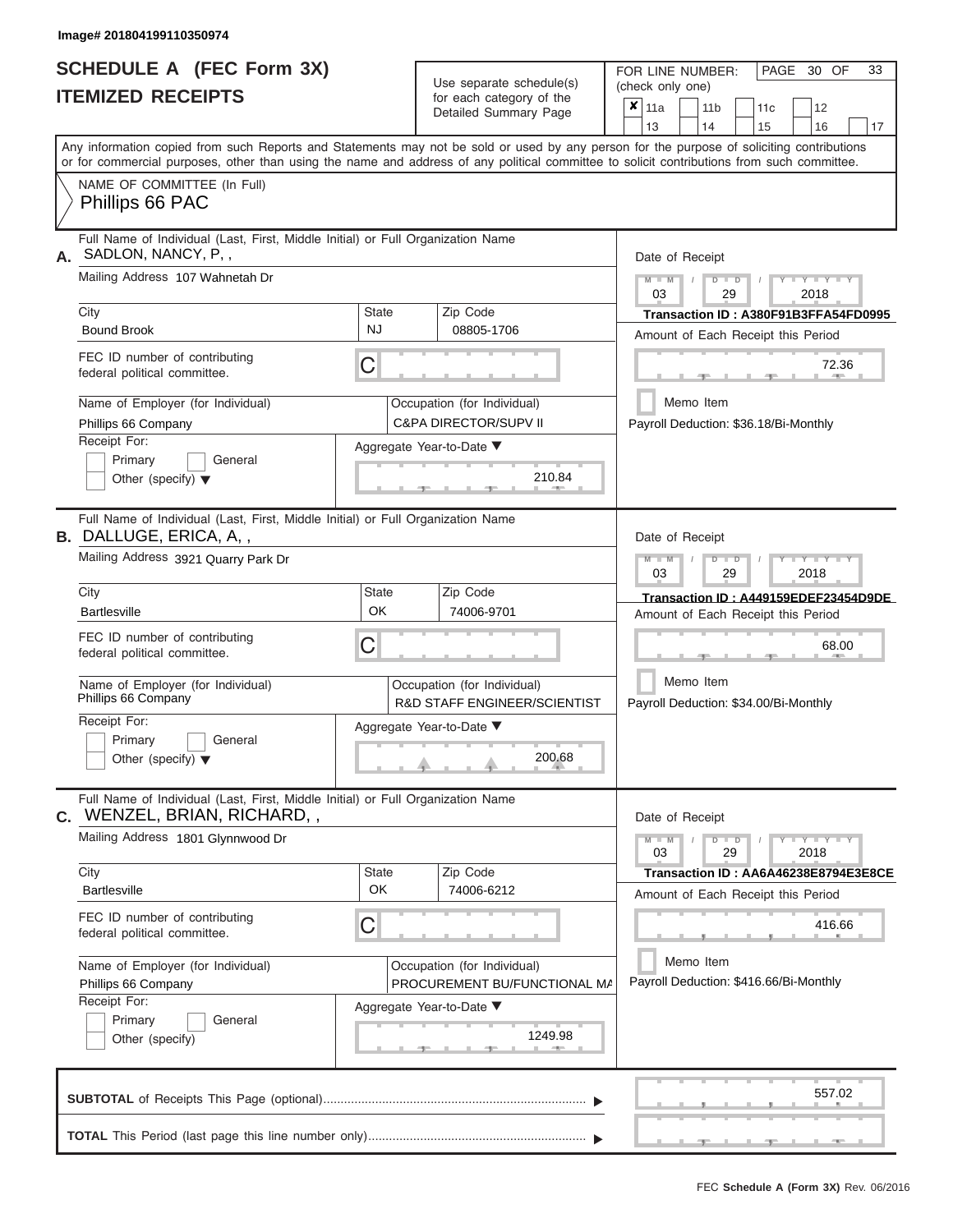# **SCHEDULE A (FEC Form 3X)**

| <b>SCHEDULE A (FEC Form 3X)</b>                                                                                                                                                                                                                                                                                                                                                                     | Use separate schedule(s)                                                                                                                                    | PAGE 31<br>OF<br>33<br>FOR LINE NUMBER:<br>(check only one)                                                                                                                                                                     |  |  |  |  |  |  |  |  |
|-----------------------------------------------------------------------------------------------------------------------------------------------------------------------------------------------------------------------------------------------------------------------------------------------------------------------------------------------------------------------------------------------------|-------------------------------------------------------------------------------------------------------------------------------------------------------------|---------------------------------------------------------------------------------------------------------------------------------------------------------------------------------------------------------------------------------|--|--|--|--|--|--|--|--|
| <b>ITEMIZED RECEIPTS</b>                                                                                                                                                                                                                                                                                                                                                                            | for each category of the<br>Detailed Summary Page                                                                                                           | ×<br>11a<br>11 <sub>b</sub><br>11 <sub>c</sub><br>12<br>13<br>14<br>15<br>16<br>17                                                                                                                                              |  |  |  |  |  |  |  |  |
| Any information copied from such Reports and Statements may not be sold or used by any person for the purpose of soliciting contributions<br>or for commercial purposes, other than using the name and address of any political committee to solicit contributions from such committee.                                                                                                             |                                                                                                                                                             |                                                                                                                                                                                                                                 |  |  |  |  |  |  |  |  |
| NAME OF COMMITTEE (In Full)<br>Phillips 66 PAC                                                                                                                                                                                                                                                                                                                                                      |                                                                                                                                                             |                                                                                                                                                                                                                                 |  |  |  |  |  |  |  |  |
| Full Name of Individual (Last, First, Middle Initial) or Full Organization Name<br>PLYLER, RICHARD, DOUGLAS,,<br>А.<br>Mailing Address 883 Harbortown Blvd<br>Bldg 29<br>City<br>Perth Amboy<br>FEC ID number of contributing<br>federal political committee.<br>Name of Employer (for Individual)                                                                                                  | Zip Code<br><b>State</b><br><b>NJ</b><br>08861-3070<br>C<br>Occupation (for Individual)                                                                     | Date of Receipt<br>$M - M$<br>$Y$ $Y$ $Y$ $Y$<br>$D$ $D$<br>03<br>29<br>2018<br>Transaction ID: A2A43A2E38C204D60843<br>Amount of Each Receipt this Period<br>73.98<br>Memo Item                                                |  |  |  |  |  |  |  |  |
| Phillips 66 Company<br>Receipt For:<br>Primary<br>General<br>Other (specify) $\blacktriangledown$                                                                                                                                                                                                                                                                                                   | PROCUREMENT ADVISOR<br>Aggregate Year-to-Date ▼<br>218.66                                                                                                   | Payroll Deduction: \$36.99/Bi-Monthly                                                                                                                                                                                           |  |  |  |  |  |  |  |  |
| Full Name of Individual (Last, First, Middle Initial) or Full Organization Name<br><b>B.</b> GASS, MARVIN, DALE, Mr., II<br>Mailing Address 16923 E Caramel Apple Trl<br>City<br>Cypress<br>FEC ID number of contributing<br>federal political committee.<br>Name of Employer (for Individual)<br>Phillips 66 Company<br>Receipt For:<br>Primary<br>General<br>Other (specify) $\blacktriangledown$ | Zip Code<br><b>State</b><br><b>TX</b><br>77433-4166<br>С<br>Occupation (for Individual)<br>MARKETING/LUBES MANAGER<br>Aggregate Year-to-Date ▼<br>240.00    | Date of Receipt<br>$M - M$<br>$D$ $D$<br>Y I Y I Y<br>03<br>29<br>2018<br>Transaction ID: AD7B68EF879CF424F874<br>Amount of Each Receipt this Period<br>80.00<br>Memo Item<br>Payroll Deduction: \$40.00/Bi-Monthly             |  |  |  |  |  |  |  |  |
| Full Name of Individual (Last, First, Middle Initial) or Full Organization Name<br><b>c.</b> SMITH, JAMES, R, ,<br>Mailing Address 2123 White Eagle Ln<br>City<br>Katy<br>FEC ID number of contributing<br>federal political committee.<br>Name of Employer (for Individual)<br>Phillips 66 Company<br>Receipt For:<br>Primary<br>General<br>Other (specify)                                        | Zip Code<br><b>State</b><br><b>TX</b><br>77450-8688<br>Ĉ<br>Occupation (for Individual)<br><b>ENGINEERING MANAGER</b><br>Aggregate Year-to-Date ▼<br>250.00 | Date of Receipt<br>$Y - Y - Y - Y - Y$<br>$M - M$<br>$D$ $D$<br>03<br>2018<br>29<br>Transaction ID: AAAC4C87FCCFA47648AF<br>Amount of Each Receipt this Period<br>250.00<br>Memo Item<br>Payroll Deduction: \$250.00/Bi-Monthly |  |  |  |  |  |  |  |  |
|                                                                                                                                                                                                                                                                                                                                                                                                     |                                                                                                                                                             | 403.98                                                                                                                                                                                                                          |  |  |  |  |  |  |  |  |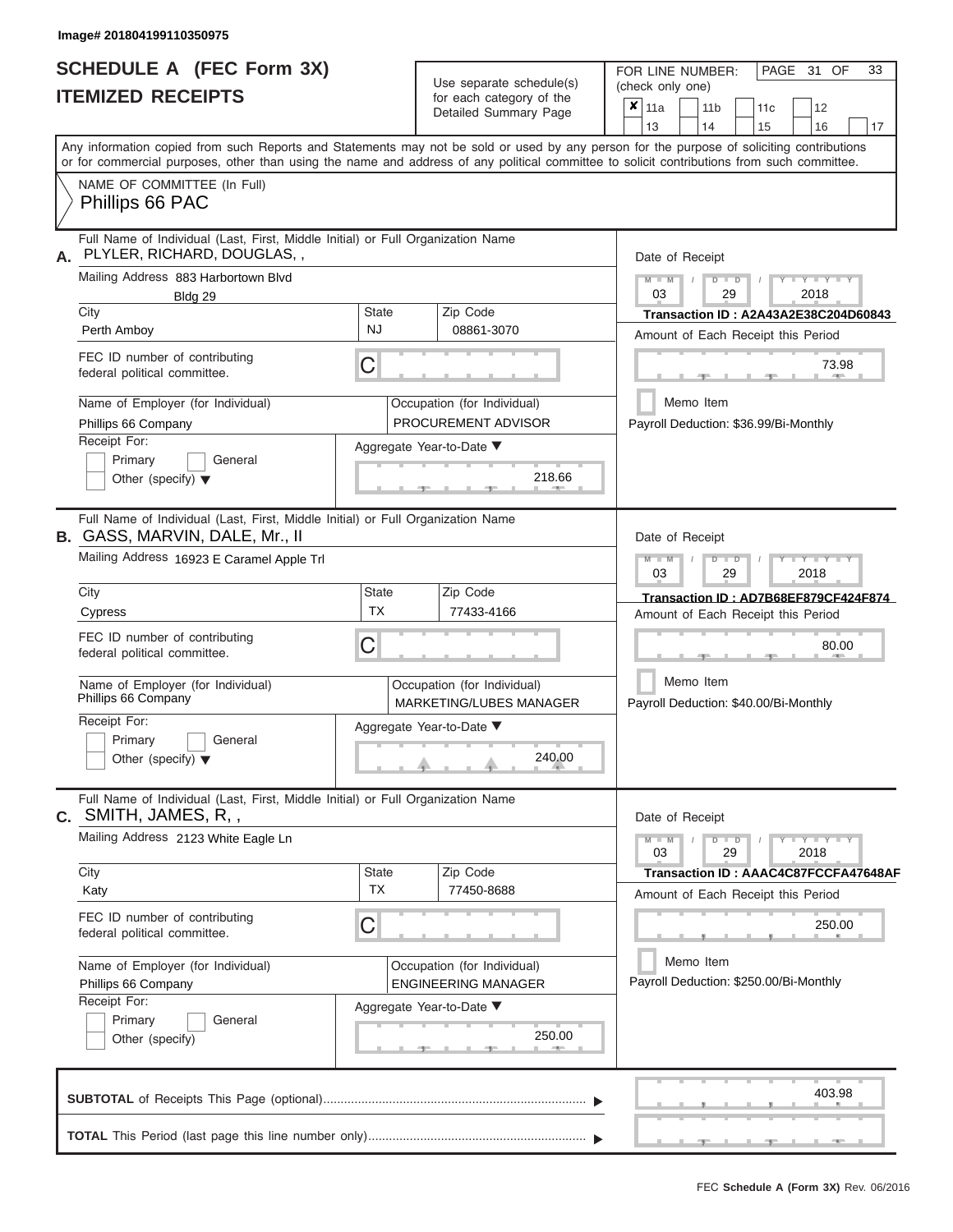# **SCHEDULE A (FEC Form 3X) ITEMIZED RECEIPTS**

Use separate schedule(s)

FOR LINE NUMBER:<br>(check only one)

PAGE 32 OF 33

|                                                                                                                                           | II EMIZEV REVEIF I J                                                                                                                       |                                    |  | for each category of the<br>Detailed Summary Page                   | X                                                  | 11a                                                                      |                                      |    | 11 <sub>b</sub> |  | 11c                                   |                         | 12          |                                      |  |  |
|-------------------------------------------------------------------------------------------------------------------------------------------|--------------------------------------------------------------------------------------------------------------------------------------------|------------------------------------|--|---------------------------------------------------------------------|----------------------------------------------------|--------------------------------------------------------------------------|--------------------------------------|----|-----------------|--|---------------------------------------|-------------------------|-------------|--------------------------------------|--|--|
| Any information copied from such Reports and Statements may not be sold or used by any person for the purpose of soliciting contributions |                                                                                                                                            |                                    |  |                                                                     |                                                    | 13                                                                       |                                      | 14 |                 |  | 15                                    |                         | 16          | 17                                   |  |  |
|                                                                                                                                           | or for commercial purposes, other than using the name and address of any political committee to solicit contributions from such committee. |                                    |  |                                                                     |                                                    |                                                                          |                                      |    |                 |  |                                       |                         |             |                                      |  |  |
|                                                                                                                                           | NAME OF COMMITTEE (In Full)                                                                                                                |                                    |  |                                                                     |                                                    |                                                                          |                                      |    |                 |  |                                       |                         |             |                                      |  |  |
|                                                                                                                                           | Phillips 66 PAC                                                                                                                            |                                    |  |                                                                     |                                                    |                                                                          |                                      |    |                 |  |                                       |                         |             |                                      |  |  |
| А.                                                                                                                                        | Full Name of Individual (Last, First, Middle Initial) or Full Organization Name<br>ORCUTT, JAMES, R,,                                      |                                    |  |                                                                     |                                                    | Date of Receipt                                                          |                                      |    |                 |  |                                       |                         |             |                                      |  |  |
|                                                                                                                                           | Mailing Address 120 Blommaert St                                                                                                           |                                    |  |                                                                     |                                                    | $M - M$<br>03                                                            |                                      |    | $D$ $D$<br>29   |  |                                       | 2018                    | $Y = Y = Y$ |                                      |  |  |
|                                                                                                                                           | City                                                                                                                                       | <b>State</b>                       |  | Zip Code                                                            |                                                    | Transaction ID: A8B0A416483534824961                                     |                                      |    |                 |  |                                       |                         |             |                                      |  |  |
|                                                                                                                                           | Borger                                                                                                                                     | <b>TX</b>                          |  | 79007-8441                                                          | Amount of Each Receipt this Period                 |                                                                          |                                      |    |                 |  |                                       |                         |             |                                      |  |  |
|                                                                                                                                           | FEC ID number of contributing<br>federal political committee.                                                                              | C                                  |  |                                                                     |                                                    |                                                                          |                                      |    |                 |  |                                       |                         | 71.02       |                                      |  |  |
|                                                                                                                                           | Name of Employer (for Individual)<br>Phillips 66 Company                                                                                   |                                    |  | Occupation (for Individual)<br><b>FINANCE SUPV I</b>                |                                                    |                                                                          | Memo Item                            |    |                 |  | Payroll Deduction: \$35.51/Bi-Monthly |                         |             |                                      |  |  |
|                                                                                                                                           | Receipt For:                                                                                                                               | Aggregate Year-to-Date ▼           |  |                                                                     |                                                    |                                                                          |                                      |    |                 |  |                                       |                         |             |                                      |  |  |
|                                                                                                                                           | Primary<br>General<br>Other (specify) $\blacktriangledown$                                                                                 |                                    |  | 208.26                                                              |                                                    |                                                                          |                                      |    |                 |  |                                       |                         |             |                                      |  |  |
|                                                                                                                                           | Full Name of Individual (Last, First, Middle Initial) or Full Organization Name<br><b>B. SMITH, PATRICK, MICHAEL, Mr.,</b>                 |                                    |  |                                                                     |                                                    | Date of Receipt                                                          |                                      |    |                 |  |                                       |                         |             |                                      |  |  |
|                                                                                                                                           | Mailing Address 5683 Meadow View Ct                                                                                                        |                                    |  |                                                                     |                                                    | $M - M$<br>$T - Y = T - Y = T - Y$<br>$D$ $\Box$ $D$<br>03<br>29<br>2018 |                                      |    |                 |  |                                       |                         |             |                                      |  |  |
|                                                                                                                                           | City                                                                                                                                       | Zip Code<br><b>State</b>           |  |                                                                     |                                                    |                                                                          | Transaction ID: A4F1CA90CAF0A4B72838 |    |                 |  |                                       |                         |             |                                      |  |  |
|                                                                                                                                           | Ferndale                                                                                                                                   | <b>WA</b>                          |  | 98248-9811                                                          |                                                    |                                                                          |                                      |    |                 |  | Amount of Each Receipt this Period    |                         |             |                                      |  |  |
|                                                                                                                                           | FEC ID number of contributing<br>federal political committee.                                                                              | C                                  |  |                                                                     |                                                    |                                                                          |                                      |    |                 |  |                                       |                         | 68.46       |                                      |  |  |
|                                                                                                                                           | Name of Employer (for Individual)<br>Phillips 66 Company                                                                                   |                                    |  | Occupation (for Individual)<br><b>MAINTENANCE SR ANALYST</b>        | Memo Item<br>Payroll Deduction: \$34.23/Bi-Monthly |                                                                          |                                      |    |                 |  |                                       |                         |             |                                      |  |  |
|                                                                                                                                           | Receipt For:                                                                                                                               |                                    |  |                                                                     |                                                    |                                                                          |                                      |    |                 |  |                                       |                         |             |                                      |  |  |
|                                                                                                                                           | Primary<br>General<br>Other (specify) $\blacktriangledown$                                                                                 | Aggregate Year-to-Date ▼<br>202.38 |  |                                                                     |                                                    |                                                                          |                                      |    |                 |  |                                       |                         |             |                                      |  |  |
| С.                                                                                                                                        | Full Name of Individual (Last, First, Middle Initial) or Full Organization Name<br>PARSONS, WILLIAM, CHARLES, Dr.,                         |                                    |  |                                                                     |                                                    | Date of Receipt                                                          |                                      |    |                 |  |                                       |                         |             |                                      |  |  |
|                                                                                                                                           | Mailing Address 4911 Shiloh Lake Dr                                                                                                        |                                    |  |                                                                     |                                                    | $M - M$<br>03                                                            |                                      |    | $D$ $D$<br>29   |  |                                       | $Y = Y = Y = Y$<br>2018 |             |                                      |  |  |
|                                                                                                                                           | City<br>Richmond                                                                                                                           | State<br><b>TX</b>                 |  | Zip Code<br>77407-8510                                              |                                                    |                                                                          |                                      |    |                 |  |                                       |                         |             | Transaction ID: A6A0C12BB620C446CB04 |  |  |
|                                                                                                                                           |                                                                                                                                            |                                    |  |                                                                     |                                                    |                                                                          |                                      |    |                 |  | Amount of Each Receipt this Period    |                         |             |                                      |  |  |
|                                                                                                                                           | FEC ID number of contributing<br>federal political committee.                                                                              | С                                  |  |                                                                     |                                                    |                                                                          |                                      |    |                 |  |                                       |                         | 75.00       |                                      |  |  |
|                                                                                                                                           | Name of Employer (for Individual)<br>Phillips 66 Company                                                                                   |                                    |  | Occupation (for Individual)<br><b>MEDICAL BU/FUNCTIONAL MANAGEF</b> |                                                    |                                                                          | Memo Item                            |    |                 |  | Payroll Deduction: \$75.00/Bi-Monthly |                         |             |                                      |  |  |
|                                                                                                                                           | Receipt For:                                                                                                                               |                                    |  | Aggregate Year-to-Date ▼                                            |                                                    |                                                                          |                                      |    |                 |  |                                       |                         |             |                                      |  |  |
|                                                                                                                                           | Primary<br>General<br>Other (specify)                                                                                                      |                                    |  | 225.00<br>483                                                       |                                                    |                                                                          |                                      |    |                 |  |                                       |                         |             |                                      |  |  |
|                                                                                                                                           |                                                                                                                                            |                                    |  |                                                                     |                                                    |                                                                          |                                      |    |                 |  |                                       |                         | 214.48      |                                      |  |  |
|                                                                                                                                           |                                                                                                                                            |                                    |  |                                                                     |                                                    |                                                                          |                                      |    |                 |  |                                       |                         |             |                                      |  |  |